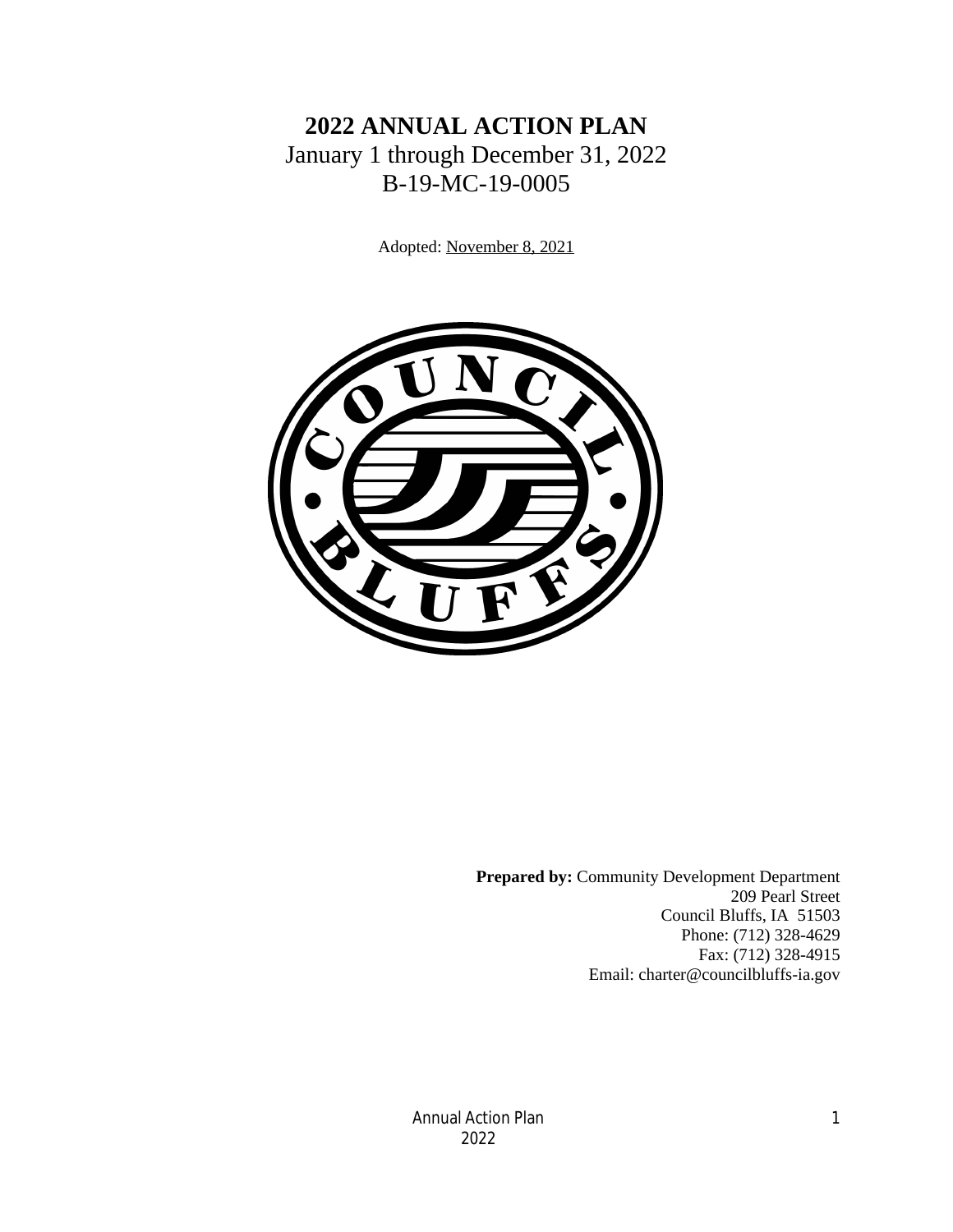# **Executive Summary**

# **AP-05 Executive Summary - 91.200(c), 91.220(b)**

## **1. Introduction**

The City of Council Bluffs is an entitlement community and therefore is qualified to receive financial assistance from the U.S. Department of Housing and Urban Development (HUD) on an annual basis. Specifically, the City qualifies for Federal entitlement funding made available through the Community Development Block Grant (CDBG) and HOME Investment Partnership (HOME) Programs. Past performance has demonstrated that the City has administered both of these programs efficiently and effectively.

To remain eligible for this funding, the City is required to prepare a HUD mandated Consolidated Plan. The Consolidated Plan requires the City to identify its housing and community development needs, come up with strategies for meeting those needs and prioritizing those needs. The Consolidated Plan includes a Five-Year Strategy and Annual Action Plans for each program year in the five-year strategy. The Annual Action Plan primarily presents a budget for proposed activities to be implemented during the course of each program year in the five-year strategy and to address needs identified as part of the overall five-year strategy.

This Consolidated Plan is for the Five-Year Strategy for the period beginning January 1, 2019 through December 31, 2023. The formula grant programs covered by this Consolidated Plan include only the Community Development Block Grant (CDBG). The Home Investment Partnership (HOME) Program funding and activities are outlined in the Omaha - Council Bluffs Consortium Consolidated Submission for Community Development Programs.

The City's fiscal year for these programs is January 1st through December 31st, and funding may be utilized to implement a variety of housing and community development activities. These must either: (1) provide benefit to low and moderate-income persons; (2) reduce or eliminate slum and blight conditions; or (3) address an urgent need. The goals of the formula grant programs covered by the Consolidated Plan and Annual Action Plan are: 1) to strengthen partnerships among all levels of government and the private sector so as to enable them to "provide decent housing"; 2) to establish, maintain, and "provide a suitable living environment" and 3) to "expand economic opportunities" for low and moderate income residents.

# **2. Summarize the objectives and outcomes identified in the Plan**

This could be a restatement of items or a table listed elsewhere in the plan or a reference to another location. It may also contain any essential items from the housing and homeless needs assessment, the housing market analysis or the strategic plan.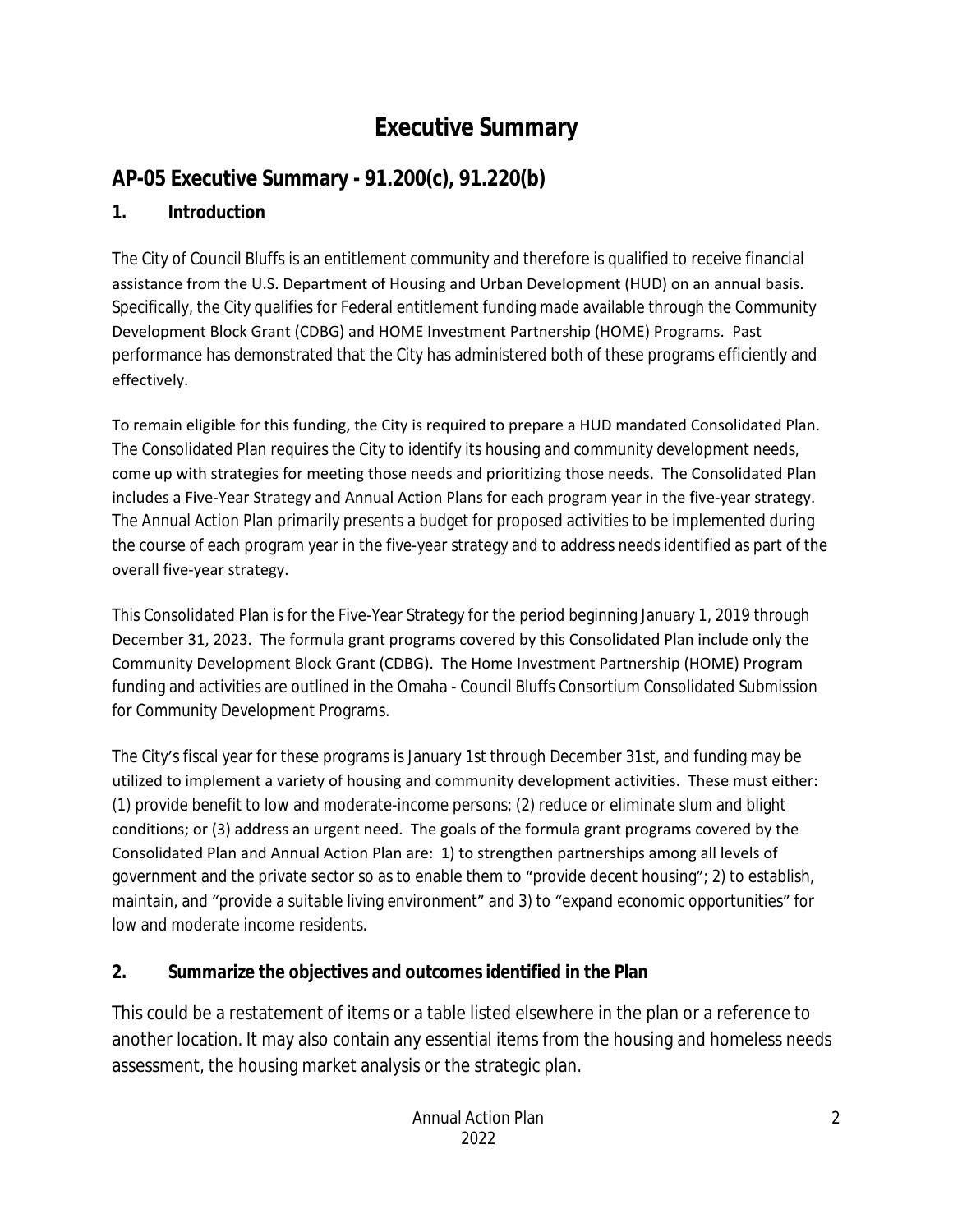This could be a restatement of items or a table listed elsewhere in the plan or a reference to another location. It may also contain any essential items from the housing and homeless needs assessment, the housing market analysis or the strategic plan.

Generally, there are three objectives relative to program funding:

- **Creating (or Enhancing) Suitable Living Environments** Applicable to activities that are designed to benefit communities, families, or individuals by addressing issues in their living environment.

- **Providing Decent Housing** Applicable to housing programs where the purpose is to meet individual family or community needs, and not programs where housing is an element of a larger effort (such as would otherwise be applied under the "Suitable Living Environment" Objective).

- **Creating Economic Development Opportunities** Applicable to activities that are related to economic development, commercial revitalization, or job creation.

Generally, three outcomes are relative to program funding objectives:

- **Availability/Accessibility** Applicable to activities that make services, infrastructure, housing or shelter available or accessible to low- and moderate-income people, including persons with disabilities. In this category, accessibility does not refer only to physical barriers, but also to making the basics of daily living available and accessible to low- and moderate-income people.

- **Affordability** Applicable to activities that provide affordability in a variety of ways in the lives of lowand moderate-income people, including the creation or maintenance of affordable housing; basic infrastructure hook-ups; or services such as transportation or day care.

- **Sustainability** Applicable to (multiple) activities or services that are directed toward improving communities or neighborhoods (to make them livable or viable) by providing benefit to low- and moderate-income people or by removing or eliminating slum or blighted areas.

In an effort to prioritize needs and efficiently allocate resources, the City collaborated with citizens, elected officials, public/private agencies, and nonprofit organizations to determine community development needs for FY2019-2023. The City's community development objectives acknowledged were all listed as high priorities and were set forth in four general parts in the FY2019-2023 Annual Action Plans. The four parts are as follows:

- 1. Housing Development (Decent Housing and Suitable Living Environment) The conservation and redevelopment of established neighborhoods and the preservation and expansion of their housing stock.
- 2. Economic Development (Economic Opportunity) The revitalization of commercial properties and job creating projects that benefit low and moderate income people.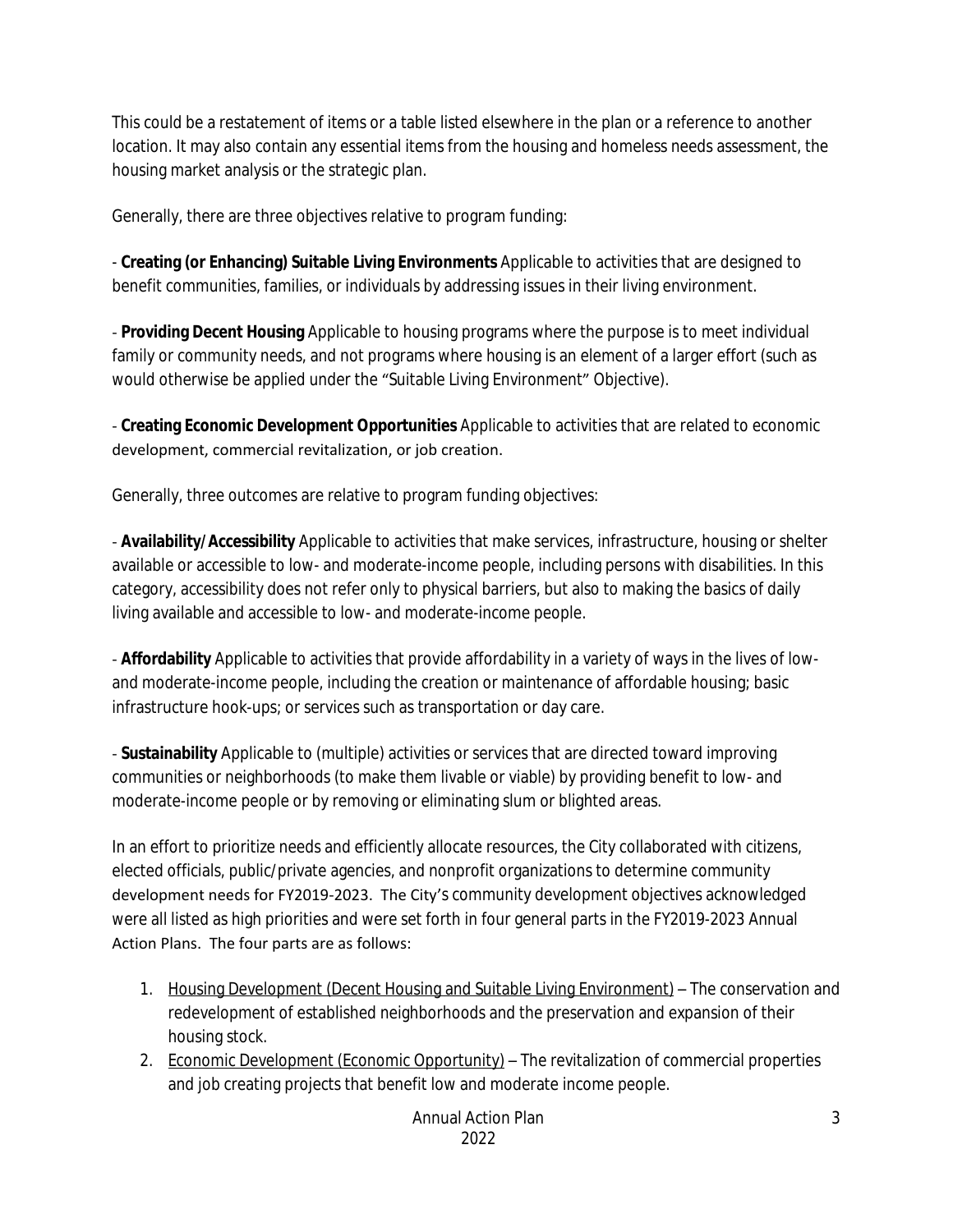- 3. Public Services and Facilities (Suitable Living Environment) The development of physical and human service projects that benefit low and moderate income people by non-profit organizations.
- 4. Administration The efficient operation of the Community Development Program.

## **3. Evaluation of past performance**

This is an evaluation of past performance that helped lead the grantee to choose its goals or projects.

This is an evaluation of past performance that helped lead the grantee to choose its goals or projects.

Affordable Rental: The City has been working with a developer for a project located at 28th and 2nd Avenue with approximately 84 affordable multi-family units and some market rate townhomes. Another project located at Franklin Avenue and Bennett Avenue (Hillside Estates) will also have a mix of affordable and market rate single-family units with a total of 30 homes.

Down Payment Assistance for Affordable Owner-Occupied Units: In 2021, the City assisted two incomequalified household with down payment assistance (DPA) for the purchase of a new single-family home on an infill lot. Due to a lack of available lots, the number of units constructed is lower than previous years. The City has plans to use DPA on the affordable Hillside Estate lots next year to close the gap. The current amount of homebuyer assistance is up to \$30,000 per household, depending on the need.

Single-Family Rehabilitation: The Affected Properties Program is in its fifth year. The program guidelines state funds shall be used to rehabilitate the exterior and major systems of single-family homes that are owner-occupied units adjacent to other city projects to make the greatest impact. Unfortunately, Staff struggled to qualify owners meeting the above guidelines. In August 2019, the program changed to citywide which has helped to increase interest. In 2021, 13 properties have completed the program with an additional nine that should be completed by the end of the year and another five properties have started but will most likely not be completed by the end of the year. These funds can be coupled with Lead Hazard Remediation properties and an additional three properties have utilized both funding sources.

The City also has a Safe Housing Program that preserves existing housing stock and stabilizes residential neighborhoods. This program is intended to provide immediate repair and correction of hazardous housing conditions. In 2021, 11 properties had been completed with this program.

Lead Hazard Reduction Remediation: In April 2019, the City finalized its contract with HUD for Lead Hazard Reduction (LHR) Program funds. In 2019, the program guidelines were developed and finalized. In 2021, six Lead Hazard Remediation properties were completed and additional two were started but will not be completed by the end of the year.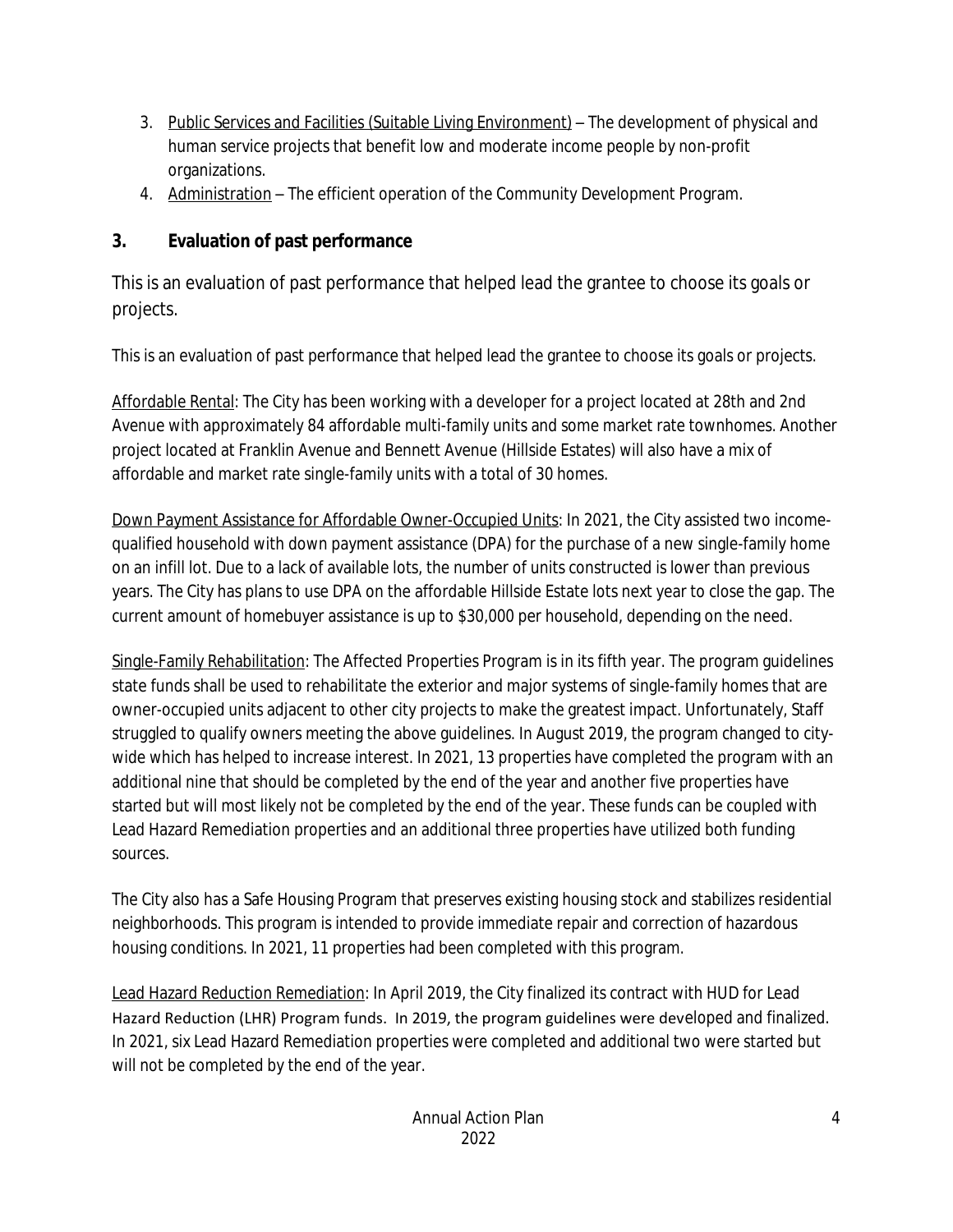Home Modifications for Special Needs: In 2021, the City partnered with the League of Human Dignity (LHD) to complete one barrier removal project for a person with disabilities. Additionally, the City completed one bathroom modification for a person with disabilities as the City's own project. The City does not anticipate its partnership with the LHD in 2022, but will complete home modifications for special needs as the City's own projects. In 2021, the League's policy requirements proved to lengthen the timeline of projects, which did not match up with the City's expectations. Therefore, the City will be taking over the projects.

Persons Served at Meal Site: This area-wide benefit initiative serves one of the poorest census tracts in Council Bluffs. New Visions Homeless Services operates MOMH's Place which serves three meals per day to any person in need at no charge. In 2021, MOHM's Place served 109,588 and 13,215 sacked lunches meals, which was 73% of its 175,000 meals served goal.

Homeless Supportive Services: In the third year of the Consolidated Plan, Community Development partners provided housing to 1885 homeless individuals in its four shelters. This is 85% of the annual goal.

Housing Counseling: Through its partnership with Family Housing Advisory Services (FHAS), the City provides assistance for housing counseling to persons of LMI. This assistance is in the form of group classes and 1-1 counseling for new homebuyers, renters and credit builders. During the pandemic, inperson group classes were all cancelled. However, Homebuyer Education began to be offered virtually in March 2020 and has remained in place through 2021 as the virtual classes were well attended. This has continued to provide education to potential homebuyers. FHAS also offers a program for after home purchase counseling called Post Purchase Education workshops. Through the pandemic and into 2021, these have also continued through virtual outlets.

### **4. Summary of Citizen Participation Process and consultation process**

Summary from citizen participation section of plan.

To fund activities to be implemented each program year, the City invites funding applications each summer prior to the upcoming program year beginning January 1. All applicants are required to apply according to a prescribed format, including City departments, for-profit and non-profit entities. Specific efforts to broaden public participation include publicizing the availability of application forms in the City's local newspaper (the "Daily Nonpareil"), as well as posting them on the City's web page and at City Hall and at the library.

Applications are reviewed by the City's Community Development Advisory Committee (CDAC) and Community Development staff. CDAC serves as a forum for receiving public comments and providing information to the public on the preparation, implementation and evaluation on the City's Community Development Programs, in particular the City's CDBG and HOME Programs. The Committee is intended to provide broad-based community involvement and assures that those groups within the community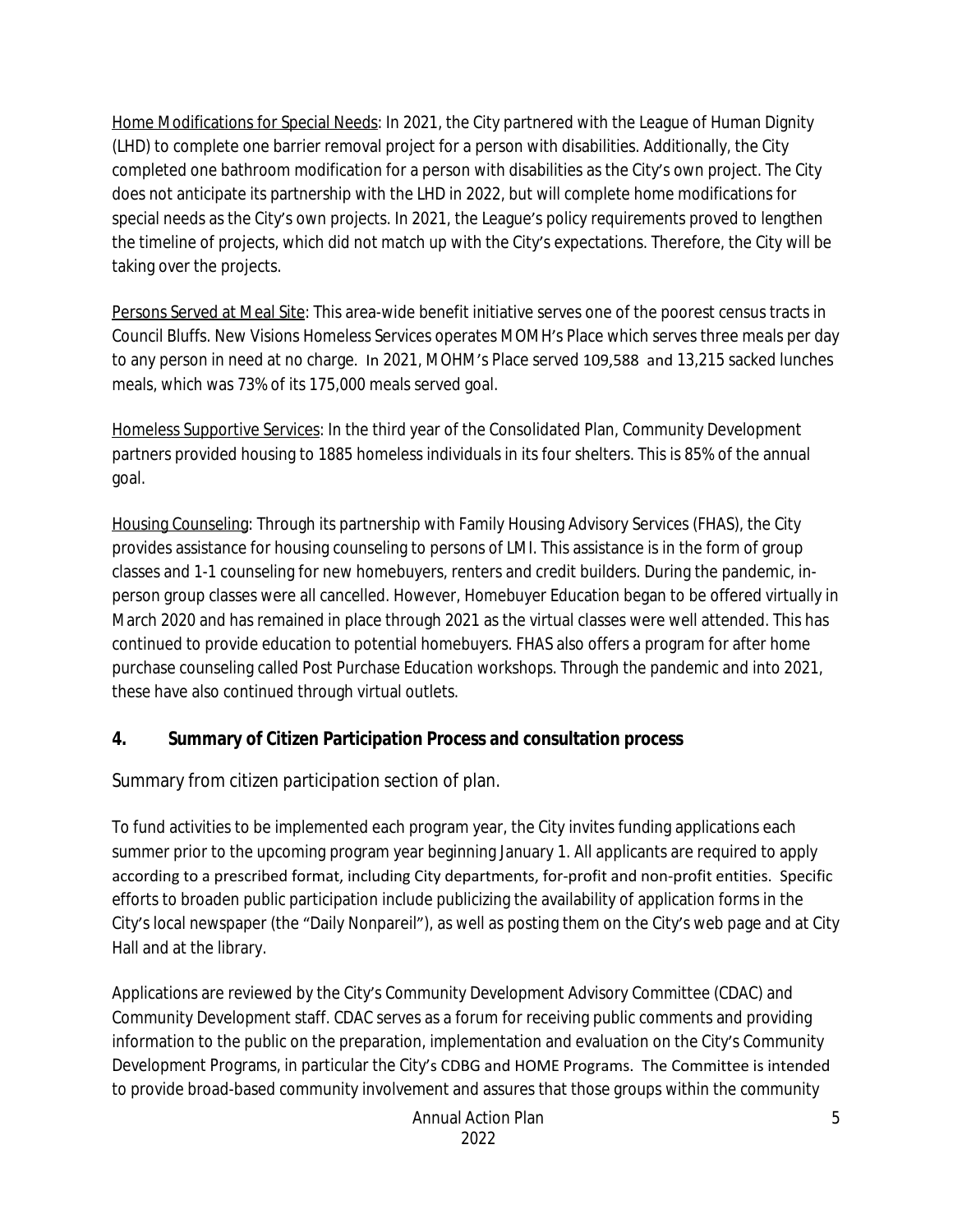which may be most directly affected by various community development programs are represented in its process. The Committee formulates recommendations to the City Council which proposed activities should be funded and at what amount. The City Council may either accept, reject, or modify the Committee's recommendation(s) and directs that a draft Action Plan be prepared that is made available for at least a 30-day public review and comment period. A comprehensive schedule of the consolidated planning process, including public review/comment, hearing, and Council action dates is directly conveyed to all applicants.

### **5. Summary of public comments**

This could be a brief narrative summary or reference an attached document from the Citizen Participation section of the Con Plan.

The Community Development Advisory Council (CDAC) held three public hearings on the 2021 Annual Action Plan. The 2021 hearings took place on August 16, September 20 and September 27. In addition, City Council held a public hearing on the 2022 Annual Action Plan on October 11, 2021 utilizing estimated funds. The comments received in summary include the need for homebuyer counseling, fair housing services, foreclosure prevention counseling, financial education, affordable housing development, emergent basic needs assistance, affordable and accessible housing for vulnerable populations, neighborhood stabilization activities, Permanent Supportive Housing, housing for homeless individuals and families, and support services for the homeless.

### **6. Summary of comments or views not accepted and the reasons for not accepting them**

All comments or views received during the public hearings were accepted. To date the Community Development Department has not received any citizen comments concerning the 2022 Annual Action Plan. If any comments are received on or before the expiration of the comment period, then they will be documented and addressed.

### **7. Summary**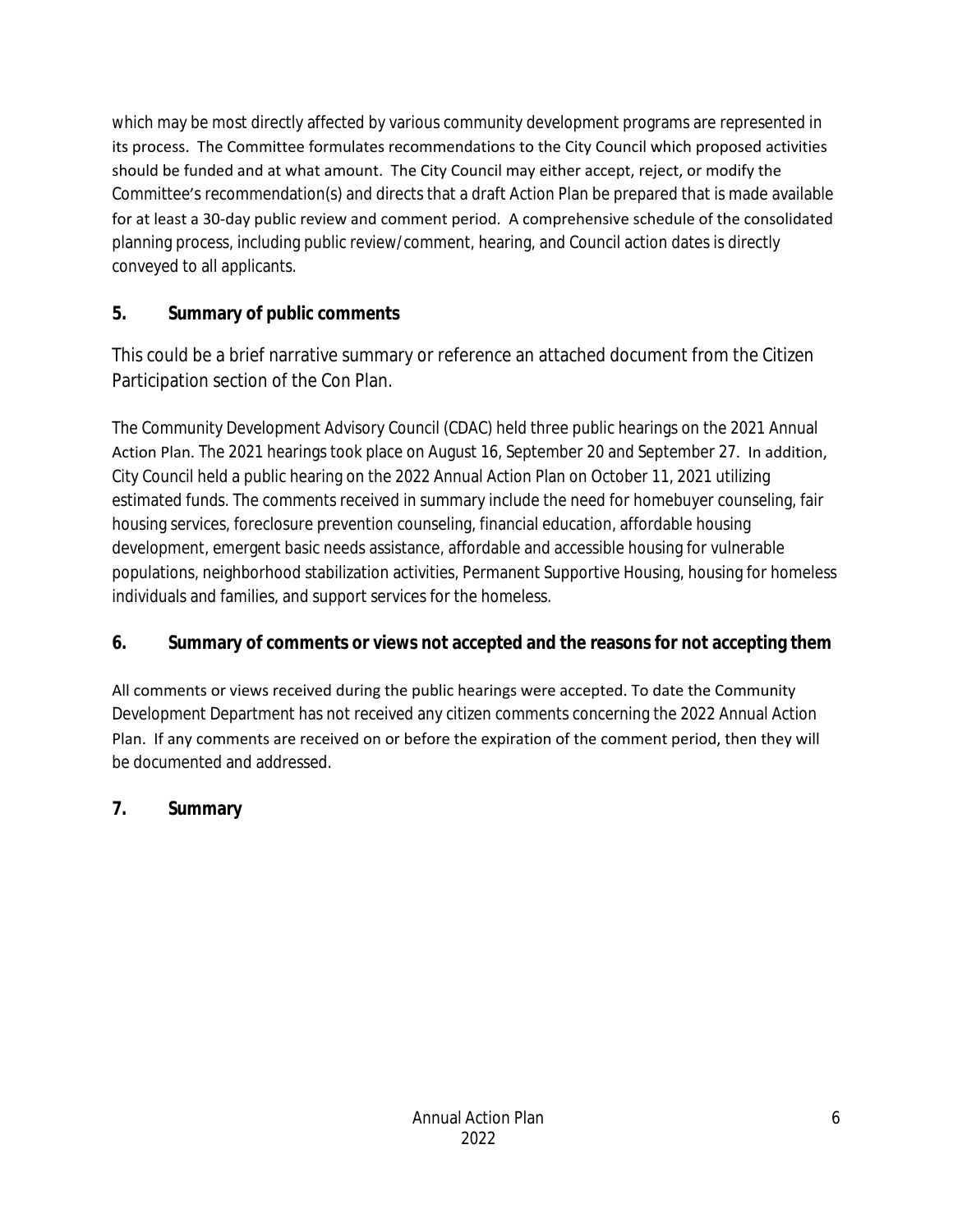# **PR-05 Lead & Responsible Agencies - 91.200(b)**

# **1. Agency/entity responsible for preparing/administering the Consolidated Plan**

The following are the agencies/entities responsible for preparing the Consolidated Plan and those responsible for administration of each grant program and funding source.

| <b>Agency Role</b>           | <b>Name</b>    | Department/Agency                       |
|------------------------------|----------------|-----------------------------------------|
| Lead Agency                  | COUNCIL BLUFFS |                                         |
| <b>CDBG Administrator</b>    | COUNCIL BLUFFS | <b>Community Development Department</b> |
| <b>HOPWA Administrator</b>   |                |                                         |
| <b>HOME Administrator</b>    |                |                                         |
| <b>ESG Administrator</b>     |                |                                         |
| <b>HOPWA-C Administrator</b> |                |                                         |

**Table 1 – Responsible Agencies**

#### **Narrative**

### **Consolidated Plan Public Contact Information**

City of Council Bluffs – Community Development Department

Courtney Harter, Housing & Economic Development Manager

209 Pearl Street, Council Bluffs, Iowa 51503

712-890-5350 / charter@councilbluffs-ia.gov

7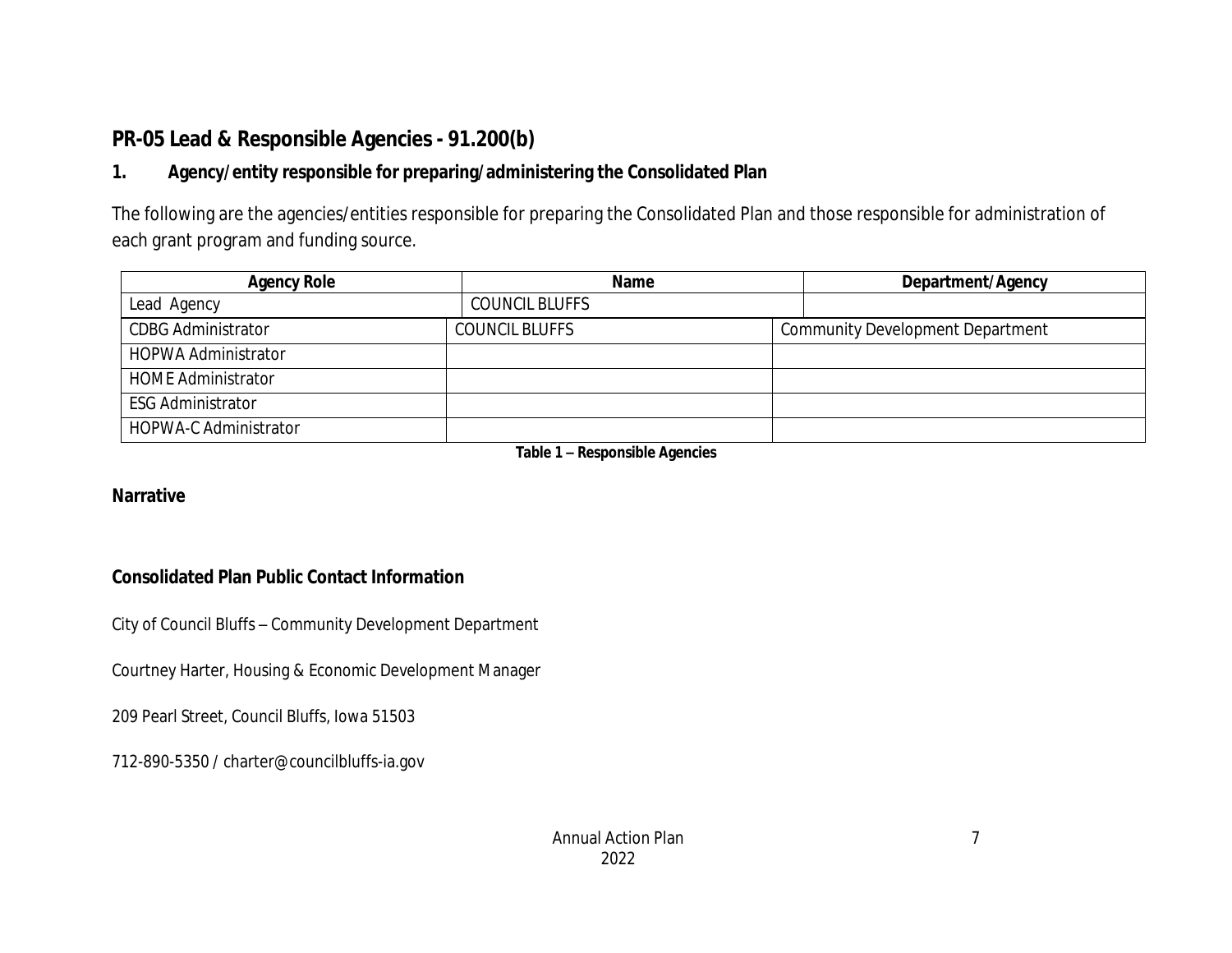# **AP-10 Consultation - 91.100, 91.200(b), 91.215(l)**

### **1. Introduction**

As stated previously, the City allows and encourages all citizens to be involved during the Consolidated Plan and/or Annual Action Plan process, with opportunities to express views on housing and community development needs and to participate in planning, reviewing and assessing actions to meet those needs proposed and performed by the City and to be informed prior to the time of any official action by the City Council. In particular, to include low and moderate income persons, particularly those living in slum and blight areas; low and moderate income neighborhoods; minorities; non-English speaking persons; persons with disabilities; residents of public and assisted housing developments; and residents of targeted revitalization areas in which developments are located. Also, to ensure that those groups most directly affected during the Consolidated Plan and/or Annual Action Plan process are represented, citizen participation will be accomplished by, but not limited to, the following methods:

- 1. Communicating with housing, emergency shelter and transitional housing organizations and community agencies that serve lower income clientele, minorities, non-English speaking persons and persons with mobility, visual or hearing impairments;
- 2. Communicating with nonprofit organizations, public agencies and other interested parties;
- 3. Encouraging, in conjunction with the City of Council Bluffs Community Development Department, the participation of public housing residents and assisted housing developments;
- 4. Advertising meeting(s)/hearing(s) in The Daily Nonpareil; or posting the notice at the Council Bluffs Public Library and City Hall; and
- 5. Ensuring that all citizens wishing to submit their view be offered an opportunity.

The Community Development Advisory Committee serves as a forum for receiving public comments and providing information to the public on the development or substantial amendment of the Consolidated Plan and/or Annual Action Plan and the development of the Annual Performance Report. The Advisory Committee works with the Community Development Department and other appropriate City Boards, Commissions and Councils in the development of the Consolidated Plan and Annual Action Plan.

## **Provide a concise summary of the jurisdiction's activities to enhance coordination between public and assisted housing providers and private and governmental health, mental health and service agencies (91.215(l)).**

In addition to the three Advisory Committee public meetings/hearings and as part of the City's analysis of impediments to fair housing, the City of Council Bluffs engaged in extensive consultation process with local public agencies, non-profits organizations and other interested entities in an effort to develop a community planning process. Community Development Department staff and the consulting team conduct individual agency interviews to identify current market needs and fair housing issues impacting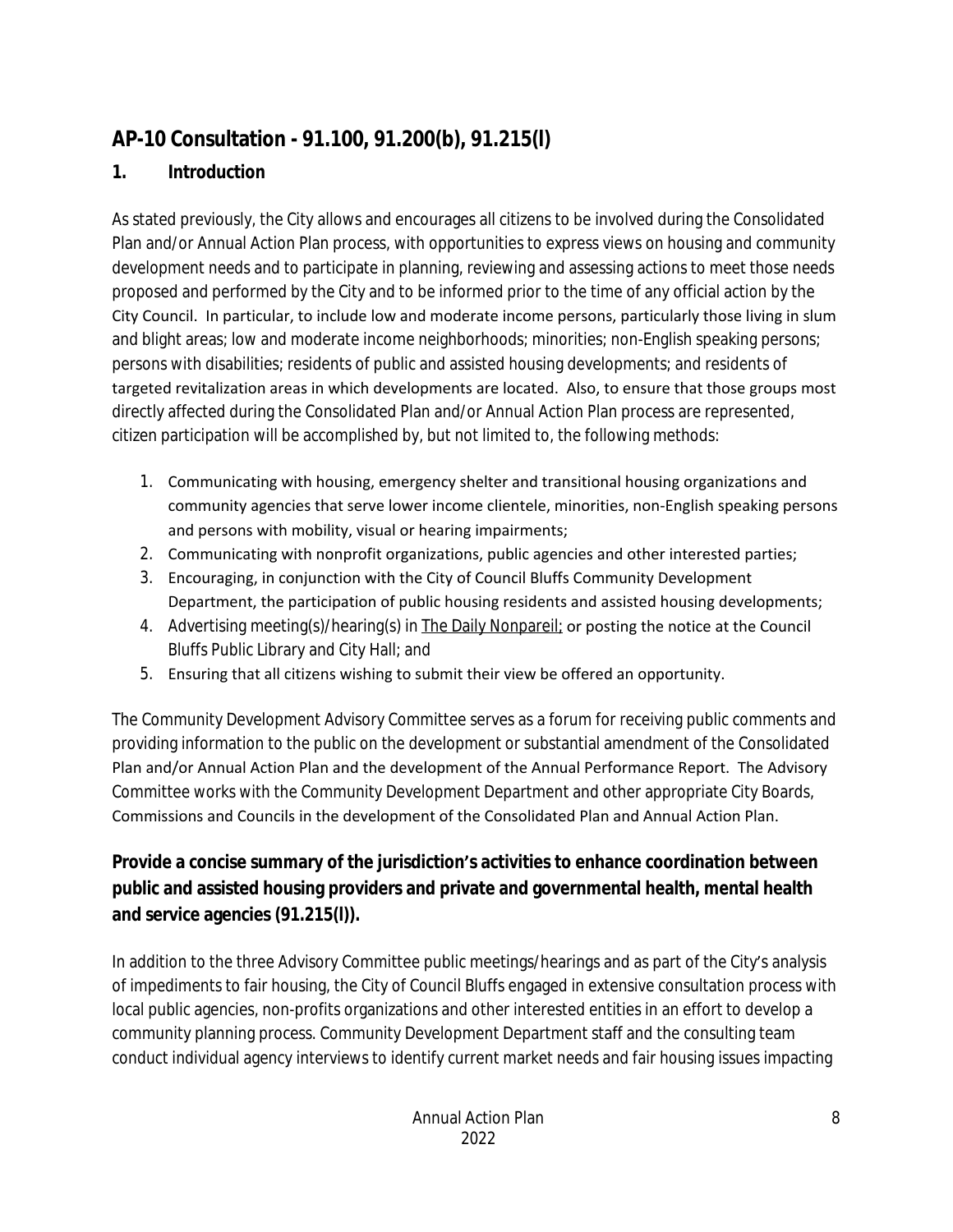the various agencies and organizations. Organizations are invited in to discuss the needs of their agency and ways CDBG funds can benefit their initiatives.

## **Describe coordination with the Continuum of Care and efforts to address the needs of homeless persons (particularly chronically homeless individuals and families, families with children, veterans, and unaccompanied youth) and persons at risk of homelessness.**

The principle mechanism of coordination has to do with the City's participation in the in the Metro Area Continuum of Care for the Homeless (CoC) organization. The City considers the CoC (comprised as it is of individuals and agencies working directly and daily with homeless persons) the experts on homelessness and the City is in dialogue the CoC over how best to address those needs. Chronically homeless individuals and families are identified through outreach efforts of several agencies (Community Alliance, Heartland Family Services, the Nebraska Aids Project, Stephen Center, Siena/Francis House, the VA and Youth Emergency Services). Once identified, they are assessed by those same agencies and referred to what is currently the most appropriate of available housing options. Once housed, case managers work with the individuals and/or families to stabilize their situation and connect them to needed services. Housing subsidies often are needed as are the financial and other supports available through mainstream resources. The City is the jurisdiction's grantee for Shelter Plus Care, a 22 bed program serving chronically homeless individuals with mental illness (and often substance abuse issues). This is a program run in partnership with the Omaha PHA and Community Alliance. Other housing programs serving the chronically homeless are Heartland Family Service's Samaritan Program and the Veterans Administration Supportive Housing (VASH) program. Emergency shelters and other programs, including transitional housing facilities and the rapid re-housing program, also provide and/or work to secure housing for the chronically homeless en route to ending their homelessness. In all, there are currently and planned over 200 permanent supportive housing beds in this jurisdiction for chronically homeless individuals and families. Families with children are contacted initially or often by emergency shelters and/or by the many groups (listed in the previous paragraph) engaged in street outreach. They also are identified by homeless liaison workers employed by the public school system for the specific purpose of identifying homeless children (and families). Once identified, their situation is assessed and they are referred to the best of available housing options. This could mean referral to area shelters if they are living on the street or, if already in a shelter, to Heartland Family Service's rapid rehousing program or to area transitional housing and permanent housing options. Beds available for families with children, current and planned, are: 275 ES beds, 345 TH beds and 235 PSH beds.

**Describe consultation with the Continuum(s) of Care that serves the jurisdiction's area in determining how to allocate ESG funds, develop performance standards for and evaluate outcomes of projects and activities assisted by ESG funds, and develop funding, policies and procedures for the operation and administration of HMIS**

The City of Council Bluffs does not receive ESG funds.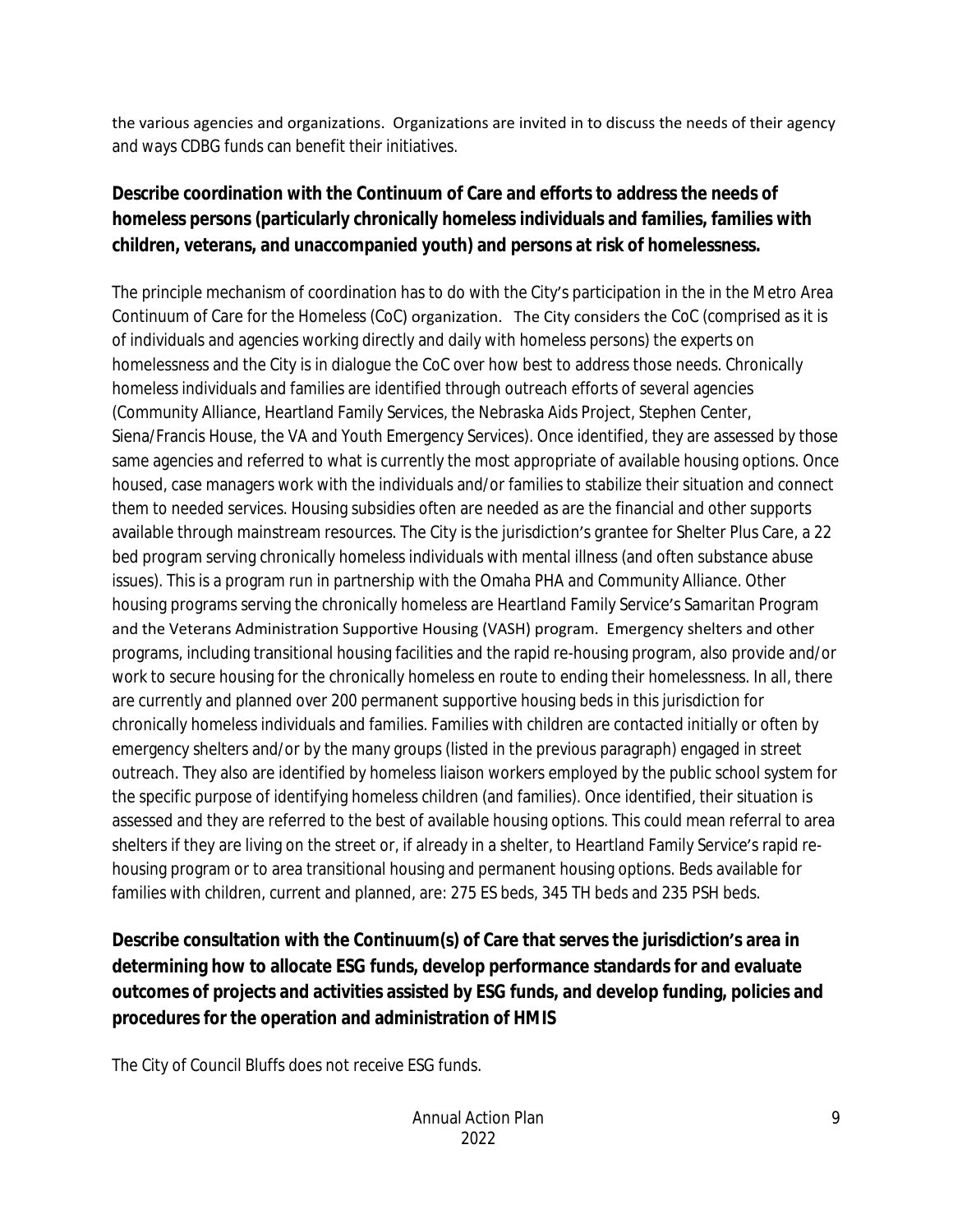**2. Agencies, groups, organizations and others who participated in the process and consultations**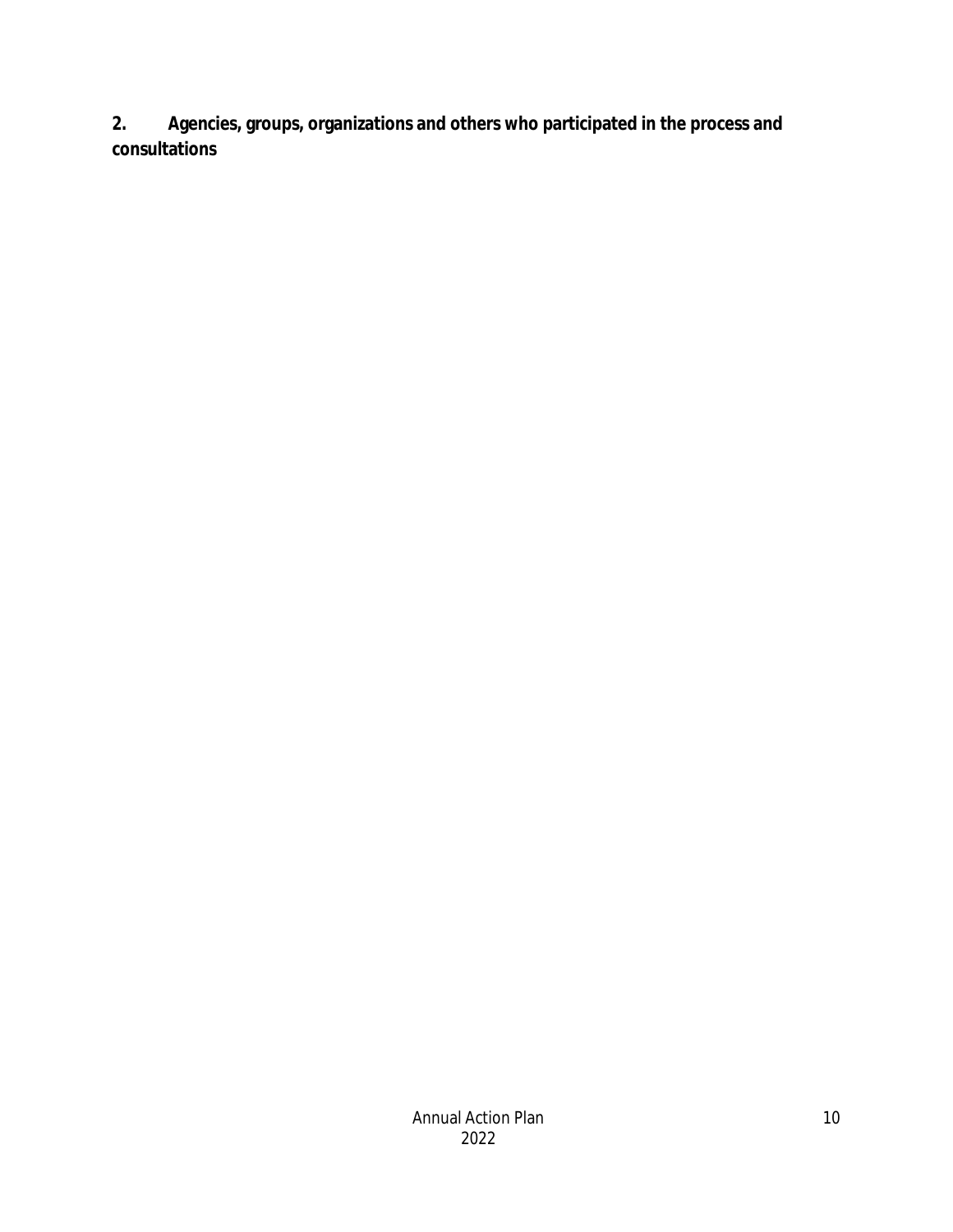| 1              | Agency/Group/Organization                                                                                                                                         | <b>New Visions Homeless Services</b>                                                                                                                                                                                                       |
|----------------|-------------------------------------------------------------------------------------------------------------------------------------------------------------------|--------------------------------------------------------------------------------------------------------------------------------------------------------------------------------------------------------------------------------------------|
|                | Agency/Group/Organization Type                                                                                                                                    | Housing<br>Services - Housing                                                                                                                                                                                                              |
|                | What section of the Plan was addressed by Consultation?                                                                                                           | <b>Housing Need Assessment</b><br>Homeless Needs - Chronically homeless<br>Homelessness Needs - Veterans<br>Homelessness Strategy<br>Anti-poverty Strategy                                                                                 |
|                | Briefly describe how the Agency/Group/Organization was<br>consulted. What are the anticipated outcomes of the<br>consultation or areas for improved coordination? | Representatives from New Visions participated in the public meetings<br>and consultation process. Continued support of homeless services<br>providers, especially families with children and affordable housing<br>development in general. |
| $\overline{2}$ | Agency/Group/Organization                                                                                                                                         | HABITAT FOR HUMANITY COUNCIL BLUFFS                                                                                                                                                                                                        |
|                | Agency/Group/Organization Type                                                                                                                                    | Housing<br>Services - Housing                                                                                                                                                                                                              |
|                | What section of the Plan was addressed by Consultation?                                                                                                           | <b>Housing Need Assessment</b><br>Anti-poverty Strategy                                                                                                                                                                                    |
|                | Briefly describe how the Agency/Group/Organization was<br>consulted. What are the anticipated outcomes of the<br>consultation or areas for improved coordination? | Representatives from Habitat for Humanity participated in the public<br>meetings and consultation process. Continued support for the creation<br>of low-to-moderate income housing.                                                        |
| 3              | Agency/Group/Organization                                                                                                                                         | <b>Family Housing Advisory Services</b>                                                                                                                                                                                                    |
|                | Agency/Group/Organization Type                                                                                                                                    | Services - Housing<br>Services-Education<br>Regional organization                                                                                                                                                                          |
|                | What section of the Plan was addressed by Consultation?                                                                                                           | <b>Housing Need Assessment</b>                                                                                                                                                                                                             |
|                |                                                                                                                                                                   | <b>Annual Action Plan</b><br>11                                                                                                                                                                                                            |

#### **Table 2 – Agencies, groups, organizations who participated**

2022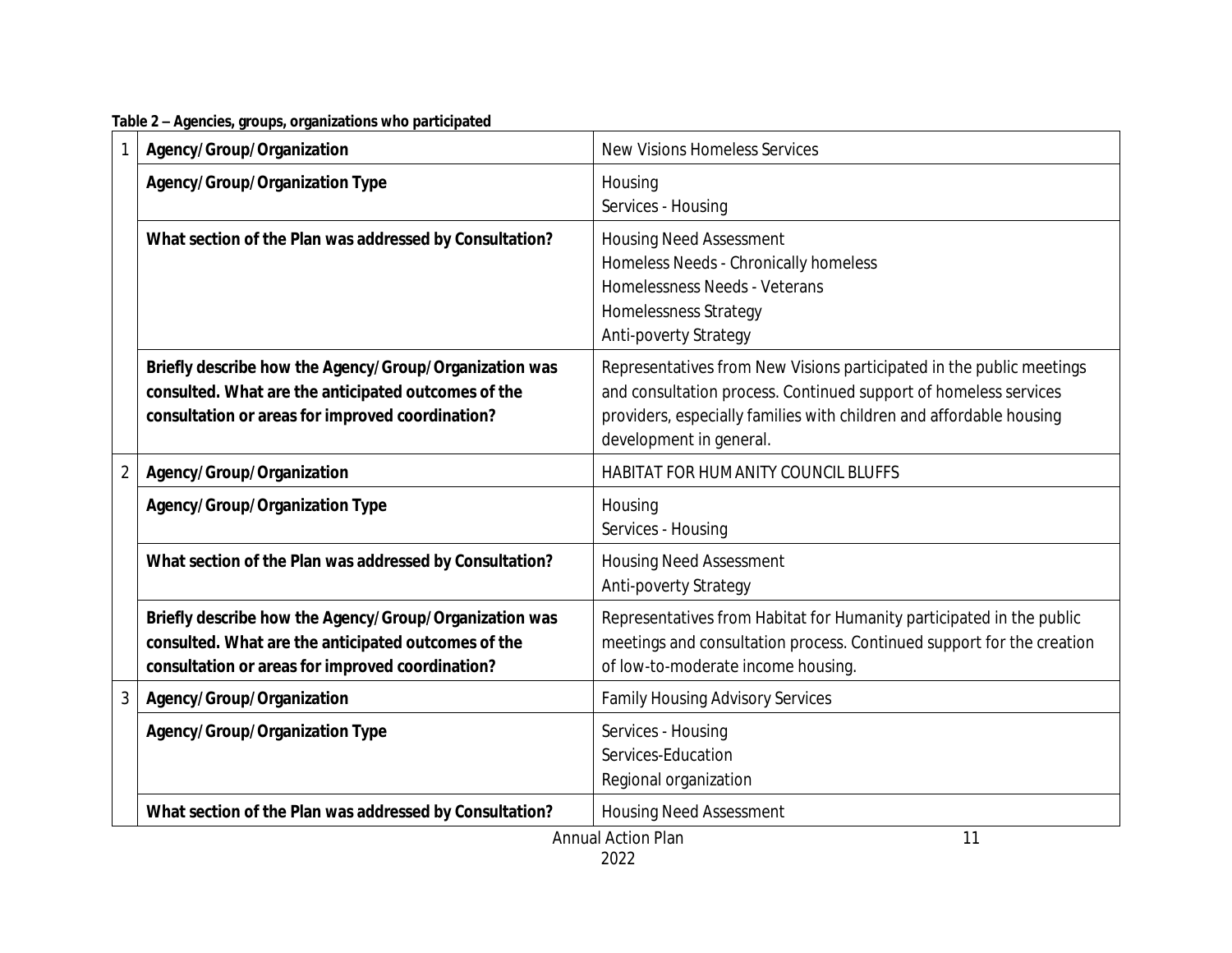|   | Briefly describe how the Agency/Group/Organization was<br>consulted. What are the anticipated outcomes of the<br>consultation or areas for improved coordination? | Representatives from FHAS participated in the public meetings and<br>consultation process. Continued support of housing counseling services,<br>fair housing services and foreclosure prevention.                                              |
|---|-------------------------------------------------------------------------------------------------------------------------------------------------------------------|------------------------------------------------------------------------------------------------------------------------------------------------------------------------------------------------------------------------------------------------|
| 4 | Agency/Group/Organization                                                                                                                                         | MICAH House Corporation                                                                                                                                                                                                                        |
|   | Agency/Group/Organization Type                                                                                                                                    | Housing<br>Services-homeless                                                                                                                                                                                                                   |
|   | What section of the Plan was addressed by Consultation?                                                                                                           | <b>Housing Need Assessment</b><br>Homeless Needs - Families with children<br>Homelessness Strategy<br>Anti-poverty Strategy                                                                                                                    |
|   | Briefly describe how the Agency/Group/Organization was<br>consulted. What are the anticipated outcomes of the<br>consultation or areas for improved coordination? | Representatives from the MICAH House participated in the public<br>meetings and consultation process. Continued support of homeless<br>services providers, especially families with children and affordable<br>housing development in general. |
| 5 | Agency/Group/Organization                                                                                                                                         | <b>HEARTLAND FAMILY SERVICE</b>                                                                                                                                                                                                                |
|   | Agency/Group/Organization Type                                                                                                                                    | Housing<br>Services - Housing<br>Services-Education<br>Regional organization                                                                                                                                                                   |
|   | What section of the Plan was addressed by Consultation?                                                                                                           | <b>Housing Need Assessment</b><br>Homeless Needs - Chronically homeless<br>Homeless Needs - Families with children<br>Homelessness Strategy<br>Anti-poverty Strategy                                                                           |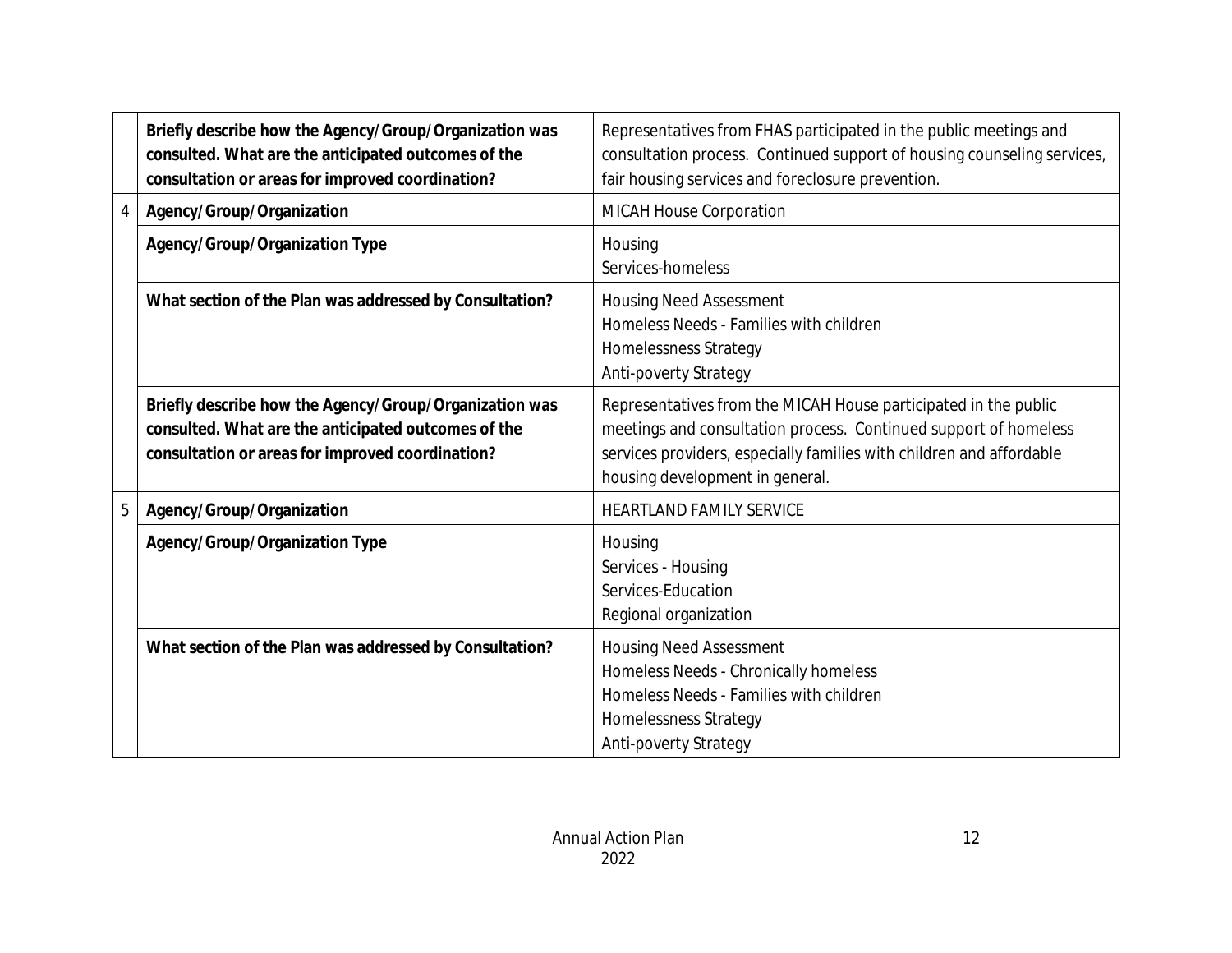|   | Briefly describe how the Agency/Group/Organization was<br>consulted. What are the anticipated outcomes of the<br>consultation or areas for improved coordination? | Representatives from Heartland Family Service participated in the public<br>meetings and consultation process. Continued support of homeless<br>services providers and affordable housing development in general.                                           |
|---|-------------------------------------------------------------------------------------------------------------------------------------------------------------------|-------------------------------------------------------------------------------------------------------------------------------------------------------------------------------------------------------------------------------------------------------------|
| 6 | Agency/Group/Organization                                                                                                                                         | CATHOLIC CHARITIES - DIOCESE OF DES MOINES                                                                                                                                                                                                                  |
|   | Agency/Group/Organization Type                                                                                                                                    | Housing<br>Services-Victims of Domestic Violence<br>Services-homeless                                                                                                                                                                                       |
|   | What section of the Plan was addressed by Consultation?                                                                                                           | <b>Housing Need Assessment</b><br>Homeless Needs - Families with children<br>Anti-poverty Strategy                                                                                                                                                          |
|   | Briefly describe how the Agency/Group/Organization was<br>consulted. What are the anticipated outcomes of the<br>consultation or areas for improved coordination? | Representatives from Catholic Charities participated in the public<br>meetings and consultation process. Continued support of homeless<br>services providers, especially for victims of domestic violence and<br>affordable housing development in general. |
|   | Agency/Group/Organization                                                                                                                                         | 712 Initiative                                                                                                                                                                                                                                              |
|   | Agency/Group/Organization Type                                                                                                                                    | Housing<br>Planning organization<br>Neighborhood Organization                                                                                                                                                                                               |
|   | What section of the Plan was addressed by Consultation?                                                                                                           | <b>Public Housing Needs</b><br>Economic Development                                                                                                                                                                                                         |
|   | Agency/Group/Organization                                                                                                                                         | 712 Initiative                                                                                                                                                                                                                                              |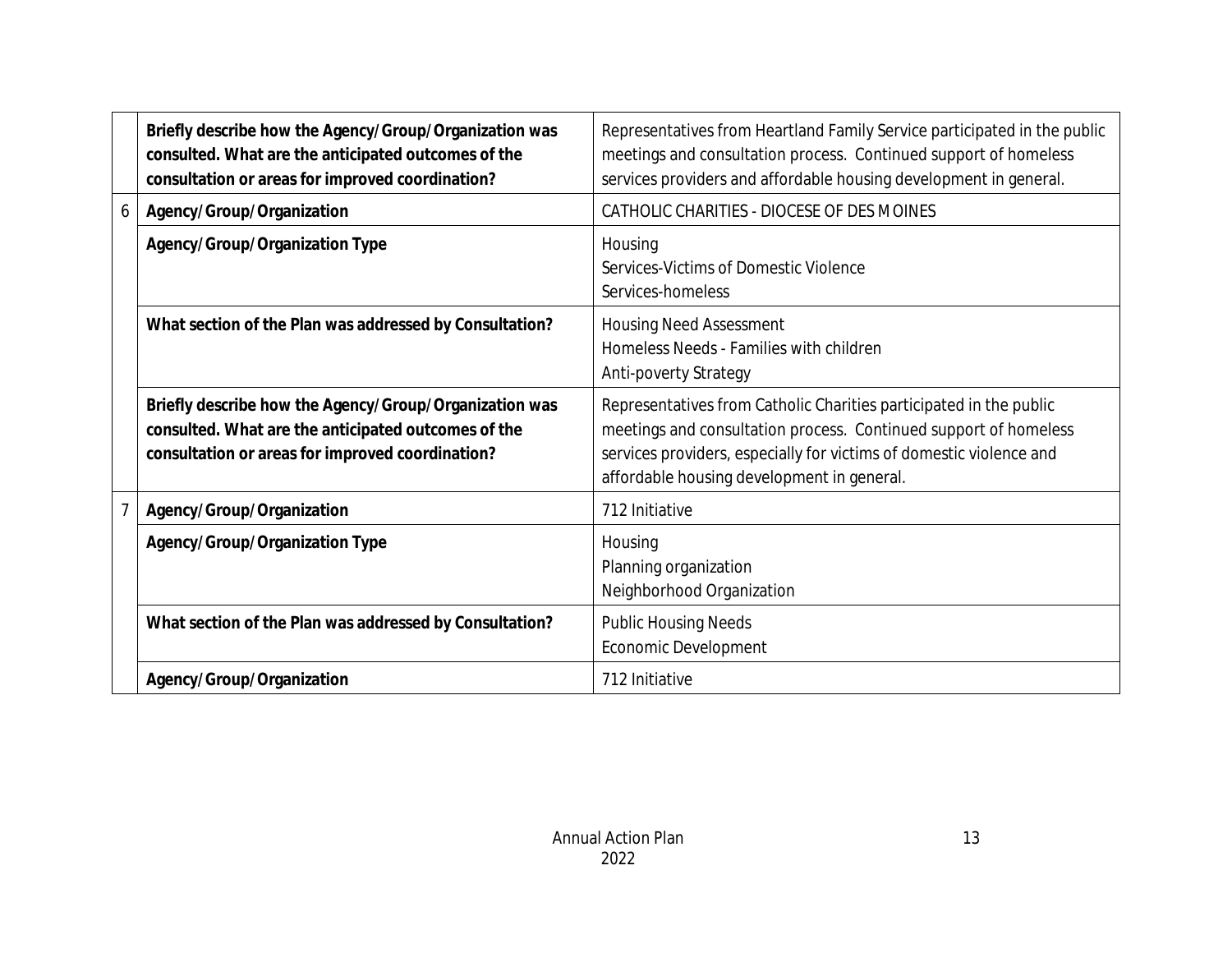| 8 | Agency/Group/Organization                                                                                                                                         | New Community Development Corp DBA NeighborWorks Home<br>Solutions                                                                                                                                                       |
|---|-------------------------------------------------------------------------------------------------------------------------------------------------------------------|--------------------------------------------------------------------------------------------------------------------------------------------------------------------------------------------------------------------------|
|   | Agency/Group/Organization Type                                                                                                                                    | Housing<br>Services - Housing<br>Services-Education                                                                                                                                                                      |
|   | What section of the Plan was addressed by Consultation?                                                                                                           | <b>Housing Need Assessment</b><br>Economic Development<br>Anti-poverty Strategy                                                                                                                                          |
|   | Briefly describe how the Agency/Group/Organization was<br>consulted. What are the anticipated outcomes of the<br>consultation or areas for improved coordination? | Representatives from NeighborWorks Home Solutions participated in the<br>public meetings and consultation process. Continued support for the<br>creation of low-to-moderate income housing.                              |
|   | Briefly describe how the Agency/Group/Organization was<br>consulted. What are the anticipated outcomes of the<br>consultation or areas for improved coordination? | Representatives from the 712 Initiative participated in public meetings<br>and consultation process. This is the first year they have participated in<br>the creation of low-to-moderate low housing through HOME Funds. |

## **Identify any Agency Types not consulted and provide rationale for not consulting**

Public and governmental health agencies were notified of the public meetings but did not attend. No further attempts to consult with them were sought.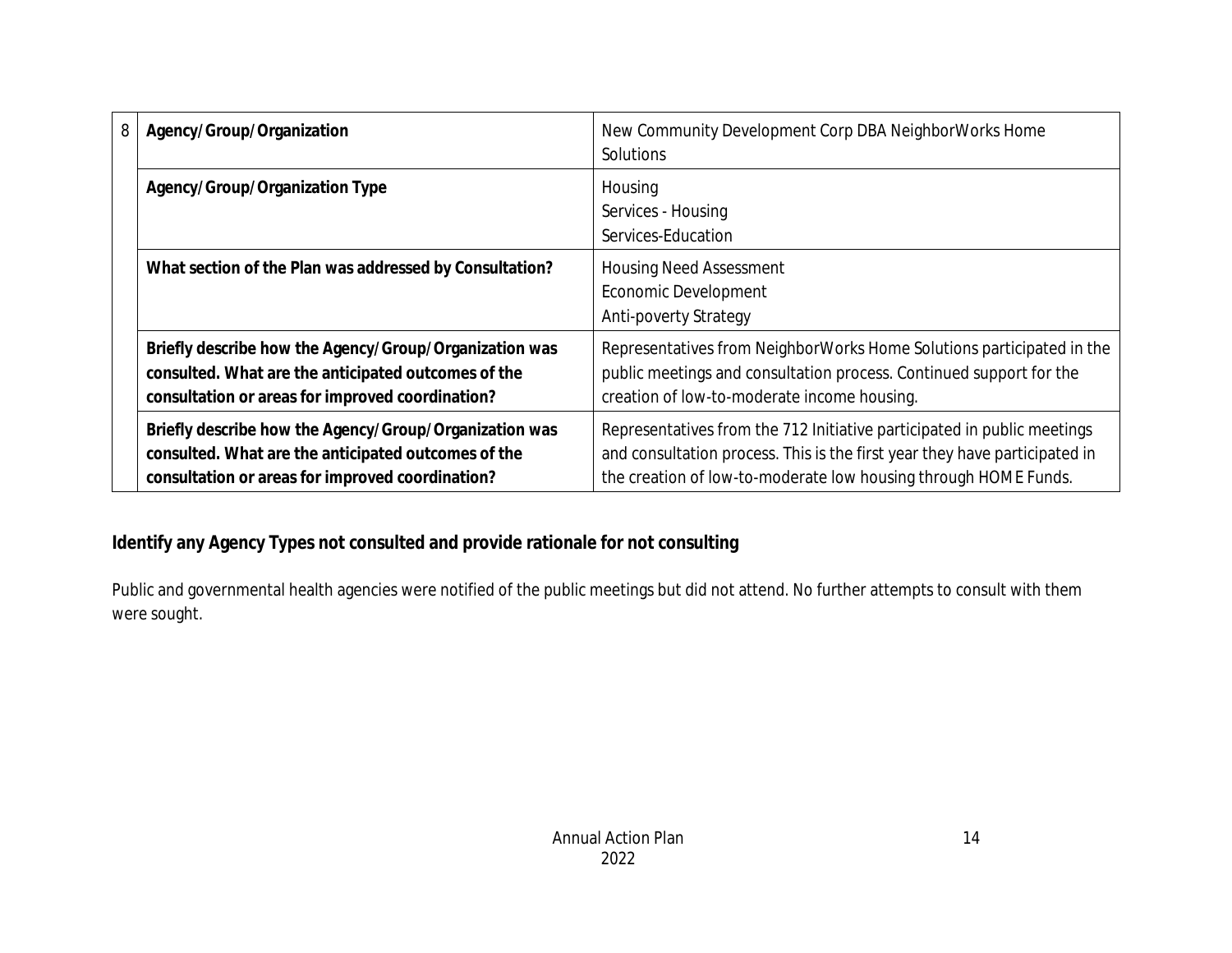### **Other local/regional/state/federal planning efforts considered when preparing the Plan**

| Name of Plan         | <b>Lead Organization</b>                              | How do the goals of your Strategic Plan overlap with the goals of each plan?                                                                                                                                                                                                                                                                                                                                                                                                                                                                                                                                                                                                                                                                                                                                                                                                                                                                                                                                                                                                                                                                                                                                                                                                                                                                                                                 |
|----------------------|-------------------------------------------------------|----------------------------------------------------------------------------------------------------------------------------------------------------------------------------------------------------------------------------------------------------------------------------------------------------------------------------------------------------------------------------------------------------------------------------------------------------------------------------------------------------------------------------------------------------------------------------------------------------------------------------------------------------------------------------------------------------------------------------------------------------------------------------------------------------------------------------------------------------------------------------------------------------------------------------------------------------------------------------------------------------------------------------------------------------------------------------------------------------------------------------------------------------------------------------------------------------------------------------------------------------------------------------------------------------------------------------------------------------------------------------------------------|
| Continuum of<br>Care | Metro Continuum of<br>Care for the<br><b>Homeless</b> | The goals detailed in the Homelessness Strategy are consistent with the Omaha/Council Bluffs 10-<br>Year Plan to End Homelessness. 1. Finish the Job of Ending Chronic Homelessness. 2. End<br>Homelessness among Veterans. 3. Prevent and End Homelessness for Families, Youth, and Children.<br>4. Set a Path to Ending All Types of Homelessness. This is consistent with the following goals: 1)<br>Comprehensive data supports and documents goals to end homelessness, as well as federal<br>government indicators. 2) Prioritize transitional and permanent housing solutions for a wide range of<br>subpopulations. 3) Agencies will provide culturally competent services to the homeless community<br>without prejudice or bias. 4) Prioritize solutions for long-term homeless and persons with disabling<br>conditions. 5) People in need have easy, immediate and appropriate access to all services including<br>comprehensive mental, physical health care, and substance use recovery; and 6) People experiencing<br>chronic homelessness receive housing and services specific to their needs. 7) A comprehensive case<br>management team will successfully connect 85% of the chronic homeless population to stable<br>housing. 8) Development of a Central Intake System. 9) Prevention of Homelessness will have a<br>comprehensive prevention response to homelessness. |

**Table 3 - Other local / regional / federal planning efforts**

#### **Narrative**

The City of Council Bluffs has a strong working relationship with the other member of the Consortium, Omaha, NE. Whether working out details of an agreement or considering broad, even regional issues related to the Consolidated Plan; and Council Bluffs maintain a strong working relationship.

Another strong relationship the City of maintains is with the Iowa Economic Development Authority and the Iowa Finance Authority. The City of Council Bluffs has a good working relationship with both state agencies. City often combines city-funded projects with their federal housing and community development funds on housing related projects in Council Bluffs, for example Low Income Housing Tax Credit Projects.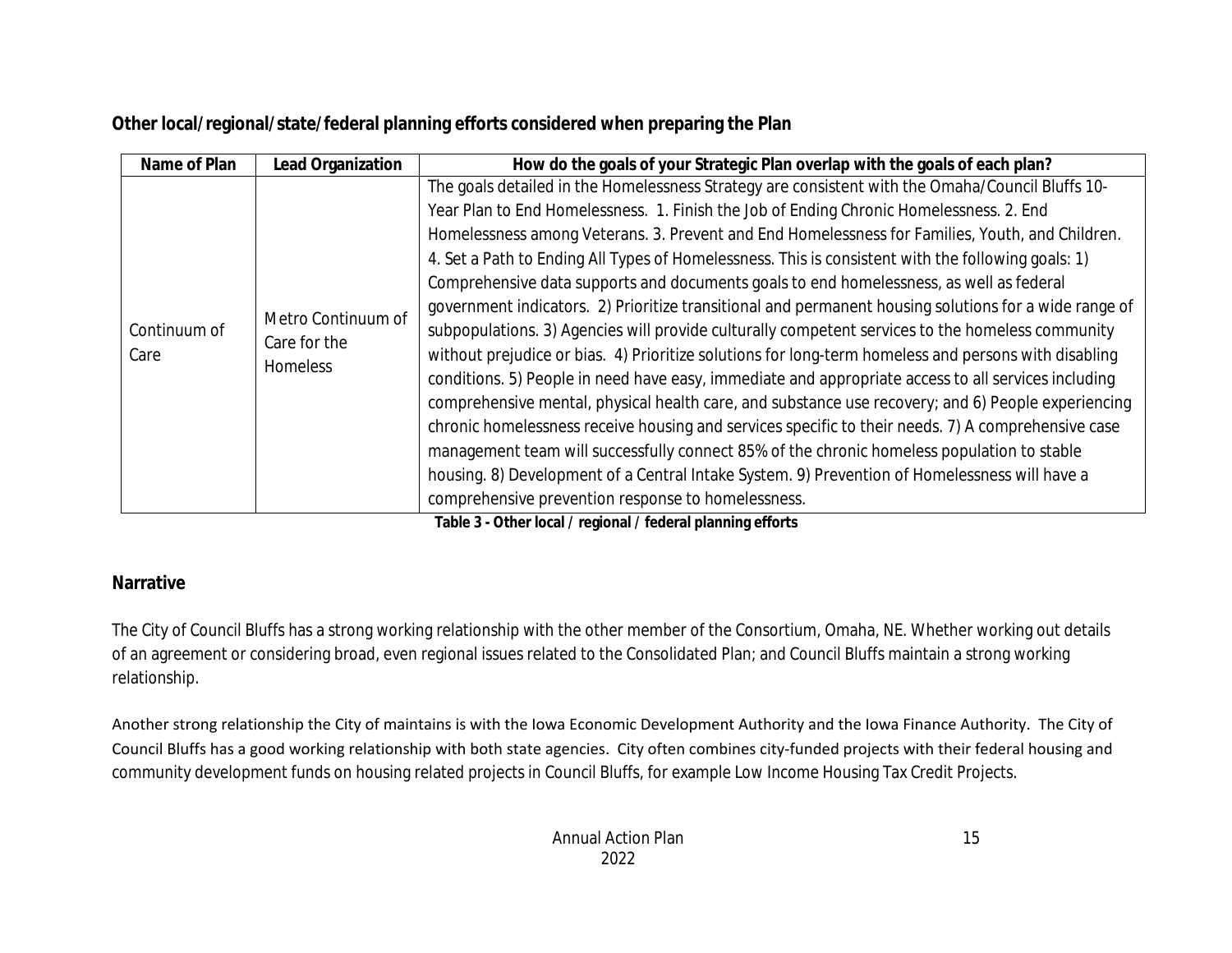# **AP-12 Participation - 91.401, 91.105, 91.200(c)**

### **1. Summary of citizen participation process/Efforts made to broaden citizen participation Summarize citizen participation process and how it impacted goal-setting**

As stated previously, the Community Development Advisory Committee held four public meetings/hearings during the development of the 2022 Annual Action Plan that included the identification of community housing and non-housing needs, prioritization of needs, strategy development to meet identified needs and budget recommendations to implement those strategies. All meetings/hearings were posted at City Hall, and the library, the City's website, and advertised in The Daily Nonpareil. Additionally, housing, emergency shelter and transitional housing organizations and community agencies that serve lower income clientele, minorities, non-English speaking persons and persons with mobility, visual or hearing impairments, nonprofit organizations, public agencies and other interested parties were notified via email of the meetings/hearings.

Public comments were received during the comment period at the public meetings/hearings. All of the comments or views were accepted. The comments are attached and in summary include the need for homebuyer counseling, fair housing services, housing counseling activities, foreclosure prevention counseling, housing rehabilitation activities, new single family and multi-family housing development, single family and multi-family housing rehabilitation activities, housing for veterans, housing for the elder and persons with medical needs, housing for the homeless, domestic violence shelters, homeless prevention activities, affordable housing for very low to moderate income families, and affordable and accessible housing for vulnerable populations.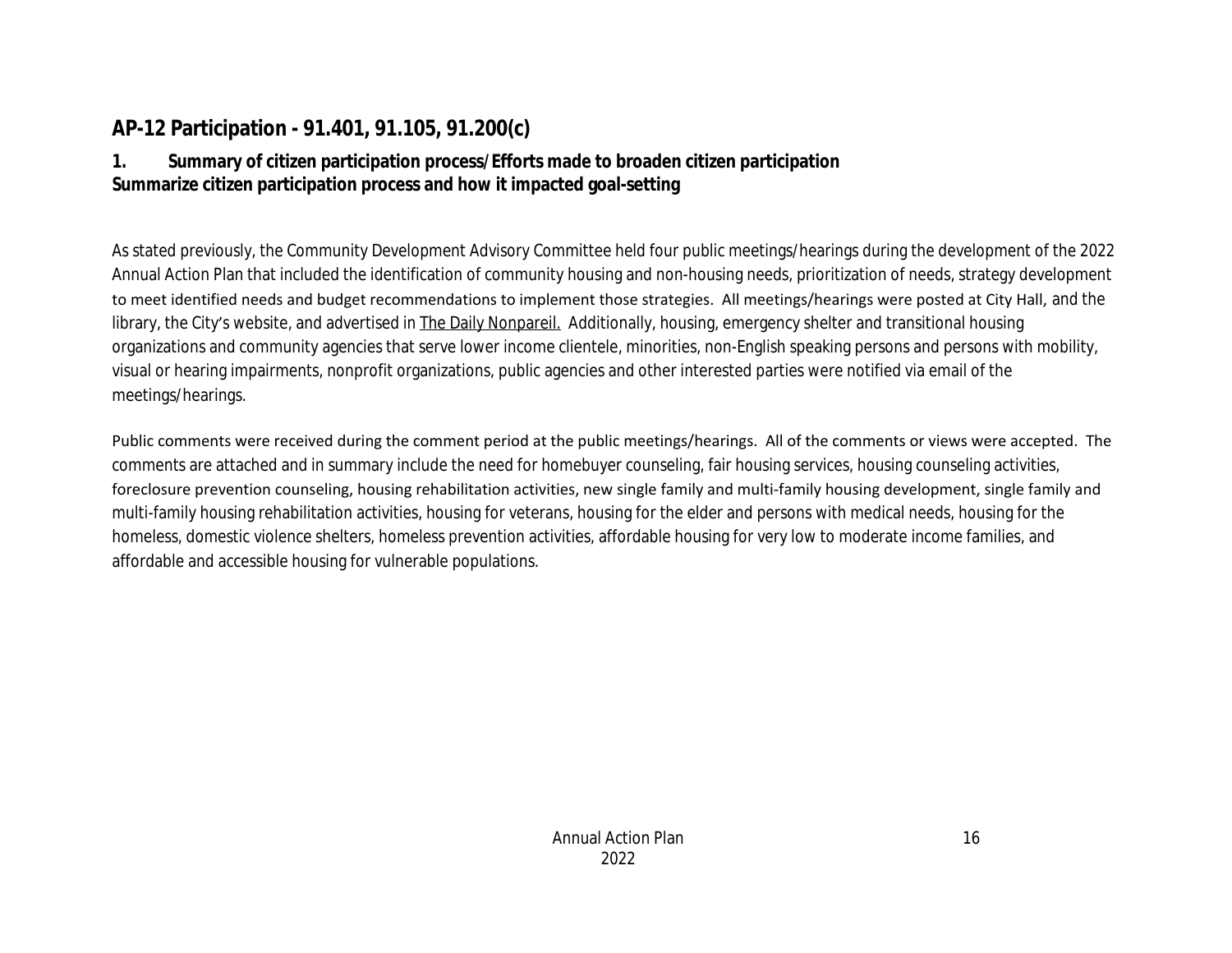**Citizen Participation Outreach**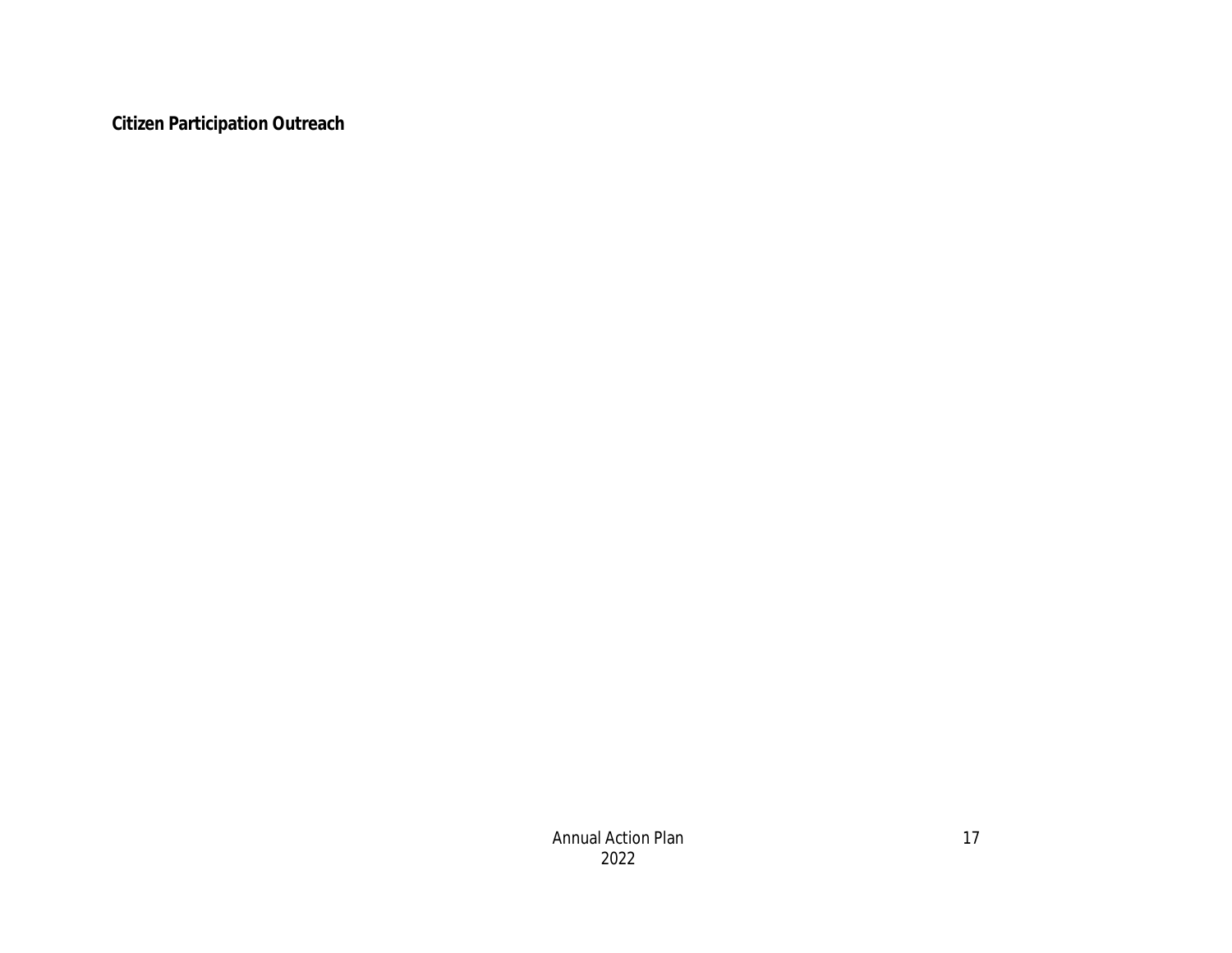| <b>Sort Order</b> | Mode of Outreach | <b>Target of Outreach</b> | Summary of          | Summary of        | <b>Summary of comments</b> | URL (If     |
|-------------------|------------------|---------------------------|---------------------|-------------------|----------------------------|-------------|
|                   |                  |                           | response/attendance | comments received | not accepted               | applicable) |
|                   |                  |                           |                     |                   | and reasons                |             |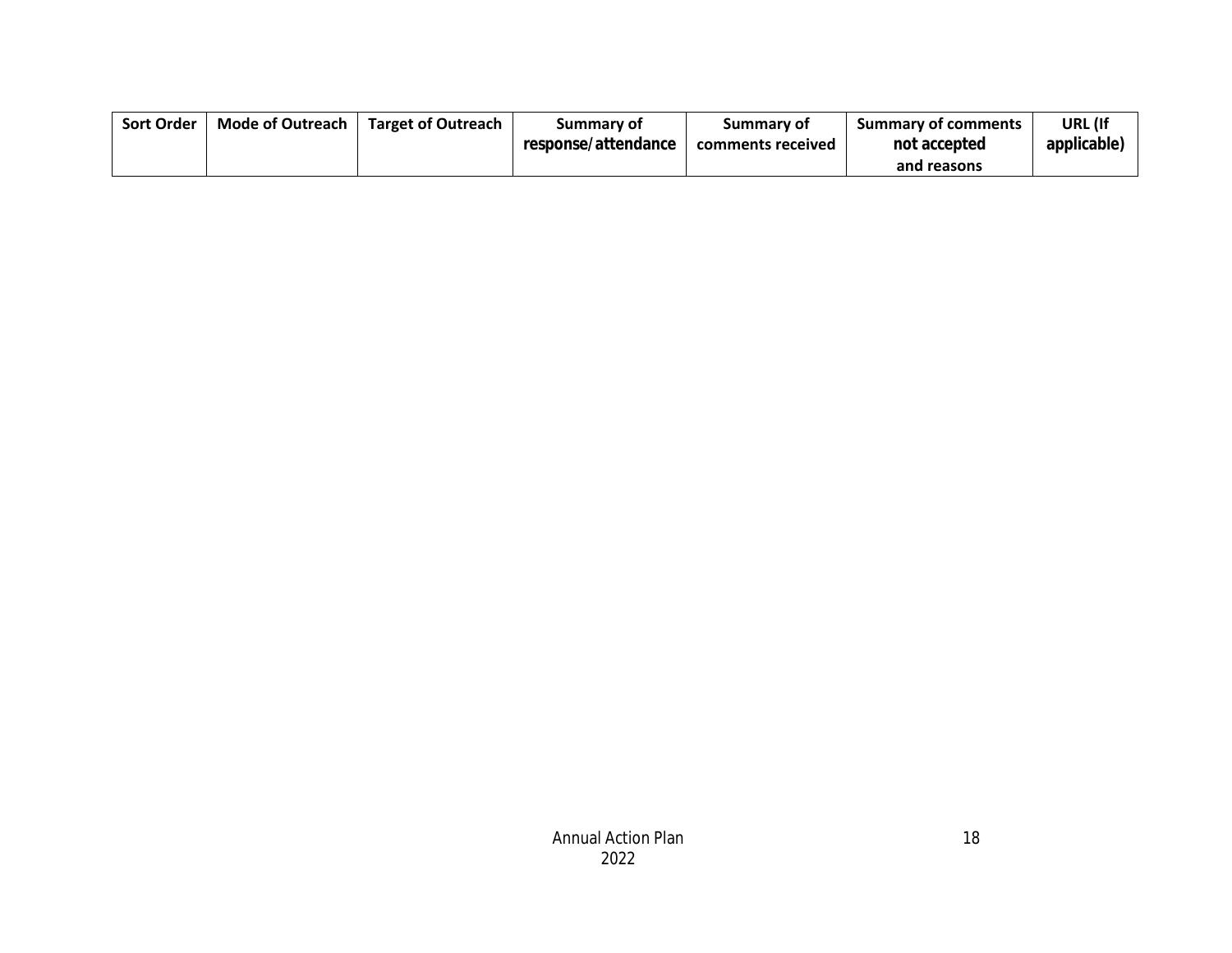| <b>Mode of Outreach</b> | <b>Target of Outreach</b> | <b>Summary of</b>      | <b>Summary of</b>    | <b>Summary of comments</b>                                                                                                                                                   | URL (If                                       |
|-------------------------|---------------------------|------------------------|----------------------|------------------------------------------------------------------------------------------------------------------------------------------------------------------------------|-----------------------------------------------|
|                         |                           |                        | comments received    | not accepted                                                                                                                                                                 | applicable)                                   |
|                         |                           |                        |                      |                                                                                                                                                                              |                                               |
|                         |                           |                        |                      |                                                                                                                                                                              |                                               |
|                         |                           |                        |                      |                                                                                                                                                                              |                                               |
|                         |                           |                        |                      |                                                                                                                                                                              |                                               |
|                         |                           |                        |                      |                                                                                                                                                                              |                                               |
|                         |                           |                        |                      |                                                                                                                                                                              |                                               |
|                         |                           |                        |                      |                                                                                                                                                                              |                                               |
|                         |                           |                        |                      |                                                                                                                                                                              |                                               |
|                         |                           |                        | need for rental      |                                                                                                                                                                              |                                               |
|                         |                           |                        | assistance. It was   |                                                                                                                                                                              |                                               |
|                         |                           |                        | also stated that the |                                                                                                                                                                              |                                               |
|                         |                           | On August 16, 2021     | homeless shelters    |                                                                                                                                                                              |                                               |
|                         |                           | the City held a needs  | are very much in     |                                                                                                                                                                              |                                               |
|                         | Non-                      | assessment meeting     | need of operational  |                                                                                                                                                                              |                                               |
| <b>Public Meeting</b>   | targeted/broad            | to discuss the CDBG    | assistance because   |                                                                                                                                                                              |                                               |
|                         | community                 | allocation process and | of COVID-19          |                                                                                                                                                                              |                                               |
|                         |                           | identify the needs in  | everything got used  |                                                                                                                                                                              |                                               |
|                         |                           | the community.         | more than usual.     |                                                                                                                                                                              |                                               |
|                         |                           |                        | Operational costs    |                                                                                                                                                                              |                                               |
|                         |                           |                        | are increasing every |                                                                                                                                                                              |                                               |
|                         |                           |                        | year and there is a  |                                                                                                                                                                              |                                               |
|                         |                           |                        | great need to        |                                                                                                                                                                              |                                               |
|                         |                           |                        | provide safe         |                                                                                                                                                                              |                                               |
|                         |                           |                        | housing to those     |                                                                                                                                                                              |                                               |
|                         |                           |                        | transitioning out of |                                                                                                                                                                              |                                               |
|                         |                           |                        |                      |                                                                                                                                                                              |                                               |
|                         |                           |                        |                      |                                                                                                                                                                              |                                               |
|                         |                           |                        | increase in          |                                                                                                                                                                              |                                               |
|                         |                           |                        | response/attendance  | The following<br>comments were<br>received: There is a<br>need in the<br>community for<br>assistance in fixing<br>old home and a<br>shelter. They are<br>sing a need for the | and reasons<br>All comments were<br>accepted. |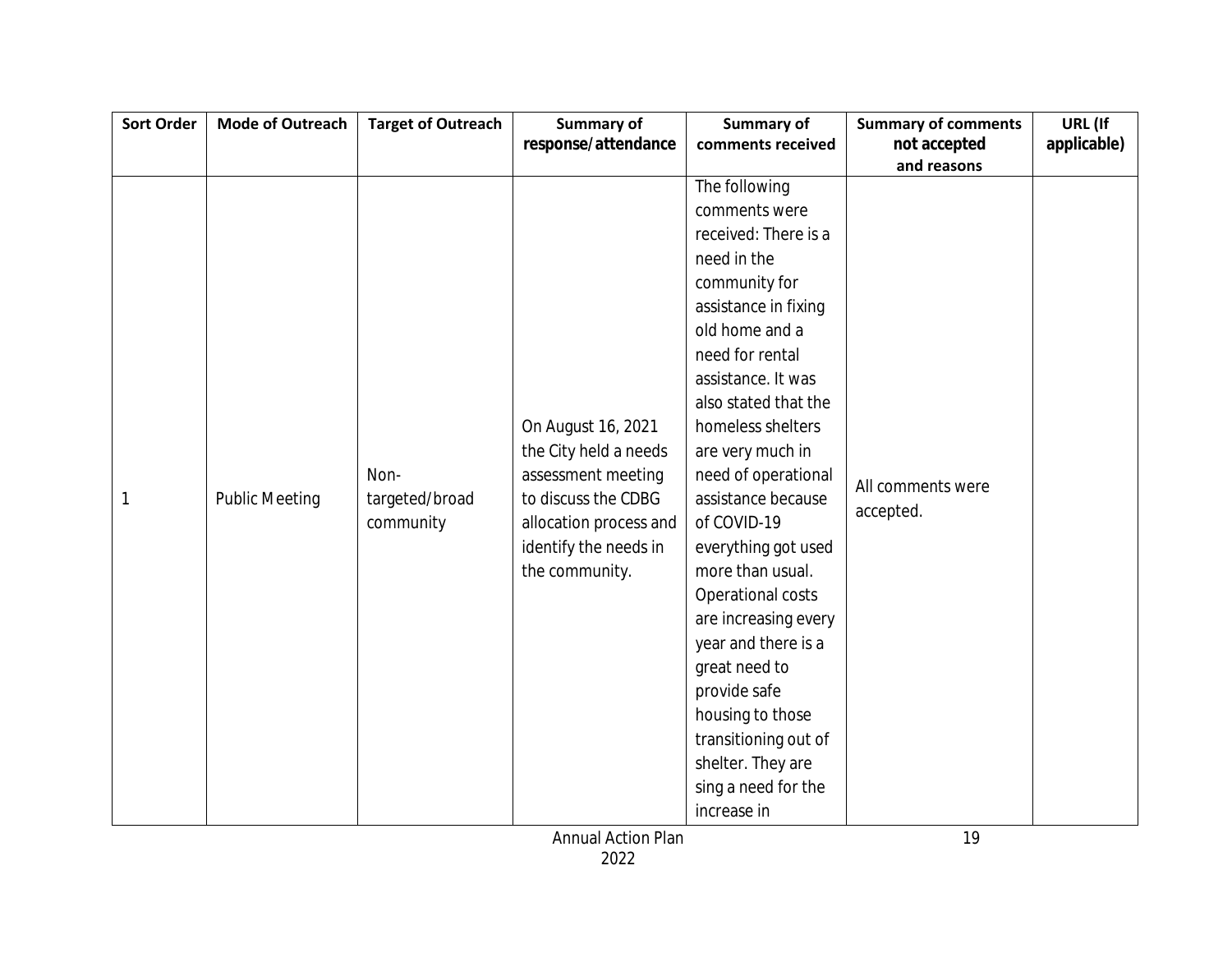| <b>Sort Order</b> | <b>Mode of Outreach</b> | <b>Target of Outreach</b>   | <b>Summary of</b>     | <b>Summary of</b>    | <b>Summary of comments</b> | URL (If     |
|-------------------|-------------------------|-----------------------------|-----------------------|----------------------|----------------------------|-------------|
|                   |                         |                             | response/attendance   | comments received    | not accepted               | applicable) |
|                   |                         |                             |                       |                      | and reasons                |             |
|                   |                         |                             |                       | workshops for        |                            |             |
|                   |                         |                             |                       | homebuyers. The      |                            |             |
|                   |                         |                             |                       | shelters have also   |                            |             |
|                   |                         |                             |                       | had a hard time      |                            |             |
|                   |                         |                             |                       | finding and          |                            |             |
|                   |                         |                             |                       | maintaining staff.   |                            |             |
|                   |                         |                             |                       | Some that are hotel  |                            |             |
|                   |                         |                             |                       | sheltering are not   |                            |             |
|                   |                         |                             |                       | being able to        |                            |             |
|                   |                         |                             |                       | provide much helps   |                            |             |
|                   |                         |                             |                       | because they find    |                            |             |
|                   |                         |                             |                       | people don't like to |                            |             |
|                   |                         |                             |                       | hotel shelter. There |                            |             |
|                   |                         |                             |                       | is hesitation in the |                            |             |
|                   |                         |                             |                       | homeless shelter to  |                            |             |
|                   |                         |                             |                       | get vaccinated.      |                            |             |
|                   |                         |                             | Request of proposals  |                      |                            |             |
|                   |                         | Non-                        | was published on      | No comments were     | All comments were          |             |
| $\overline{2}$    | Newspaper Ad            | targeted/broad              | August 17, 2021 for   | received.            |                            |             |
|                   |                         | community                   | CDBG and HOME         |                      | accepted.                  |             |
|                   |                         |                             | funded activities.    |                      |                            |             |
|                   |                         |                             | September 20, 2021,   |                      |                            |             |
|                   |                         | Non-                        | CDAC held a meeting   | Each applicant gave  | All comments were          |             |
| 3                 | <b>Public Meeting</b>   | targeted/broad<br>community | to allow applicants   | a presentation on    |                            |             |
|                   |                         |                             | time to present their | their project.       | accepted.                  |             |
|                   |                         |                             | request for funding.  |                      |                            |             |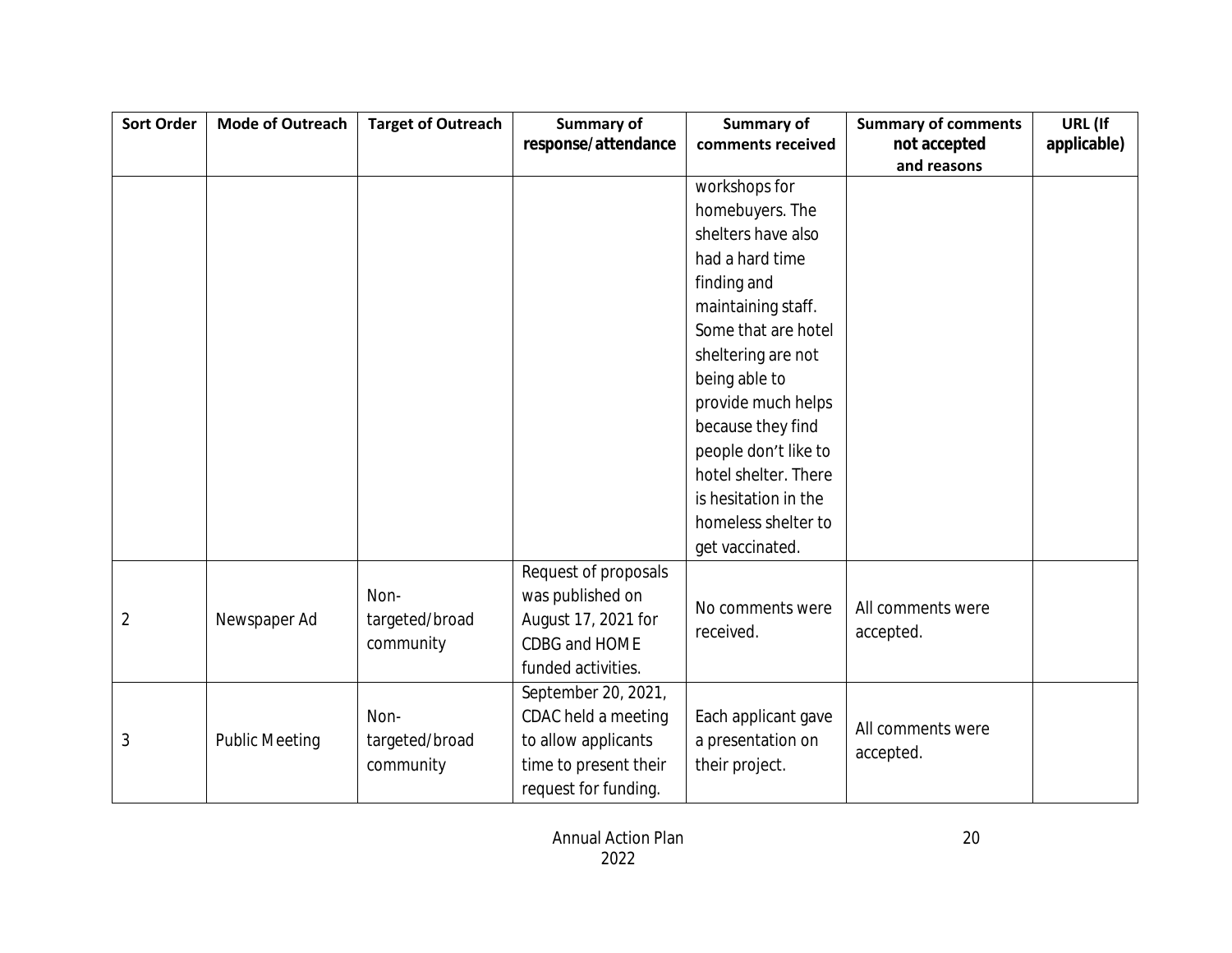| <b>Sort Order</b> | <b>Mode of Outreach</b> | <b>Target of Outreach</b>           | Summary of<br>response/attendance | Summary of<br>comments received | <b>Summary of comments</b><br>not accepted | URL (If<br>applicable) |
|-------------------|-------------------------|-------------------------------------|-----------------------------------|---------------------------------|--------------------------------------------|------------------------|
|                   |                         |                                     |                                   |                                 | and reasons                                |                        |
|                   |                         |                                     | September 27, 2021,               |                                 |                                            |                        |
|                   |                         | Non-                                | CDAC held a ranking               | No comments were                | All comments were                          |                        |
| 4                 | <b>Public Meeting</b>   | targeted/broad                      | meeting to determine              | received from the               | accepted.                                  |                        |
|                   |                         | community                           | funding levels for                | public.                         |                                            |                        |
|                   |                         |                                     | applicants.                       |                                 |                                            |                        |
|                   |                         |                                     | On October 11, 2021               |                                 |                                            |                        |
|                   |                         |                                     | City Council reviewed             |                                 |                                            |                        |
|                   | <b>Public Meeting</b>   |                                     | the recommended                   |                                 | All comments were<br>accepted.             |                        |
|                   |                         | Non-<br>targeted/broad<br>community | funding levels                    | No comments were<br>received.   |                                            |                        |
| 5                 |                         |                                     | summited by CDAC.                 |                                 |                                            |                        |
|                   |                         |                                     | The 2022 Annual                   |                                 |                                            |                        |
|                   |                         |                                     | Action Plan budget                |                                 |                                            |                        |
|                   |                         |                                     | was reviewed and                  |                                 |                                            |                        |
|                   |                         |                                     | approved.                         |                                 |                                            |                        |
|                   |                         |                                     | On December 1, 2021,              |                                 |                                            |                        |
|                   |                         |                                     | the Notice of                     |                                 |                                            |                        |
|                   |                         | Non-                                | Availability was                  | No comments were                | All comments were                          |                        |
| 6                 | Newspaper Ad            | targeted/broad                      | published for public              | received.                       | accepted.                                  |                        |
|                   |                         | community                           | comment on the 2022               |                                 |                                            |                        |
|                   |                         |                                     | Annual Action Plan.               |                                 |                                            |                        |

**Table 4 – Citizen Participation Outreach**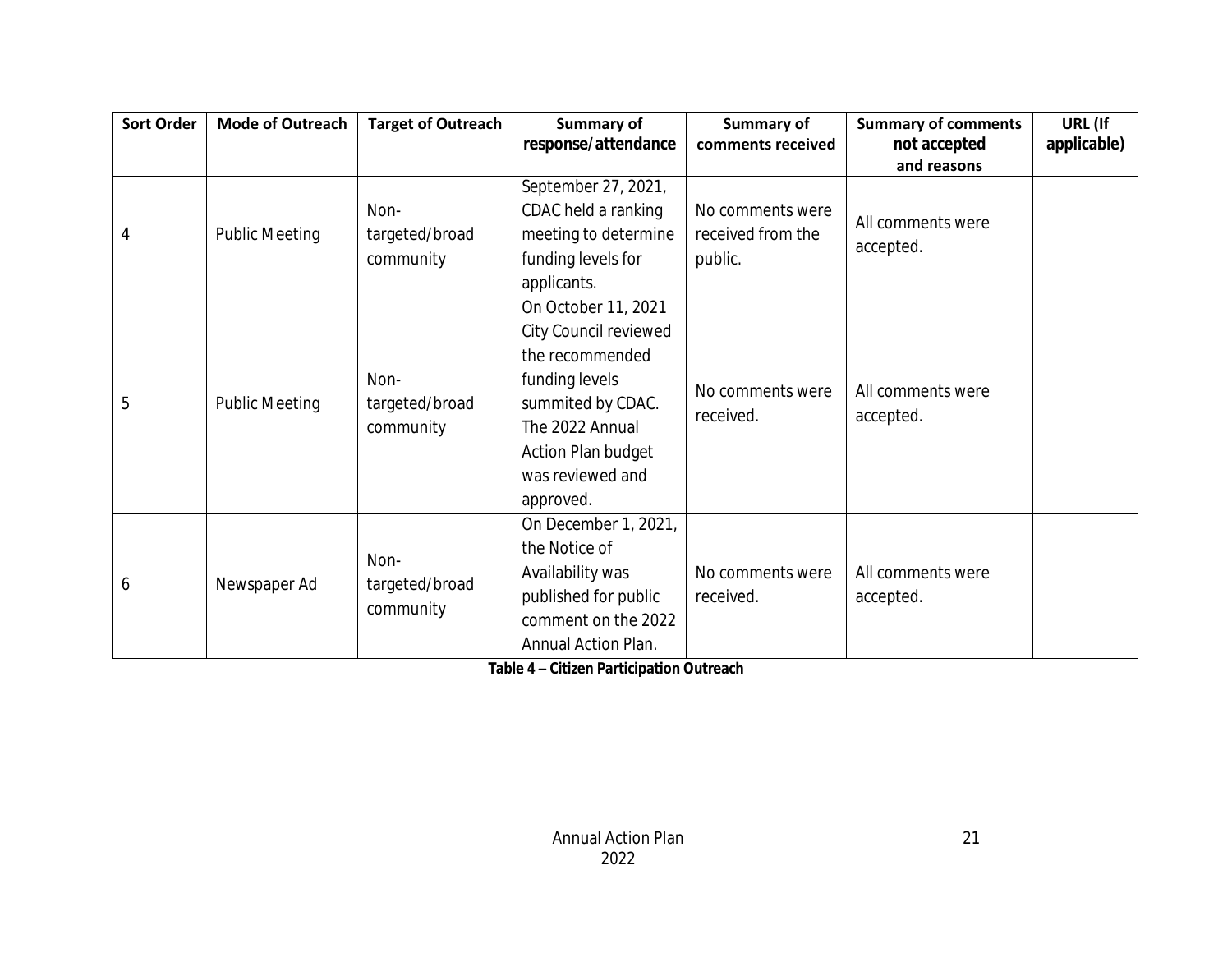# **Expected Resources**

### **AP-15 Expected Resources - 91.420(b), 91.220(c)(1,2) Introduction**

The City of Council Bluffs is an entitlement community and therefore is qualified to receive financial assistance from the U.S. Department of Housing and Urban Development (HUD) on an annual basis. Specifically, the City qualifies for Federal entitlement funding made available through the Community Development Block Grant (CDBG) and HOME Investment Partnership (HOME) Programs. Past performance has demonstrated that the City has administered both of these programs efficiently and effectively. The formula grant programs covered by this Action Plan include only the Community Development Block Grant (CDBG). The Home Investment Partnership (HOME) Program funding and activities are outlined in the City of Omaha Annual Action Plan.

The City's fiscal year for these programs is January 1st through December 31st, and funding may be utilized to implement a variety of housing and community development activities. These must either: (1) provide benefit to low and moderate-income persons; (2) reduce or eliminate slum and blight conditions; or (3) address an urgent need. The goals of the formula grant programs covered by the Action Plan are: 1) to strengthen partnerships among all levels of government and the private sector so as to enable them to "provide decent housing"; 2) to establish, maintain, and "provide a suitable living environment" and 3) to "expand economic opportunities" for low and moderate income residents.

To remain eligible for this funding, the City is required to prepare a HUD mandated Consolidated Plan. This comprises both an Annual Action Plan and a Five-Year Strategy. The Annual Action Plan primarily presents a budget for proposed activities to be implemented during the course of the program year and to address needs identified as part of the overall five-year strategy. This FY22 Annual Action plan is for the period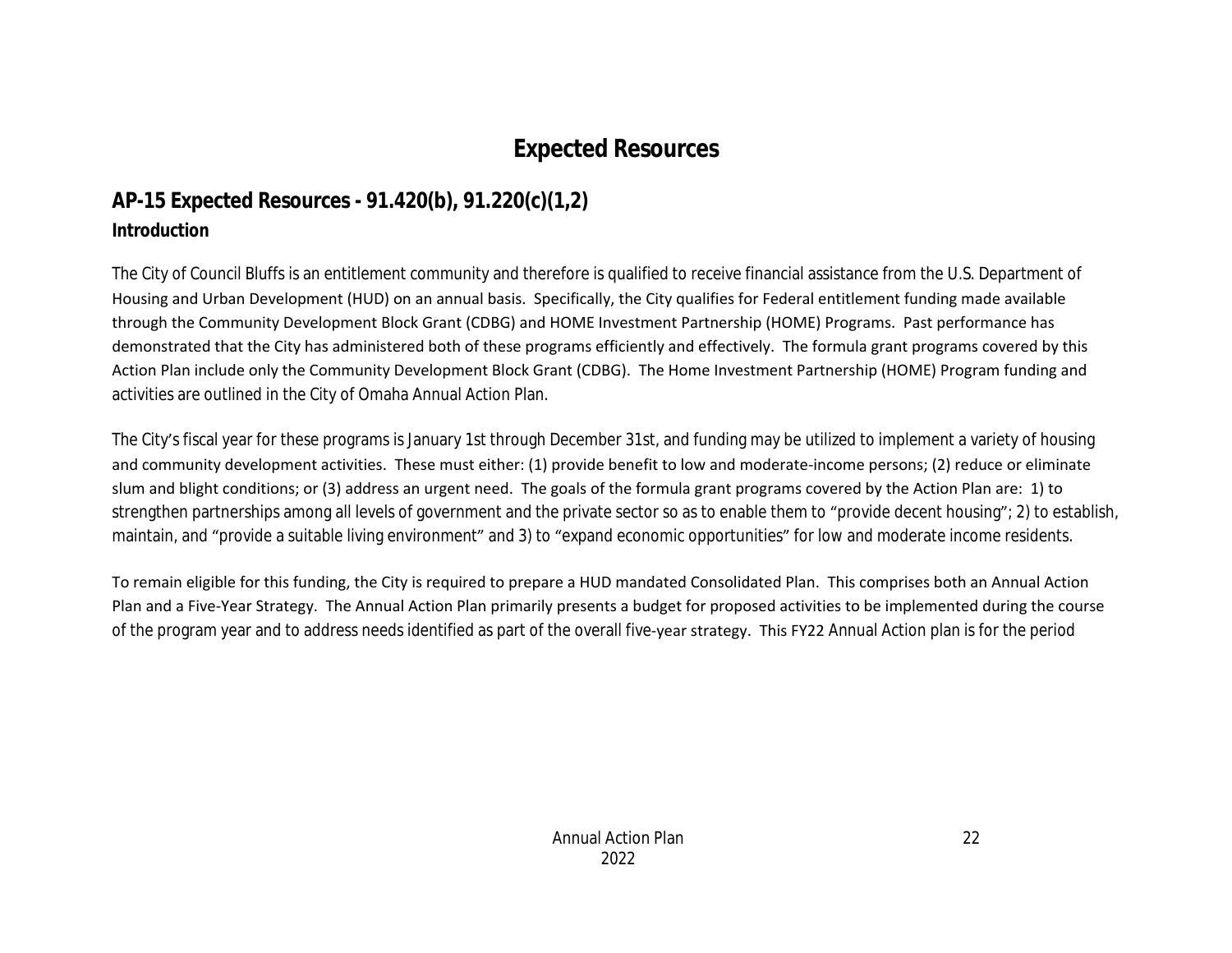| Program | Source of<br><b>Funds</b> | <b>Uses of Funds</b>                                                                                                           | <b>Expected Amount Available Year 1</b> |                       |                                              | <b>Expected</b><br>Amount<br>Available<br>Remainder<br>of ConPlan | <b>Narrative Description</b> |                                                                                                                  |
|---------|---------------------------|--------------------------------------------------------------------------------------------------------------------------------|-----------------------------------------|-----------------------|----------------------------------------------|-------------------------------------------------------------------|------------------------------|------------------------------------------------------------------------------------------------------------------|
|         |                           |                                                                                                                                | Annual<br><b>Allocation:</b><br>\$      | Program<br>Income: \$ | <b>Prior Year</b><br><b>Resources:</b><br>\$ | Total:<br>S                                                       |                              |                                                                                                                  |
| CDBG    | public -<br>federal       | Acquisition<br>Admin and<br>Planning<br>Economic<br>Development<br>Housing<br>Public<br>Improvements<br><b>Public Services</b> | \$1,000,000                             | \$1,671,667           | \$0                                          | \$2,671,667                                                       | \$1,489,668                  | Funds will be used for housing,<br>public improvements, public<br>services and economic<br>development.          |
| General | public -                  | Acquisition                                                                                                                    |                                         |                       |                                              |                                                                   |                              | Funds will be used for the                                                                                       |
| Fund    | local                     |                                                                                                                                | \$100,000                               | \$0                   | \$0                                          | \$100,000                                                         | \$0                          | elimination of slum and blight<br>and infrastructure.                                                            |
| Other   | public -<br>federal       | Housing                                                                                                                        | \$766,667                               | \$0                   | \$0                                          | \$\$766,667                                                       | \$766,667                    | Funding available to assist in the<br>remediation of lead in both<br>owner and tenant occupied<br>housing units. |

January 1, 2021 through December 31, 2021 and comprises the fourth annual increment of the Five-Year Strategy plus an extra year.

**Table 5 - Expected Resources – Priority Table**

**Explain how federal funds will leverage those additional resources (private, state and local funds), including a description of how matching requirements will be satisfied**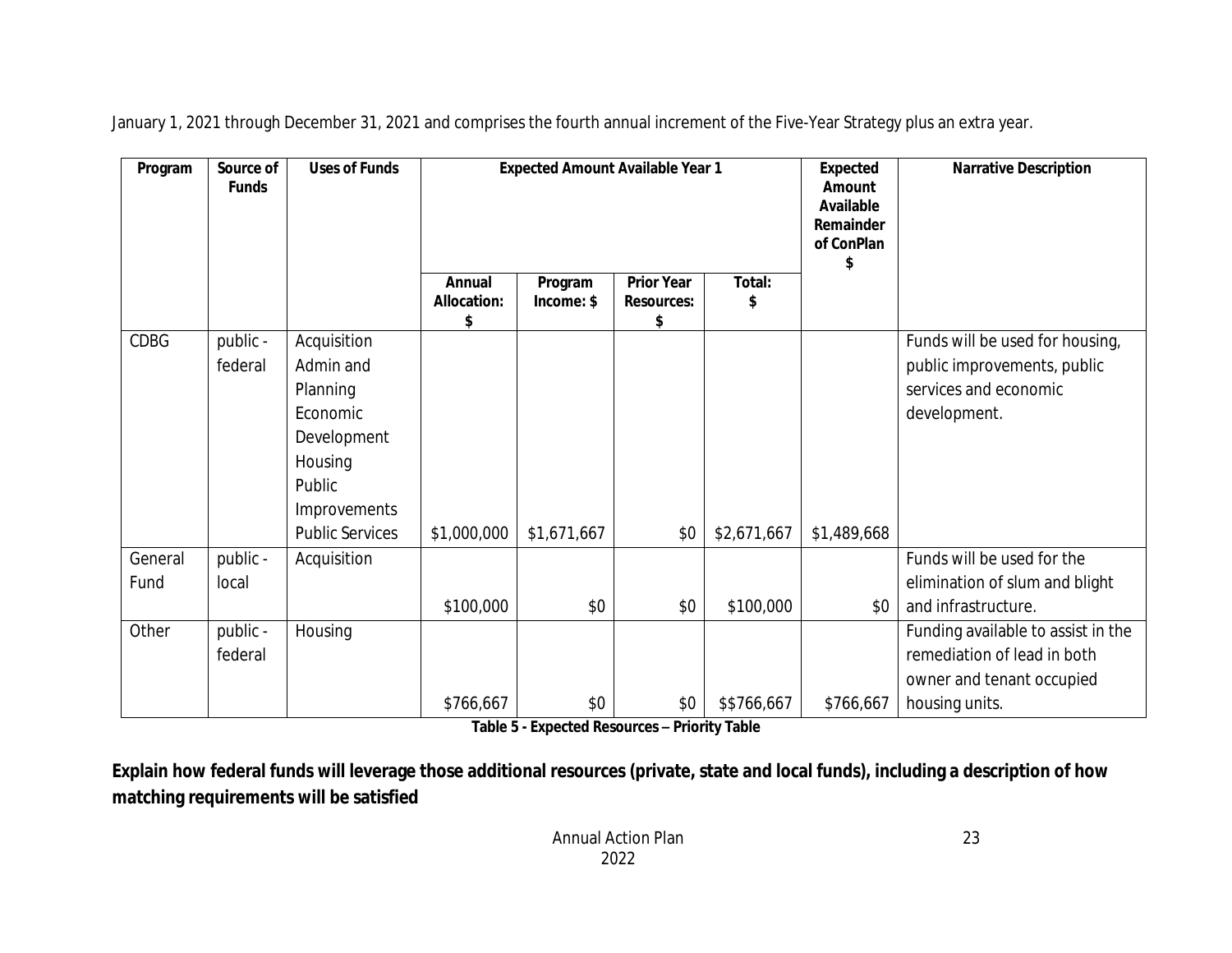Federal funds the City receives through the CDBG and HOME Programs are used to leverage other federal, state and local resources to meet housing and community development needs.

It is estimated \$3.7 million in private support will be leveraged, annually, with the above-mentioned Federal dollars in support of human (public) service programs, projects, and initiatives undertaken in implementation of this strategic plan, tapping into local commitment of non-profit agencies delivering critical services to our community.

Additionally, City funding for most housing projects usually includes other funds to complete a project. Non-profit housing developers have been successful in obtaining Low Income Housing Tax Credit Investments. The Iowa Finance Authority supports local housing projects through the Low Income Housing Tax Credit program. The Iowa Economic Development Authority also provides housing assistance through a variety of programs. In addition, the City of Council Bluffs will use its gaming and capital improvement fund monies in support of the City's community development program and to undertake specific housing and community development projects. The City's funding has been successful at leveraging significant non-federal sources.

### **If appropriate, describe publically owned land or property located within the jurisdiction that may be used to address the needs identified in the plan**

Not applicable.

### **Discussion**

This Consolidated Plan and Annual Action Plans cannot achieve the goals identified using only the federal entitlement programs. Other Federal, State and local public funds must be included. While some project/actions may include primarily public funds, public funds alone would also be insufficient to achieve the goals of this plan and private funds from individuals, non-profit organizations and private organizations will be needed.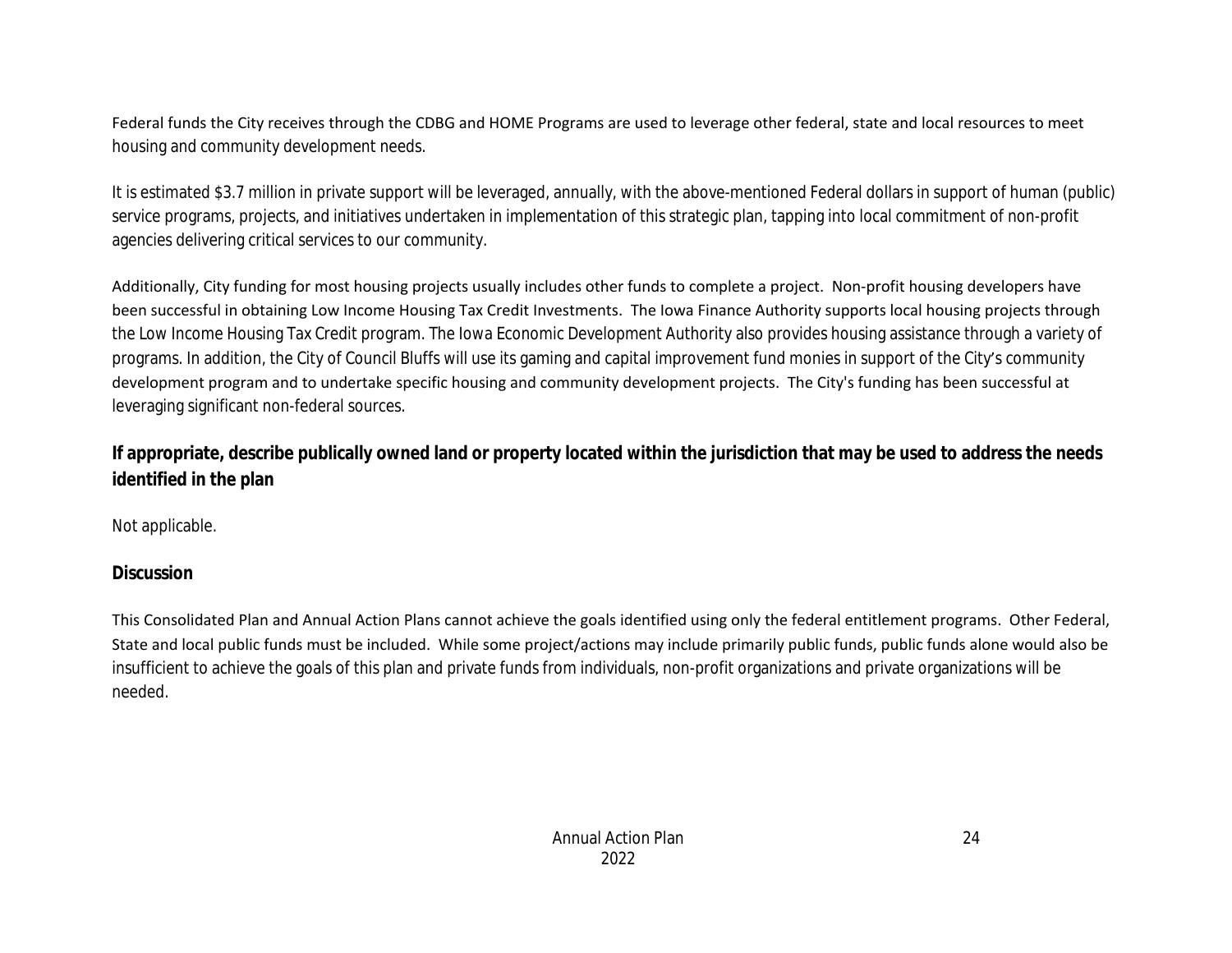# **Annual Goals and Objectives**

# **AP-20 Annual Goals and Objectives - 91.420, 91.220(c)(3)&(e)**

## **Goals Summary Information**

| Sort           | <b>Goal Name</b>         | <b>Start</b> | End  | Category             | Geographic Area       | <b>Needs Addressed</b> | <b>Funding</b> | <b>Goal Outcome Indicator</b>  |
|----------------|--------------------------|--------------|------|----------------------|-----------------------|------------------------|----------------|--------------------------------|
| Order          |                          | Year         | Year |                      |                       |                        |                |                                |
|                | Housing                  | 2019         | 2023 | Affordable           | <b>NEIGHBORHOOD</b>   | Affordable             | CDBG:          | Rental units rehabilitated: 10 |
|                | Development              |              |      | Housing              | REVITALIZATION        | Housing                | \$606,066      | Household Housing Unit         |
|                |                          |              |      |                      | <b>STRATEGY AREA</b>  |                        |                | Homeowner Housing Added:       |
|                |                          |              |      |                      | (NRSA)                |                        |                | 2 Household Housing Unit       |
|                |                          |              |      |                      |                       |                        |                | <b>Homeowner Housing</b>       |
|                |                          |              |      |                      |                       |                        |                | Rehabilitated: 60 Household    |
|                |                          |              |      |                      |                       |                        |                | Housing Unit                   |
|                |                          |              |      |                      |                       |                        |                | Direct Financial Assistance to |
|                |                          |              |      |                      |                       |                        |                | Homebuyers: 1 Households       |
|                |                          |              |      |                      |                       |                        |                | Assisted                       |
| $\overline{2}$ | Supportive               | 2019         | 2023 | <b>Homeless</b>      | <b>NEIGHBORHOOD</b>   | Homelessness           | CDBG:          | Homeless Person Overnight      |
|                | Services for the         |              |      |                      | <b>REVITALIZATION</b> |                        | \$95,800       | Shelter: 2110 Persons          |
|                | <b>Homeless</b>          |              |      |                      | <b>STRATEGY AREA</b>  |                        |                | Assisted                       |
|                |                          |              |      |                      | (NRSA)                |                        |                |                                |
| $\overline{3}$ | <b>Public Facilities</b> | 2019         | 2023 | <b>Homeless</b>      | <b>NEIGHBORHOOD</b>   | <b>Homelessness</b>    | CDBG:          | Public Facility or             |
|                | and                      |              |      | Non-Homeless         | <b>REVITALIZATION</b> |                        | \$68,000       | Infrastructure Activities      |
|                | Improvements             |              |      | <b>Special Needs</b> | STRATEGY AREA         |                        |                | other than Low/Moderate        |
|                |                          |              |      |                      | (NRSA)                |                        |                | Income Housing Benefit: 900    |
|                |                          |              |      |                      |                       |                        |                | Persons Assisted               |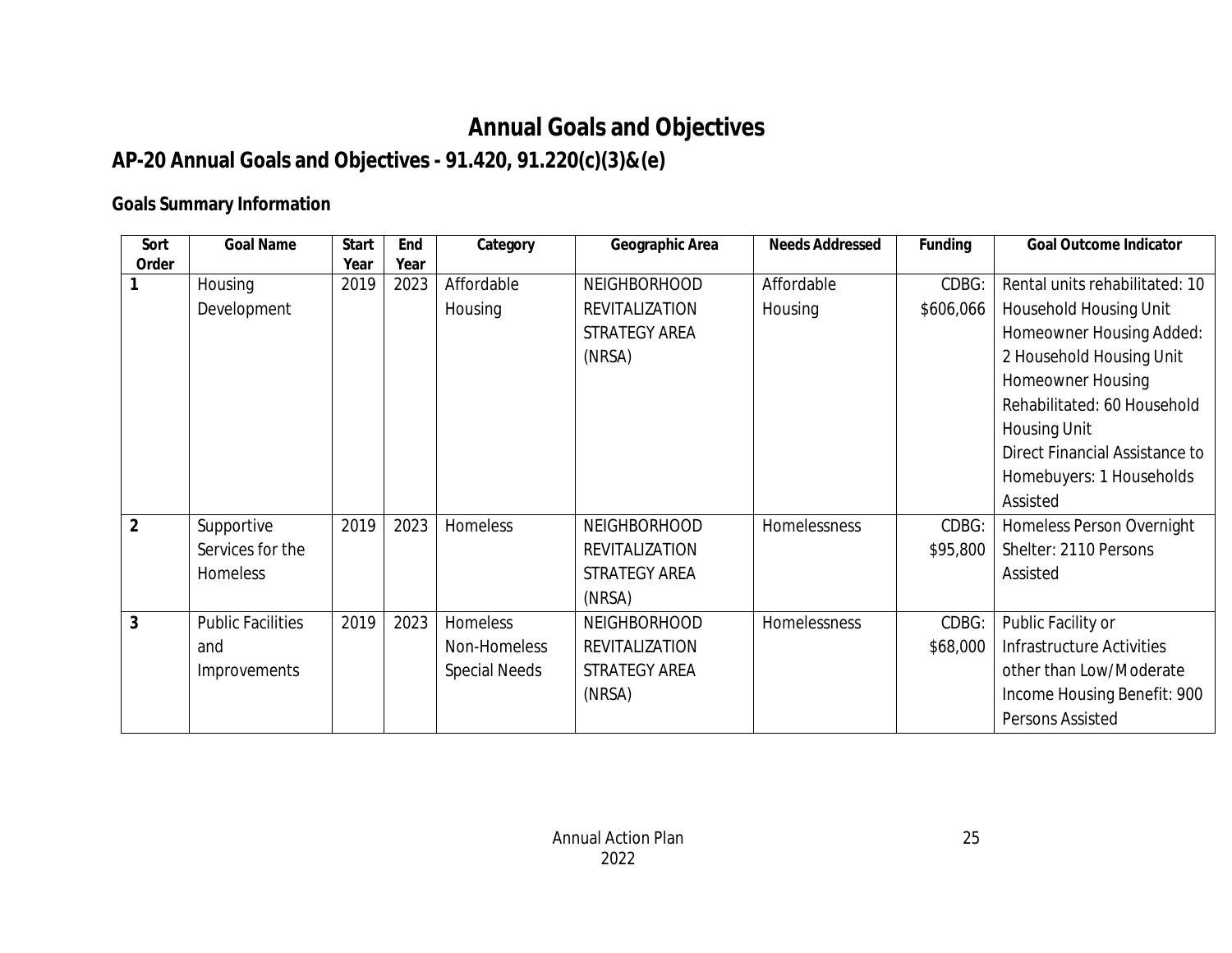| Sort  | <b>Goal Name</b>   | <b>Start</b> | End  | Category        | Geographic Area      | <b>Needs Addressed</b> | <b>Funding</b> | <b>Goal Outcome Indicator</b>   |
|-------|--------------------|--------------|------|-----------------|----------------------|------------------------|----------------|---------------------------------|
| Order |                    | Year         | Year |                 |                      |                        |                |                                 |
| 4     | Slum and Blight    | 2019         | 2023 | Non-Housing     | <b>NEIGHBORHOOD</b>  | Slum and Blight        | CDBG:          | <b>Buildings Demolished: 1</b>  |
|       | Removal            |              |      | Community       | REVITALIZATION       | Removal                | \$400,000      | <b>Buildings</b>                |
|       |                    |              |      | Development     | <b>STRATEGY AREA</b> |                        |                |                                 |
|       |                    |              |      |                 | (NRSA)               |                        |                |                                 |
| 5     | Housing            | 2019         | 2023 | Housing         | <b>NEIGHBORHOOD</b>  | Affordable             | CDBG:          | Public service activities for   |
|       | Counseling         |              |      | Counseling      | REVITALIZATION       | Housing                | \$30,000       | Low/Moderate Income             |
|       |                    |              |      |                 | STRATEGY AREA        |                        |                | Housing Benefit: 440            |
|       |                    |              |      |                 | (NRSA)               |                        |                | <b>Households Assisted</b>      |
| 6     | <b>Meal Center</b> | 2019         | 2023 | <b>Homeless</b> | NEIGHBORHOOD         | Non-Housing            | CDBG:          | Public service activities other |
|       | Support            |              |      | Non-Housing     | REVITALIZATION       | Community              | \$150,000      | than Low/Moderate Income        |
|       |                    |              |      | Community       | STRATEGY AREA        | Development            |                | Housing Benefit: 5000           |
|       |                    |              |      | Development     | (NRSA)               |                        |                | Persons Assisted                |
| 7     | Neighborhood       | 2019         | 2023 | Affordable      | <b>NEIGHBORHOOD</b>  | Affordable             | CDBG:          | Rental units constructed: 7     |
|       | Development        |              |      | Housing         | REVITALIZATION       | Housing                | \$877,528      | Household Housing Unit          |
|       |                    |              |      |                 | <b>STRATEGY AREA</b> |                        | General        | Homeowner Housing Added:        |
|       |                    |              |      |                 | (NRSA)               |                        | Fund:          | 5 Household Housing Unit        |
|       |                    |              |      |                 |                      |                        | \$100,000      | <b>Buildings Demolished: 1</b>  |
|       |                    |              |      |                 |                      |                        |                | <b>Buildings</b>                |

**Table 6 – Goals Summary**

**Goal Descriptions**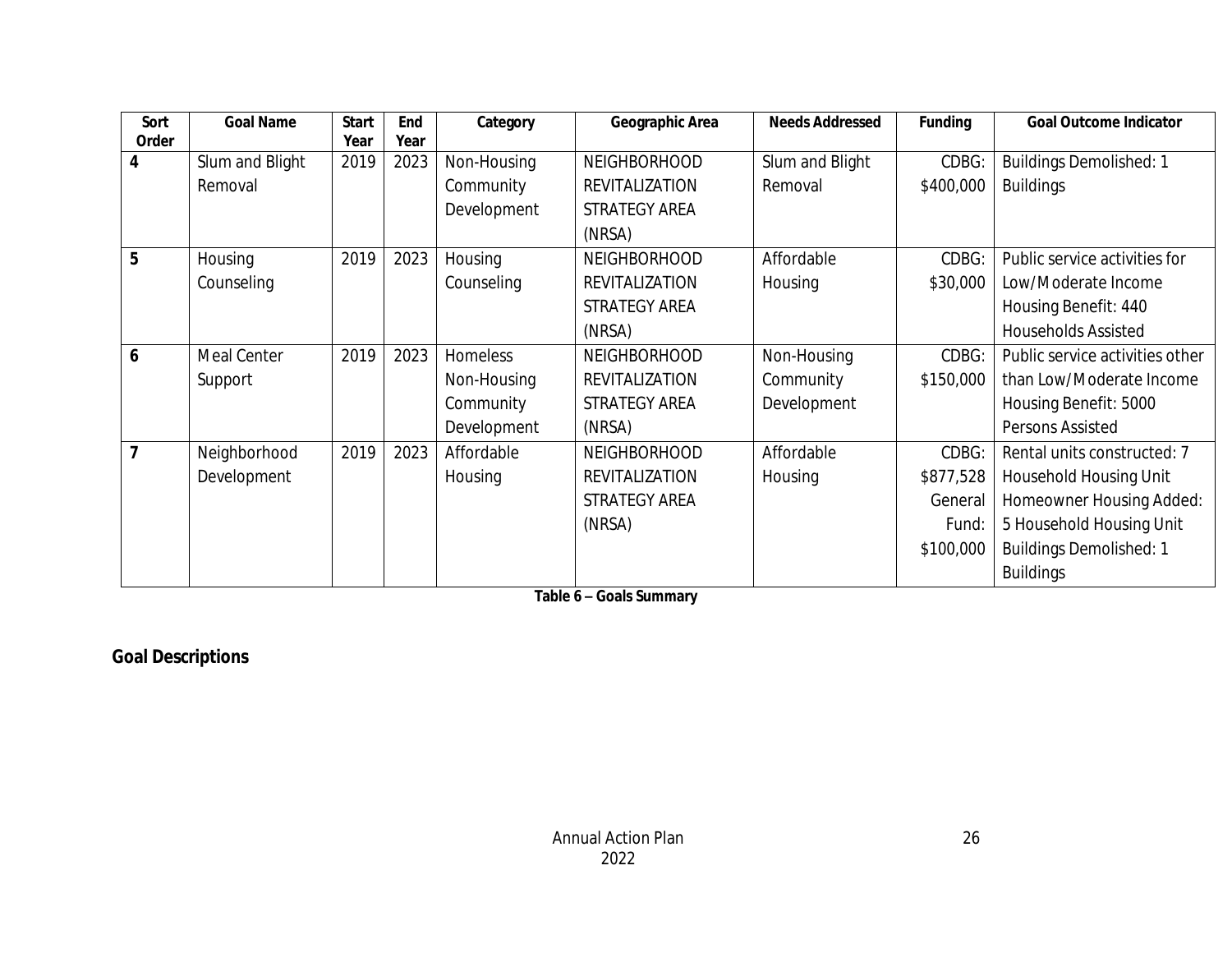| 1              | <b>Goal Name</b>           | <b>Housing Development</b>                                                                                                           |  |
|----------------|----------------------------|--------------------------------------------------------------------------------------------------------------------------------------|--|
|                | Goal<br><b>Description</b> | Single Family Housing Rehabilitation - rehabilitation of single-family, owner-occupied housing units and emergency<br>rehabilitation |  |
|                |                            | Down Payment Assistance for purchase of new housing unit                                                                             |  |
|                |                            | Lot Acquisition and cleanup                                                                                                          |  |
|                |                            | Lead Hazard Reduction - creation of lead safe housing units                                                                          |  |
| $\overline{2}$ | <b>Goal Name</b>           | Supportive Services for the Homeless                                                                                                 |  |
|                | Goal<br><b>Description</b> | Provide assistance to local homeless shelters                                                                                        |  |
| $\overline{3}$ | <b>Goal Name</b>           | Public Facilities and Improvements                                                                                                   |  |
|                | Goal                       | Assist in the architectural and engineering fees as well as renovation of public homeless shelters                                   |  |
|                | <b>Description</b>         |                                                                                                                                      |  |
| 4              | <b>Goal Name</b>           | Slum and Blight Removal                                                                                                              |  |
|                | Goal<br><b>Description</b> |                                                                                                                                      |  |
| 5              | <b>Goal Name</b>           | <b>Housing Counseling</b>                                                                                                            |  |
|                | Goal<br><b>Description</b> |                                                                                                                                      |  |
| 6              | <b>Goal Name</b>           | Meal Center Support                                                                                                                  |  |
|                | Goal<br><b>Description</b> | Support to the local free meal site within a high poverty neighborhood. Meets national objective through LMA.                        |  |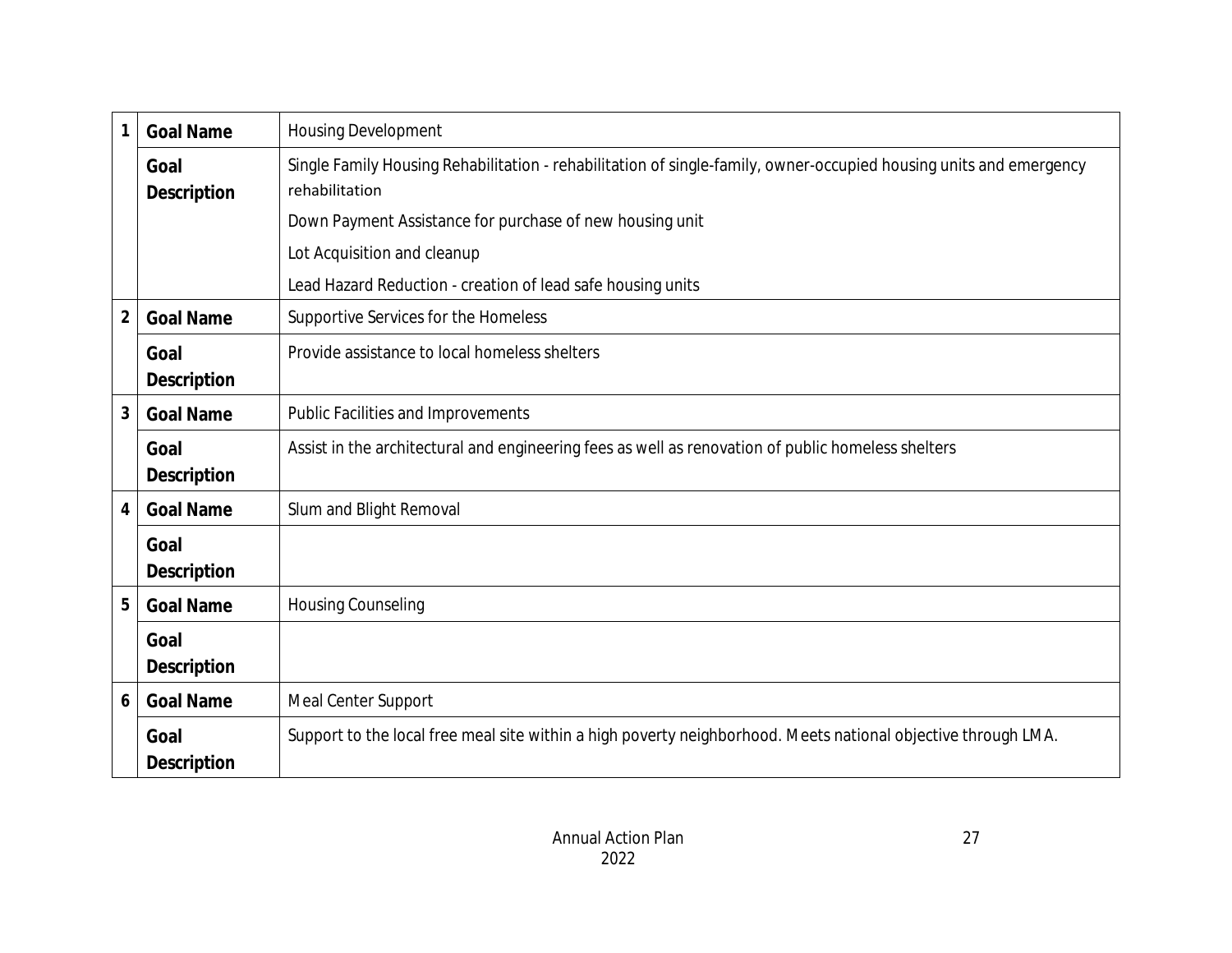| <b>Goal Name</b>           | Neighborhood Development |
|----------------------------|--------------------------|
| Goal<br><b>Description</b> |                          |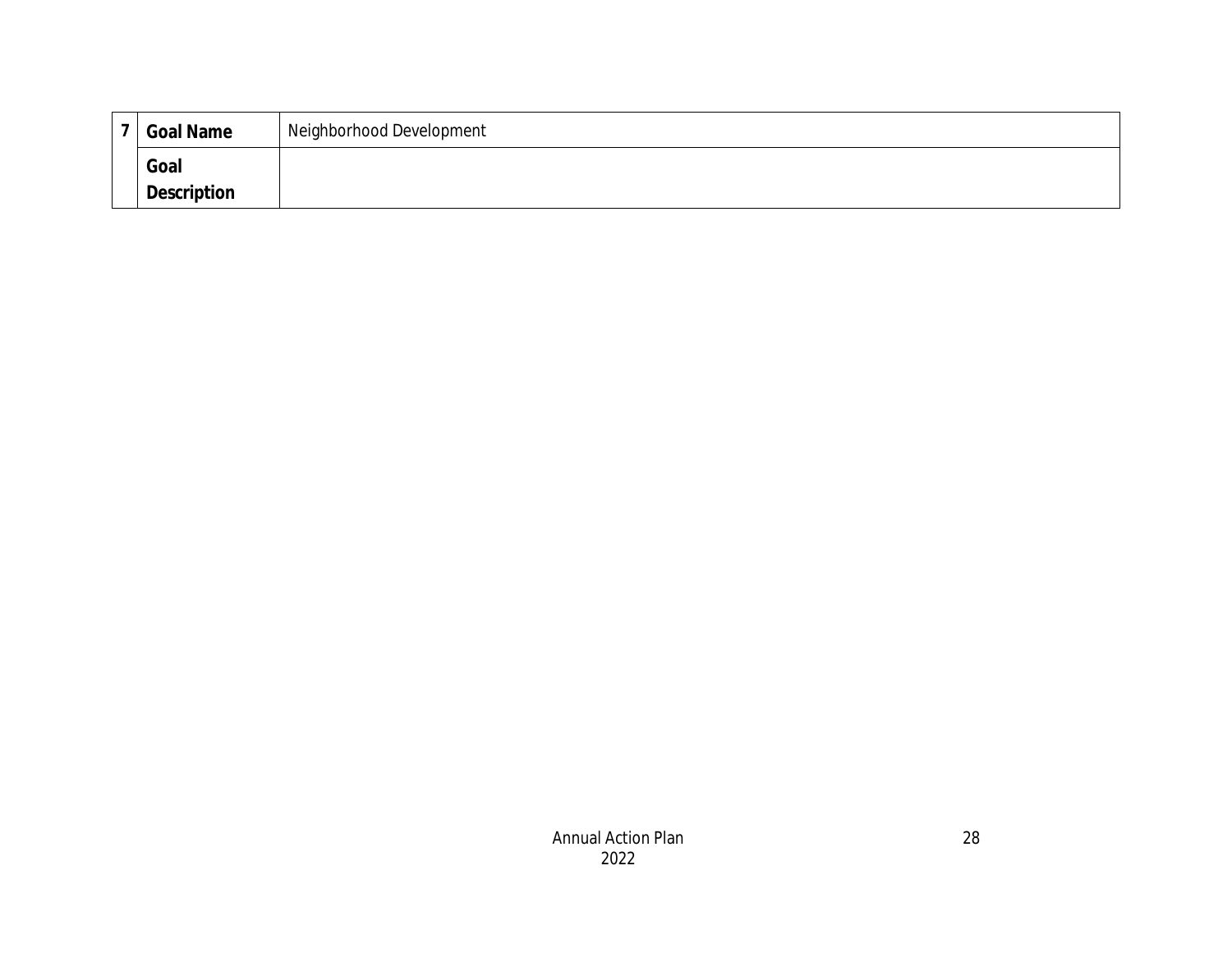# **AP-35 Projects - 91.420, 91.220(d) Introduction**

The City of Council Bluffs is an entitlement community and therefore is qualified to receive financial assistance from the U.S. Department of Housing and Urban Development (HUD) on an annual basis. Specifically, the City qualifies for Federal entitlement funding made available through the Community Development Block Grant (CDBG) and HOME Investment Partnership (HOME) Programs. The formula grant programs covered by this Action Plan include only the Community Development Block Grant (CDBG). The Home Investment Partnership (HOME) Program funding and activities are outlined in the City of Omaha Annual Action Plan.

The City's fiscal year for these programs is January 1st through December 31st, and funding may be utilized to implement a variety of housing and community development activities. These must either: (1) provide benefit to low and moderate-income persons; (2) reduce or eliminate slum and blight conditions; or (3) address an urgent need. The goals of the formula grant programs covered by the Action Plan are: 1) to strengthen partnerships among all levels of government and the private sector so as to enable them to "provide decent housing"; 2) to establish, maintain, and "provide a suitable living environment" and 3) to "expand economic opportunities" for low and moderate income residents.

The 2022 Annual Action Plan primarily presents a budget for proposed activities to be implemented during the course of the program year and to address needs identified as part of the overall five-year strategy. This FY22 Annual Action plan is for the period January 1, 2022 through December 31, 2022 and comprises the second annual increment of the Five-Year Strategy (January 1, 2019 through December 31, 2023).

| #               | <b>Project Name</b>                             |
|-----------------|-------------------------------------------------|
| 1               | CD Administration                               |
| 2               | Rehab Administration                            |
| 3               | <b>MICAH House Operations</b>                   |
| 4               | <b>Catholic Charities</b>                       |
| 5               | <b>Heartland Homes</b>                          |
| 6               | Heartland Homes - Pott County Homeless Outreach |
| 7               | New Visions - Joshua House                      |
| 8               | <b>Family Housing Advisory Services</b>         |
| 9               | CBCSD Pre-School Arch. & Engineering            |
| 10 <sup>°</sup> | New Visions – Bathroom Remodel                  |
| 11              | Habitat for Humanity - Lot Acquisition          |
| 12              | 712 Initiative - Lot Acquisition                |
| 13              | Housing Rehab Program - Affected Properties     |
| 14              | Lead Hazard Control Rehabilitation Program      |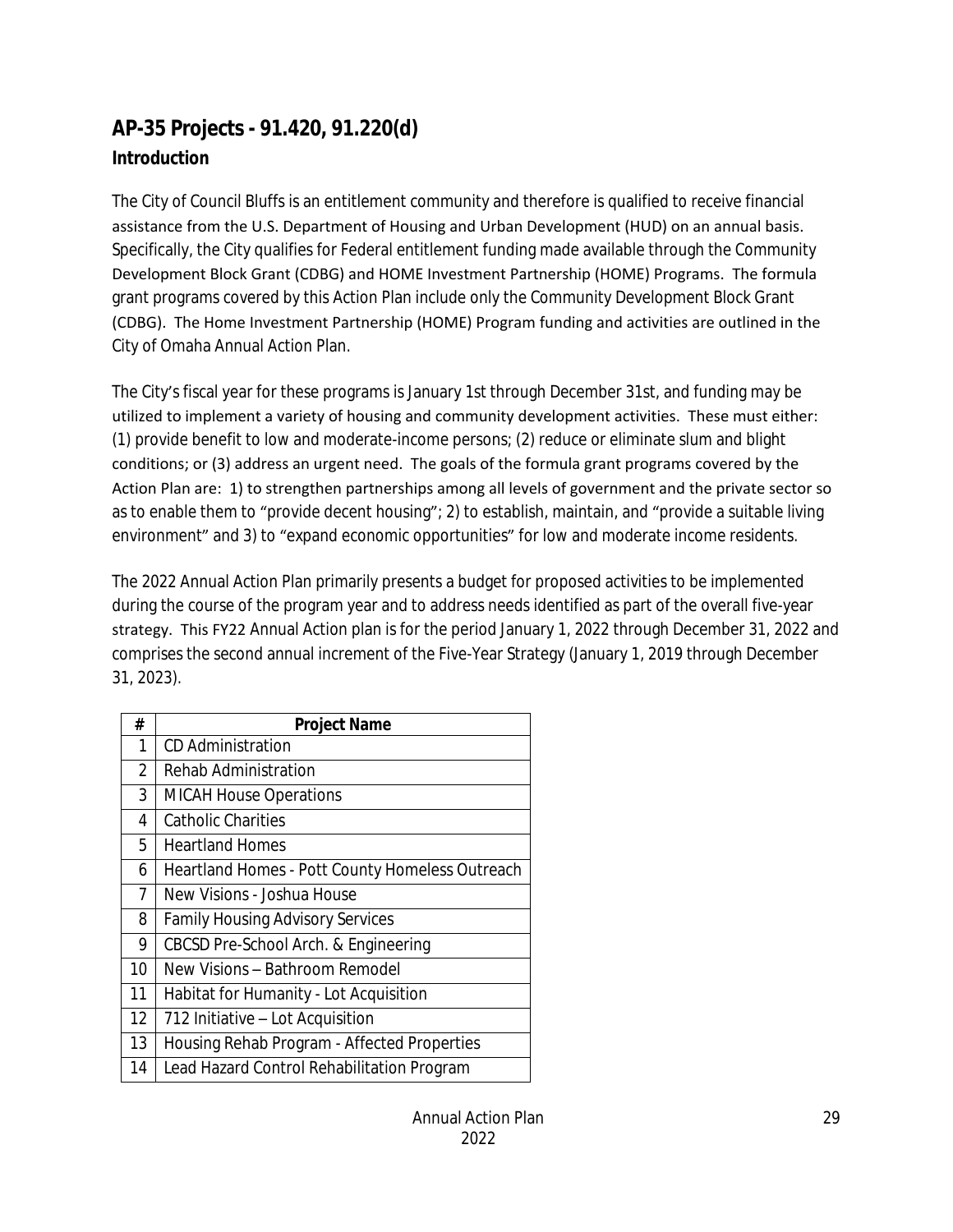|    | <b>Project Name</b>           |  |
|----|-------------------------------|--|
|    | 15   Infill Loan Underwriting |  |
|    | 16   Franklin and Bennett     |  |
| 17 | Arbor Creek                   |  |

#### **Table 7 – Project Information**

#### **Describe the reasons for allocation priorities and any obstacles to addressing underserved needs**

To budget activities to be implemented each program year, the City invites funding applications each June prior to the upcoming program year beginning January 1. All applicants are required to apply according to a prescribed format, including City departments, for-profit and non-profit entities. Specific efforts to broaden public participation include publicizing the availability of application forms in the City's local newspaper (the "Daily Nonpareil"), as well as posting them on the City's web page, City Hall and the Council Bluffs Public Library.

Applications are reviewed by the City's Community Development Advisory Committee (CDAC) and Community Development staff. The Community Development Advisory Committee serves as a forum for receiving public comments and providing information to the public on the preparation, implementation and evaluation on the City's Community Development Programs, in particular the City's CDBG and HOME Programs. The Committee is intended to provide broad-based community involvement and assures that those groups within the community which may be most directly affected by various community development programs are represented in its process. The Committee formulates recommendations to the City Council which proposed activities should be funded and at what amount. The City Council may either accept, reject, or modify the Committee's recommendation(s) and directs that a draft Action Plan be prepared that is made available for at least a 30-day public review and comment period. A comprehensive schedule of the consolidated planning process, including public review/comment, hearing, and Council action dates is directly conveyed to all applicants.

This FY22 budget was approved by the City Council on October 11, 2021 with the public review and comment period of the draft Action Plan from December 1, 2021 to December 31, 2021. A public notice ran in the Daily Nonpareil newspaper on December 1, 202 to outline the Statement of Objectives as supported by City of Council Bluffs' Consolidated Plan, to summarize the proposed FY22 CDBG and HOME funded projects. The public comments received can be found in Section VIII, Citizen Participation Process and Public Comments Received.

Federal resources expected to be available to address the priority needs identified in this plan include CDBG. It is anticipated that in during the 2022 funding cycle that at a minimum 70% of the funds will be utilized for persons of low and moderate income. The projects are individually identified and described within this plan, along with other areas of concern that address issues such as: geographical distribution of funds; outcome performance measurement; leverage and match; homelessness; anti-poverty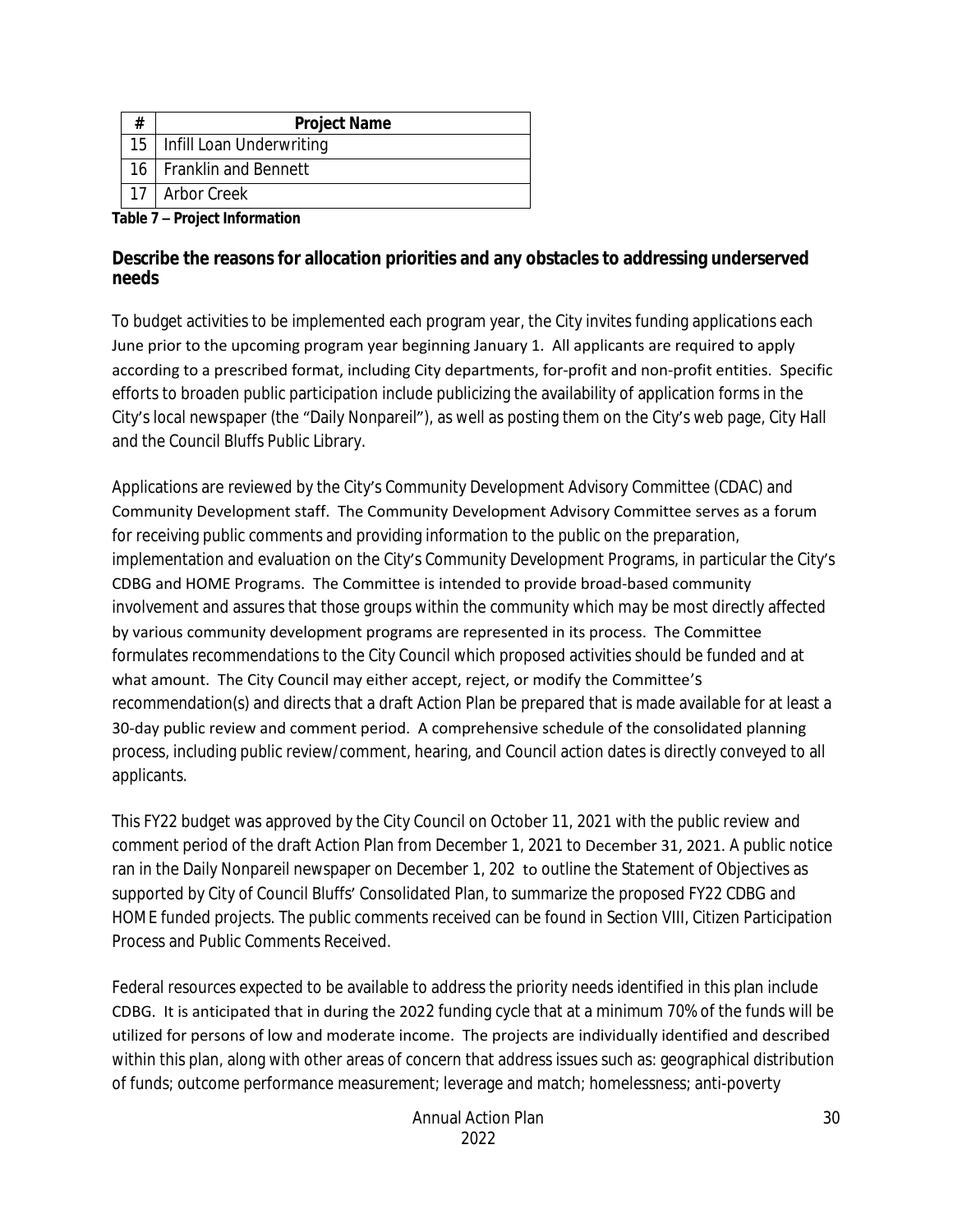strategy; continuum of care; fair housing; monitoring; and certifications.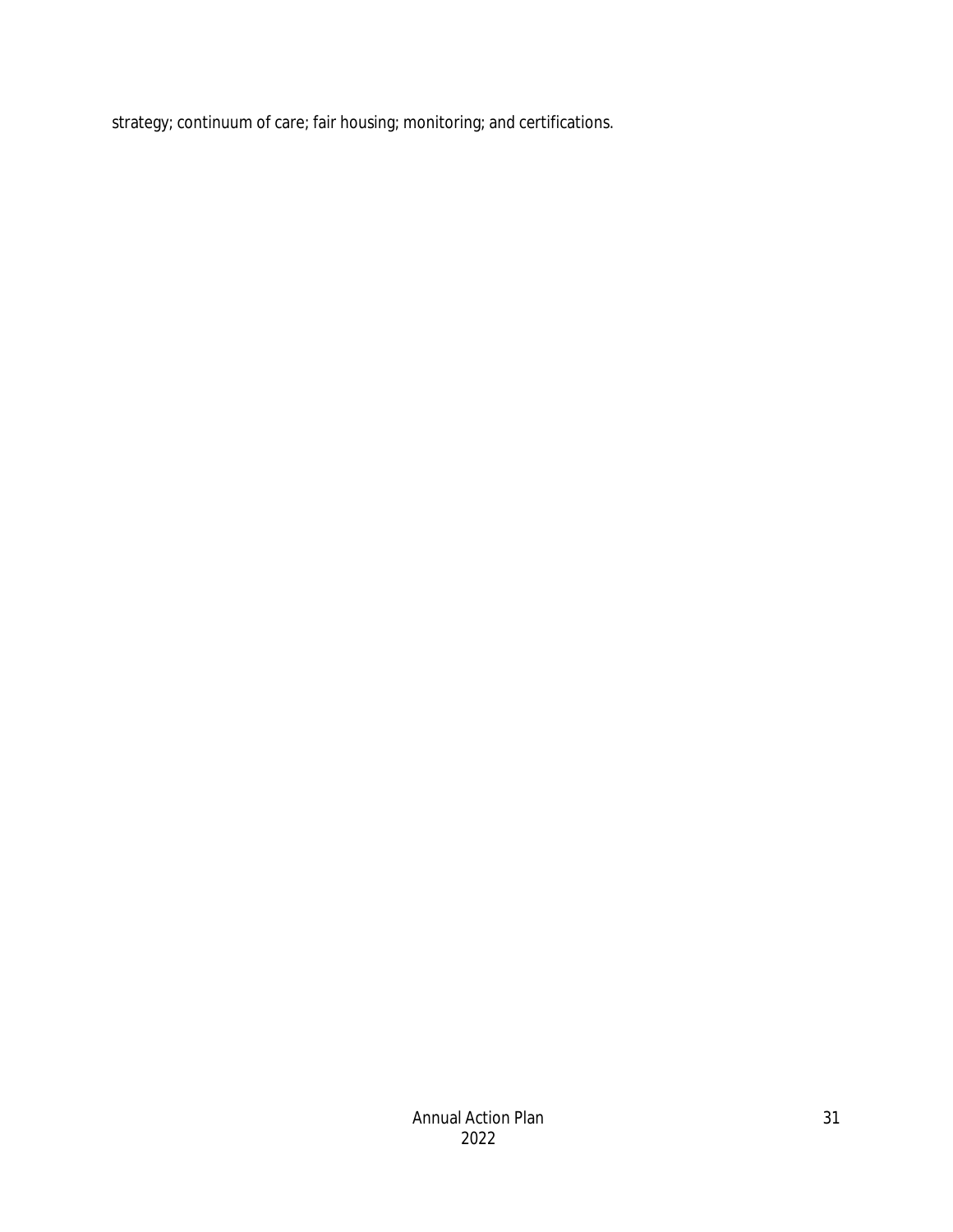# **AP-38 Project Summary**

**Project Summary Information**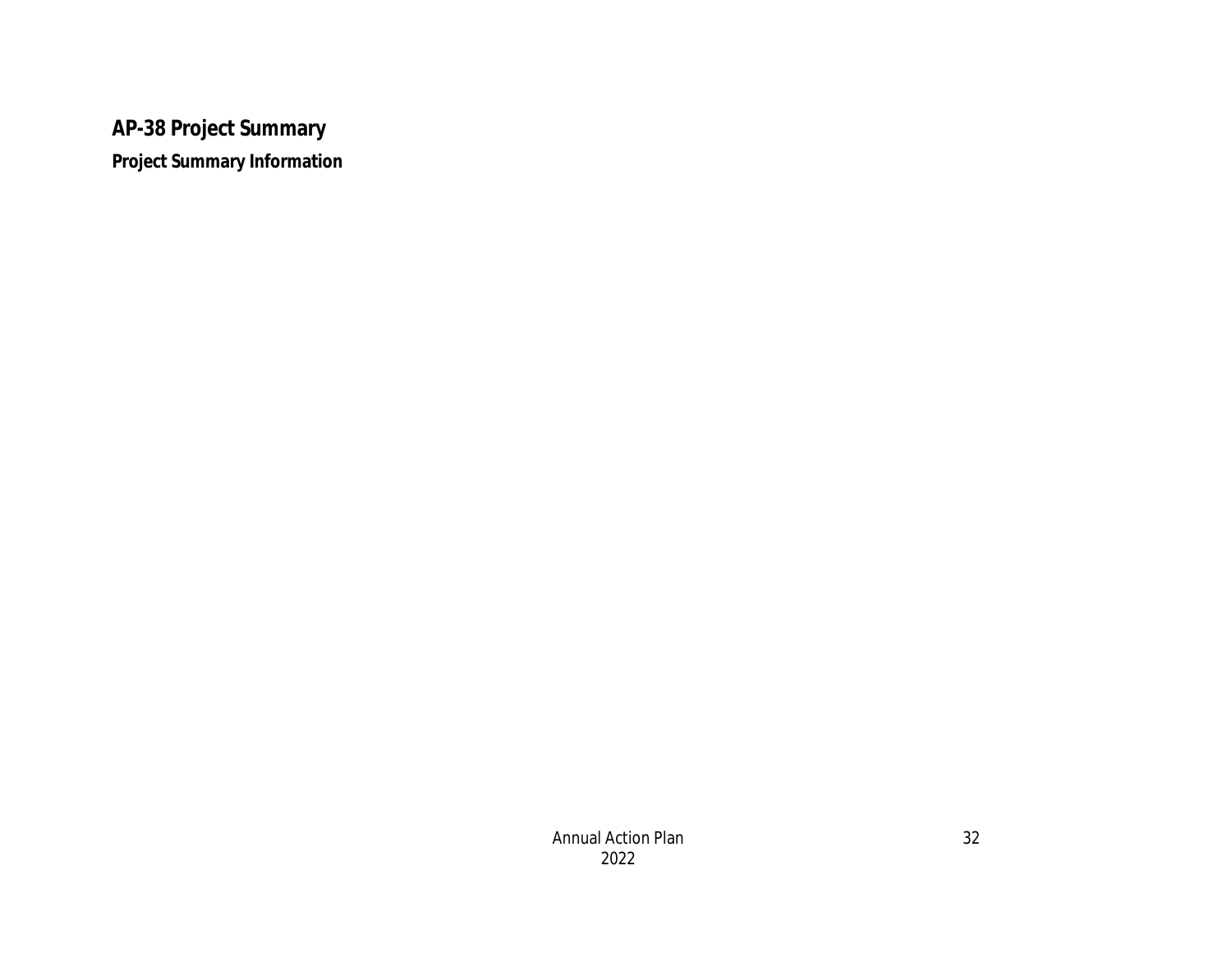| 1              | <b>Project Name</b>                                                                           | <b>CD Administration</b>                                                           |
|----------------|-----------------------------------------------------------------------------------------------|------------------------------------------------------------------------------------|
|                | <b>Target Area</b>                                                                            |                                                                                    |
|                | <b>Goals Supported</b>                                                                        |                                                                                    |
|                | <b>Needs Addressed</b>                                                                        |                                                                                    |
|                | <b>Funding</b>                                                                                | CDBG: \$200,000                                                                    |
|                | <b>Description</b>                                                                            | Salaries, benefits, and fees for administering CDBG                                |
|                | <b>Target Date</b>                                                                            | 12/31/2022                                                                         |
|                | Estimate the number and type of families<br>that will benefit from the proposed<br>activities |                                                                                    |
|                | <b>Location Description</b>                                                                   | 209 Pearl Street                                                                   |
|                | <b>Planned Activities</b>                                                                     |                                                                                    |
| $\overline{2}$ | <b>Project Name</b>                                                                           | <b>Rehab Administration</b>                                                        |
|                | <b>Target Area</b>                                                                            | NEIGHBORHOOD REVITALIZATION STRATEGY AREA<br>(NRSA)                                |
|                | <b>Goals Supported</b>                                                                        | <b>Housing Development</b>                                                         |
|                | <b>Needs Addressed</b>                                                                        | Affordable Housing                                                                 |
|                | <b>Funding</b>                                                                                | CDBG: \$75,000                                                                     |
|                | <b>Description</b>                                                                            | Funds will be used to support administrative costs<br>of the City's rehab program. |
|                | <b>Target Date</b>                                                                            | 12/31/2022                                                                         |
|                | Estimate the number and type of families<br>that will benefit from the proposed<br>activities |                                                                                    |
|                | <b>Location Description</b>                                                                   | 209 Pearl Street                                                                   |
|                | <b>Planned Activities</b>                                                                     |                                                                                    |
| 3              | <b>Project Name</b>                                                                           | <b>MICAH House Operations</b>                                                      |
|                | <b>Target Area</b>                                                                            | NEIGHBORHOOD REVITALIZATION STRATEGY AREA<br>(NRSA)                                |
|                | <b>Goals Supported</b>                                                                        | <b>Housing Development</b>                                                         |
|                | <b>Needs Addressed</b>                                                                        | Affordable Housing                                                                 |
|                | <b>Funding</b>                                                                                | CDBG: \$37,000                                                                     |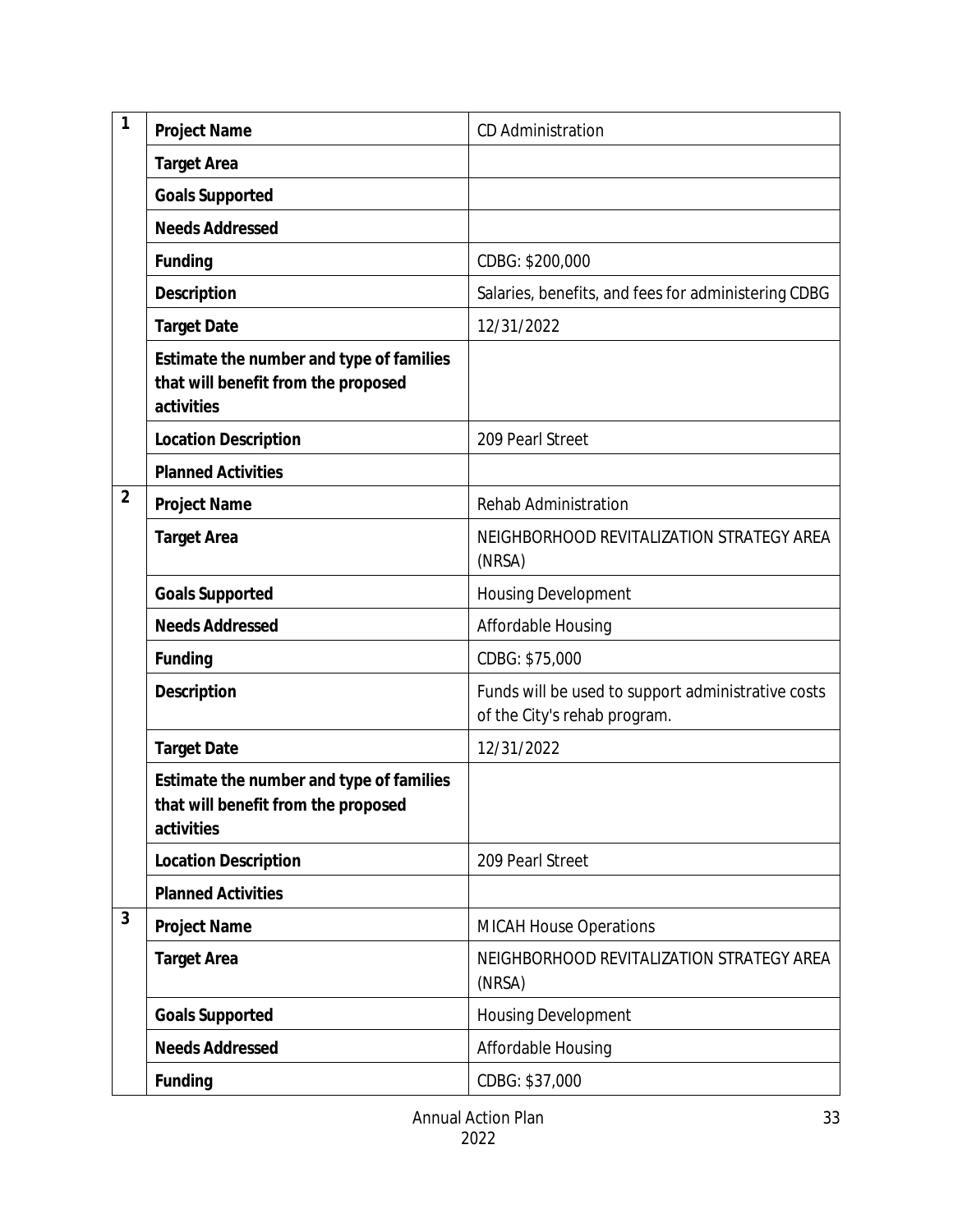|   | <b>Description</b>                                                                            | Funds will be used to provide operating support to<br>the local shelter.        |
|---|-----------------------------------------------------------------------------------------------|---------------------------------------------------------------------------------|
|   | <b>Target Date</b>                                                                            | 12/31/2022                                                                      |
|   | Estimate the number and type of families<br>that will benefit from the proposed<br>activities | Estimate 900 persons served.                                                    |
|   | <b>Location Description</b>                                                                   | 1514 Ave J                                                                      |
|   | <b>Planned Activities</b>                                                                     |                                                                                 |
| 4 | <b>Project Name</b>                                                                           | <b>Catholic Charities</b>                                                       |
|   | <b>Target Area</b>                                                                            |                                                                                 |
|   | <b>Goals Supported</b>                                                                        | Supportive Services for the Homeless                                            |
|   | <b>Needs Addressed</b>                                                                        | Homelessness                                                                    |
|   | <b>Funding</b>                                                                                | CDBG: \$12,000                                                                  |
|   | <b>Description</b>                                                                            | Provide operating costs to the domestic violence<br>shelter.                    |
|   | <b>Target Date</b>                                                                            | 12/31/2022                                                                      |
|   | Estimate the number and type of families<br>that will benefit from the proposed<br>activities | Estimate 200 persons served.                                                    |
|   | <b>Location Description</b>                                                                   | 1215 N Broadway                                                                 |
|   | <b>Planned Activities</b>                                                                     |                                                                                 |
| 5 | <b>Project Name</b>                                                                           | <b>Heartland Homes</b>                                                          |
|   | <b>Target Area</b>                                                                            | NEIGHBORHOOD REVITALIZATION STRATEGY AREA<br>(NRSA)                             |
|   | <b>Goals Supported</b>                                                                        | Supportive Services for the Homeless                                            |
|   | <b>Needs Addressed</b>                                                                        | Homelessness                                                                    |
|   | <b>Funding</b>                                                                                | CDBG: \$12,000                                                                  |
|   | <b>Description</b>                                                                            | Provide operating costs to the Heartland Homes<br>permanent supportive shelter. |
|   | <b>Target Date</b>                                                                            | 12/31/2022                                                                      |
|   | Estimate the number and type of families<br>that will benefit from the proposed<br>activities | Estimate 85 persons served.                                                     |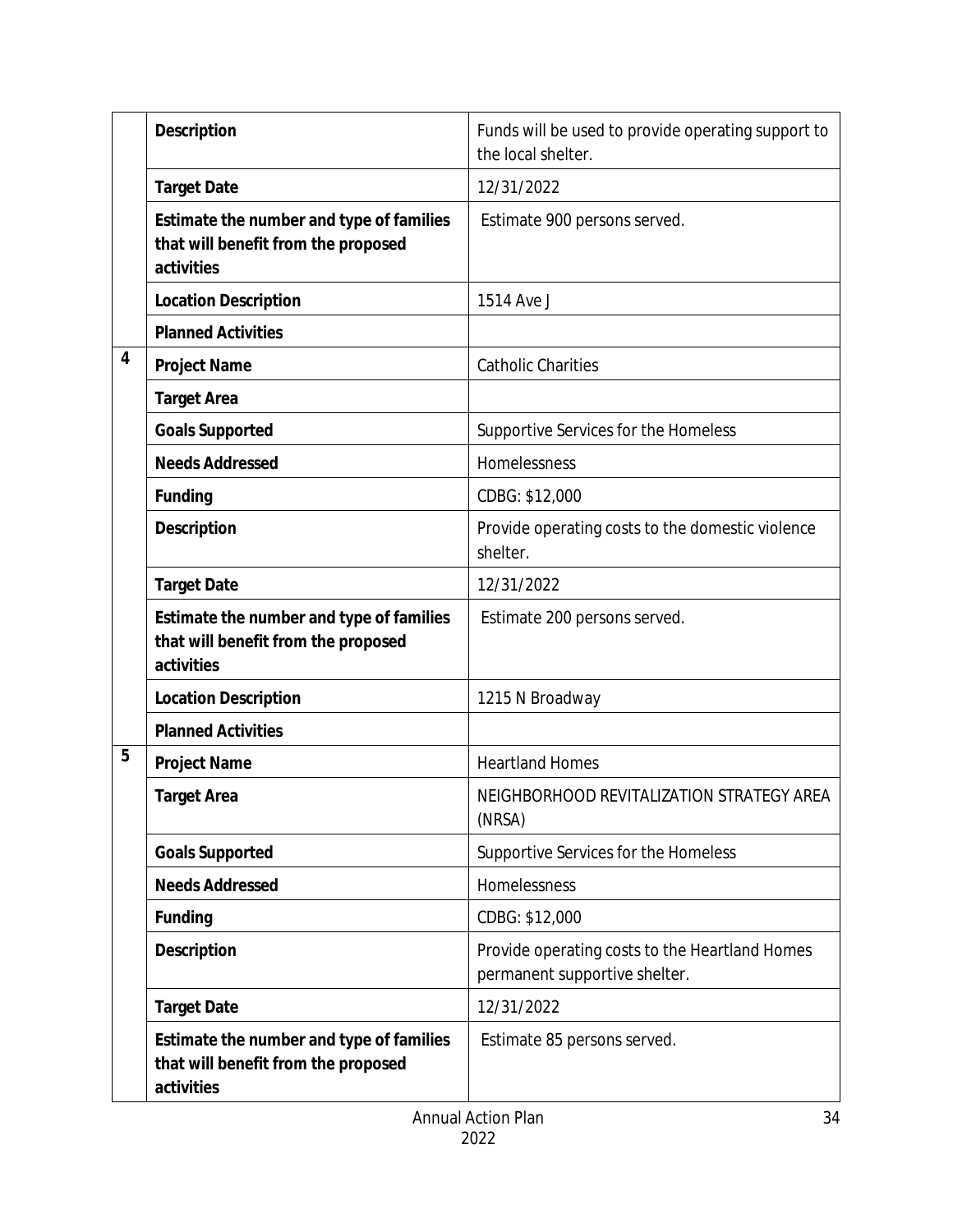|                | <b>Location Description</b>                                                                   | 1515 Ave J                                                 |
|----------------|-----------------------------------------------------------------------------------------------|------------------------------------------------------------|
|                | <b>Planned Activities</b>                                                                     |                                                            |
| 6              | <b>Project Name</b>                                                                           | Heartland Homes - Pott County Homeless<br>Outreach         |
|                | <b>Target Area</b>                                                                            | NEIGHBORHOOD REVITALIZATION STRATEGY AREA<br>(NRSA)        |
|                | <b>Goals Supported</b>                                                                        | Supportive Services for the Homeless                       |
|                | <b>Needs Addressed</b>                                                                        | Homelessness                                               |
|                | <b>Funding</b>                                                                                | CDBG: \$15,000                                             |
|                | Description                                                                                   | Provide operating costs to the street outreach<br>program. |
|                | <b>Target Date</b>                                                                            | 12/31/2022                                                 |
|                | Estimate the number and type of families<br>that will benefit from the proposed<br>activities | Estimate 85 persons served.                                |
|                | <b>Location Description</b>                                                                   | City-wide                                                  |
|                | <b>Planned Activities</b>                                                                     |                                                            |
| $\overline{7}$ | <b>Project Name</b>                                                                           | New Visions - Joshua House                                 |
|                | <b>Target Area</b>                                                                            | NEIGHBORHOOD REVITALIZATION STRATEGY AREA<br>(NRSA)        |
|                | <b>Goals Supported</b>                                                                        | Supportive Services for the Homeless                       |
|                | <b>Needs Addressed</b>                                                                        | Homelessness                                               |
|                | <b>Funding</b>                                                                                | CDBG: \$20,000                                             |
|                | <b>Description</b>                                                                            | Provide operating costs to the men's homeless<br>shelter.  |
|                | <b>Target Date</b>                                                                            | 12/31/2022                                                 |
|                | Estimate the number and type of families<br>that will benefit from the proposed<br>activities | Estimated 700 men served at the shelter                    |
|                | <b>Location Description</b>                                                                   | 1435 N 15th St                                             |
|                | <b>Planned Activities</b>                                                                     | Operating costs                                            |
|                | <b>Project Name</b>                                                                           | <b>Family Housing Advisory Services</b>                    |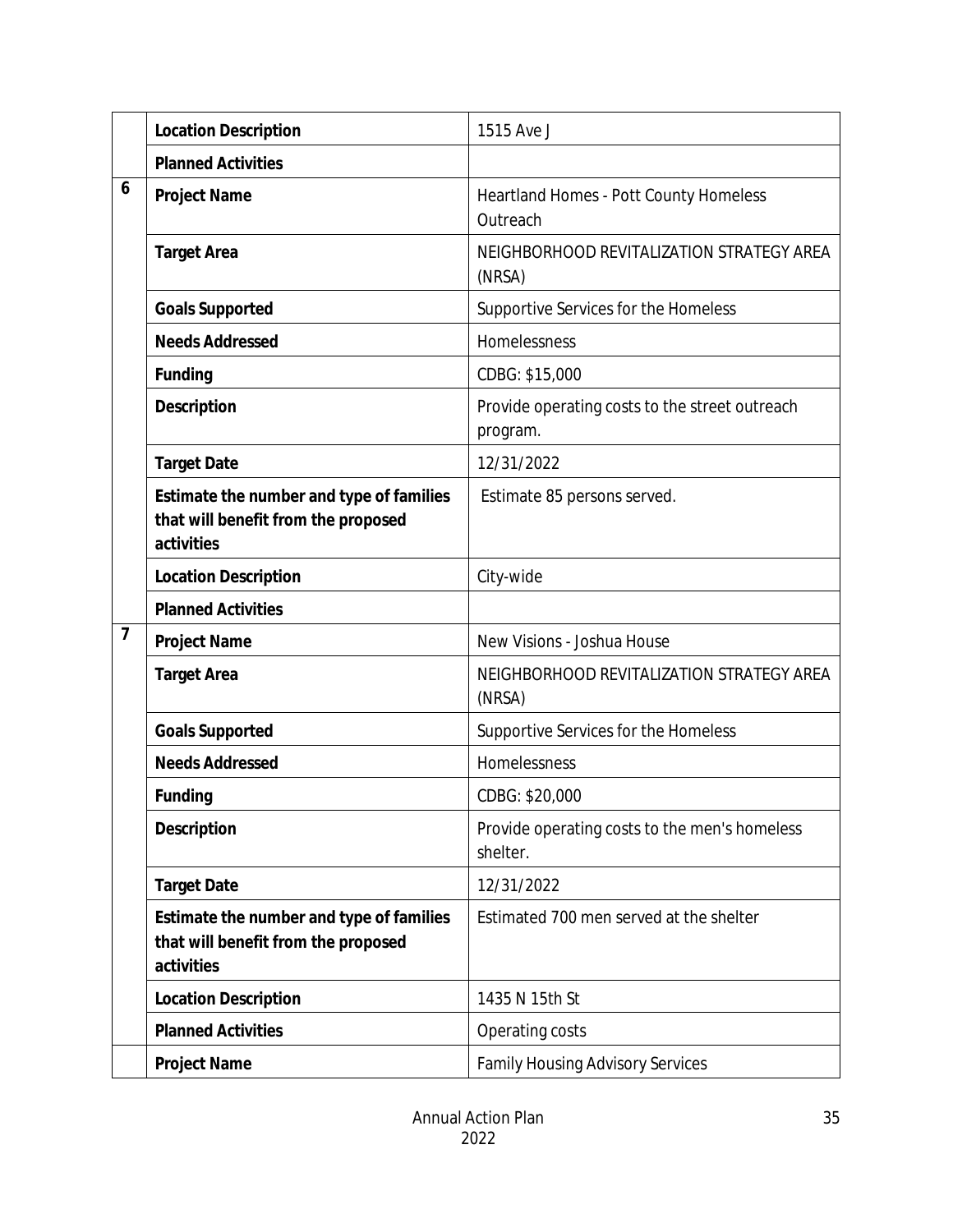| 8  | <b>Target Area</b>                                                                            | NEIGHBORHOOD REVITALIZATION STRATEGY AREA<br>(NRSA)                                  |
|----|-----------------------------------------------------------------------------------------------|--------------------------------------------------------------------------------------|
|    | <b>Goals Supported</b>                                                                        | <b>Housing Counseling</b>                                                            |
|    | <b>Needs Addressed</b>                                                                        | <b>Housing Counseling Services</b>                                                   |
|    | <b>Funding</b>                                                                                | CDBG: \$30,000                                                                       |
|    | <b>Description</b>                                                                            | Provide operating costs to housing counseling<br>program.                            |
|    | <b>Target Date</b>                                                                            | 12/31/2022                                                                           |
|    | Estimate the number and type of families<br>that will benefit from the proposed<br>activities | Estimated 375 households will be assisted                                            |
|    | <b>Location Description</b>                                                                   | 500 Willow Ave, #408                                                                 |
|    | <b>Planned Activities</b>                                                                     | Operating costs                                                                      |
| 9  | <b>Project Name</b>                                                                           | CBCSD Pre-School Arch & Engineering                                                  |
|    | <b>Target Area</b>                                                                            |                                                                                      |
|    | <b>Goals Supported</b>                                                                        | Public Facilities and Improvements                                                   |
|    | <b>Needs Addressed</b>                                                                        | Suitable living                                                                      |
|    | <b>Funding</b>                                                                                | CDBG: \$70,000                                                                       |
|    | <b>Description</b>                                                                            | Architecture & Engineering costs for the<br>construction of an Early Learning Center |
|    | <b>Target Date</b>                                                                            | 12/31/2023                                                                           |
|    | Estimate the number and type of families<br>that will benefit from the proposed<br>activities | Estimated 148 persons will be assisted                                               |
|    | <b>Location Description</b>                                                                   | Corner of Ave G & N. 8th Street                                                      |
|    | <b>Planned Activities</b>                                                                     | Architecture & Engineering costs for the<br>construction of an Early Learning Center |
| 10 | <b>Project Name</b>                                                                           | New Visions - Bathroom Remodel                                                       |
|    | <b>Target Area</b>                                                                            | NEIGHBORHOOD REVITALIZATION STRATEGY AREA<br>(NRSA)                                  |
|    | <b>Goals Supported</b>                                                                        | Supportive Services for the Homeless                                                 |
|    | <b>Needs Addressed</b>                                                                        | Homelessness                                                                         |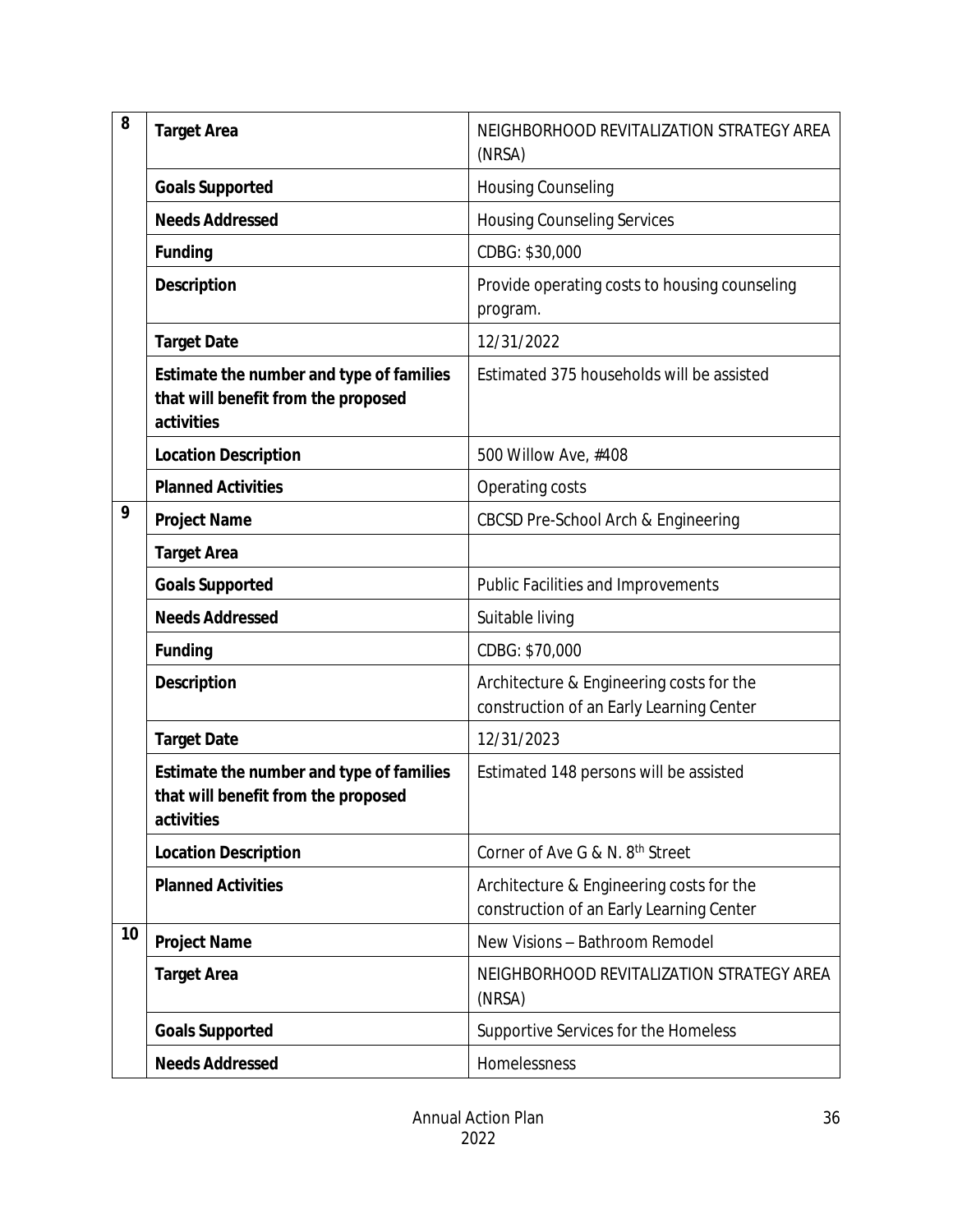|    | <b>Funding</b>                                                                                | CDBG: \$100,000                                                                                     |
|----|-----------------------------------------------------------------------------------------------|-----------------------------------------------------------------------------------------------------|
|    | <b>Description</b>                                                                            | Remodel bathrooms inside homeless shelter                                                           |
|    | <b>Target Date</b>                                                                            | 12/31/2022                                                                                          |
|    | Estimate the number and type of families<br>that will benefit from the proposed<br>activities | Estimated 700 men served at the shelter                                                             |
|    | <b>Location Description</b>                                                                   | 1435 N 15th St                                                                                      |
|    | <b>Planned Activities</b>                                                                     | Remodel bathrooms inside homeless shelter                                                           |
| 11 | <b>Project Name</b>                                                                           | Habitat for Humanity - Lot Acquisition                                                              |
|    | <b>Target Area</b>                                                                            |                                                                                                     |
|    | <b>Goals Supported</b>                                                                        | <b>Housing Development</b>                                                                          |
|    | <b>Needs Addressed</b>                                                                        | Affordable Housing                                                                                  |
|    | <b>Funding</b>                                                                                | CDBG: \$33,000                                                                                      |
|    | Description                                                                                   | Acquire two lots for the construction of two new<br>single-family homes to be sold to LMI families. |
|    | <b>Target Date</b>                                                                            | 12/31/2022                                                                                          |
|    | Estimate the number and type of families<br>that will benefit from the proposed<br>activities | Two families                                                                                        |
|    | <b>Location Description</b>                                                                   | <b>TBD</b>                                                                                          |
|    | <b>Planned Activities</b>                                                                     | Acquisition                                                                                         |
| 12 | <b>Project Name</b>                                                                           | 712 Initiative - Lot Acquisition                                                                    |
|    | <b>Target Area</b>                                                                            |                                                                                                     |
|    | <b>Goals Supported</b>                                                                        | <b>Housing Development</b>                                                                          |
|    | <b>Needs Addressed</b>                                                                        | Affordable Housing                                                                                  |
|    | <b>Funding</b>                                                                                | CDBG: \$55,000                                                                                      |
|    | <b>Description</b>                                                                            | Lot acquisition for a rehab project                                                                 |
|    | <b>Target Date</b>                                                                            | 12/31/2022                                                                                          |
|    | Estimate the number and type of families<br>that will benefit from the proposed<br>activities | 1-2 famlies                                                                                         |
|    | <b>Location Description</b>                                                                   | TBD                                                                                                 |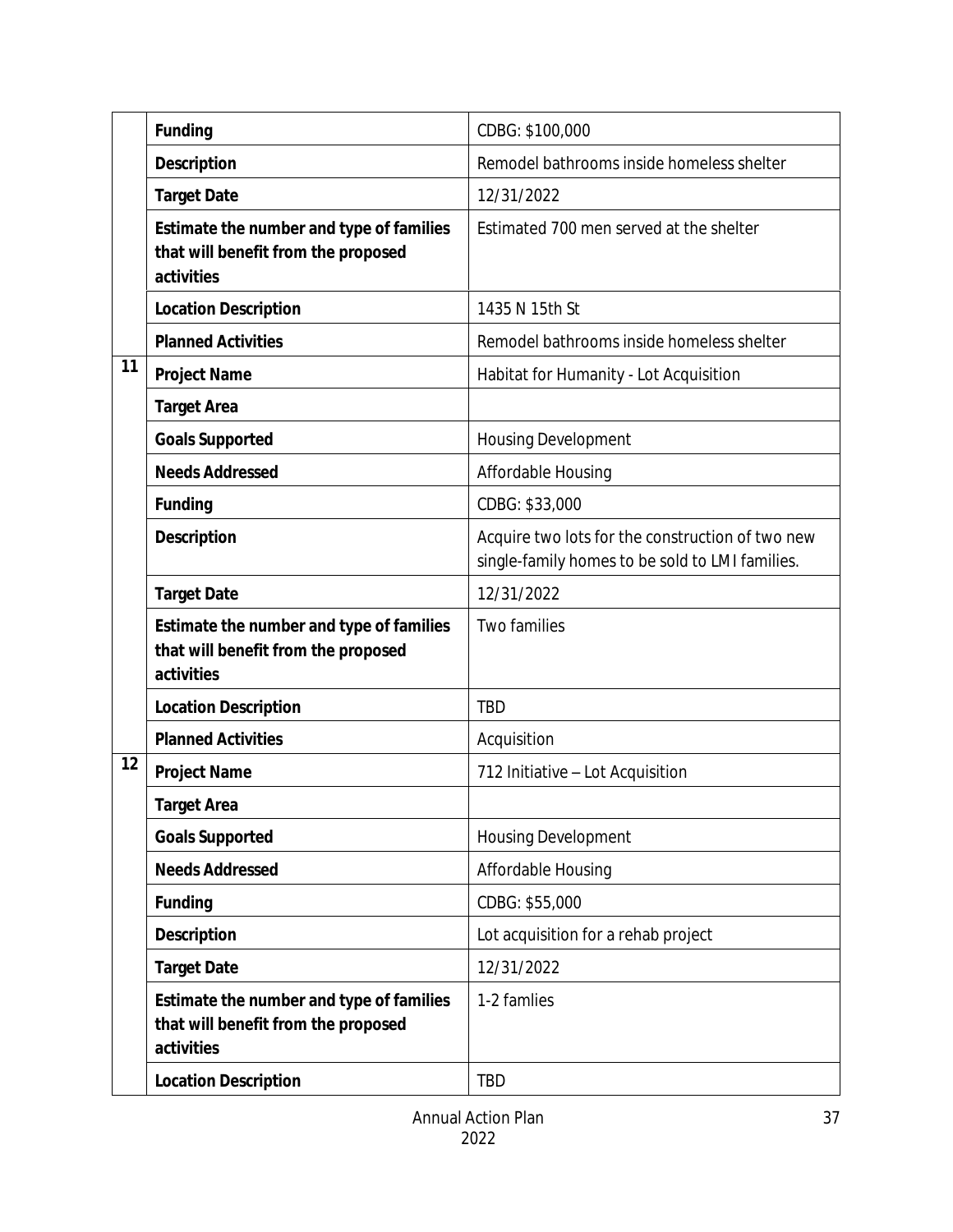|    | <b>Planned Activities</b>                                                                     | Lot acquisition for a rehab project                                           |
|----|-----------------------------------------------------------------------------------------------|-------------------------------------------------------------------------------|
| 13 | <b>Project Name</b>                                                                           | Housing Rehab Program - Affected Properties                                   |
|    | <b>Target Area</b>                                                                            | NEIGHBORHOOD REVITALIZATION STRATEGY AREA<br>(NRSA)                           |
|    | <b>Goals Supported</b>                                                                        | <b>Housing Development</b>                                                    |
|    | <b>Needs Addressed</b>                                                                        | Affordable Housing                                                            |
|    | <b>Funding</b>                                                                                | CDBG: \$350,000                                                               |
|    | Description                                                                                   | Rehab individual owner occupied households.                                   |
|    | <b>Target Date</b>                                                                            | 12/31/2022                                                                    |
|    | Estimate the number and type of families<br>that will benefit from the proposed<br>activities | Estimated 20 households assisted                                              |
|    | <b>Location Description</b>                                                                   | City-wide                                                                     |
|    | <b>Planned Activities</b>                                                                     | General rehab focusing on exterior and major<br>systems.                      |
| 14 | <b>Project Name</b>                                                                           | Lead Hazard Control Rehabilitation Program                                    |
|    | <b>Target Area</b>                                                                            | NEIGHBORHOOD REVITALIZATION STRATEGY AREA<br>(NRSA)                           |
|    | <b>Goals Supported</b>                                                                        | <b>Housing Development</b>                                                    |
|    | <b>Needs Addressed</b>                                                                        | Affordable Housing                                                            |
|    | <b>Funding</b>                                                                                | CDBG: \$170,666<br>Lead Hazard Reduction Program: \$766,667                   |
|    | Description                                                                                   | Continue remediating lead in LMI households for<br>lead poisoning prevention. |
|    | <b>Target Date</b>                                                                            | 12/31/2022                                                                    |
|    | Estimate the number and type of families<br>that will benefit from the proposed<br>activities | Estimated 15 households                                                       |
|    | <b>Location Description</b>                                                                   | City-wide                                                                     |
|    | <b>Planned Activities</b>                                                                     |                                                                               |
| 15 | <b>Project Name</b>                                                                           | Infill Loan Underwriting                                                      |
|    | <b>Target Area</b>                                                                            |                                                                               |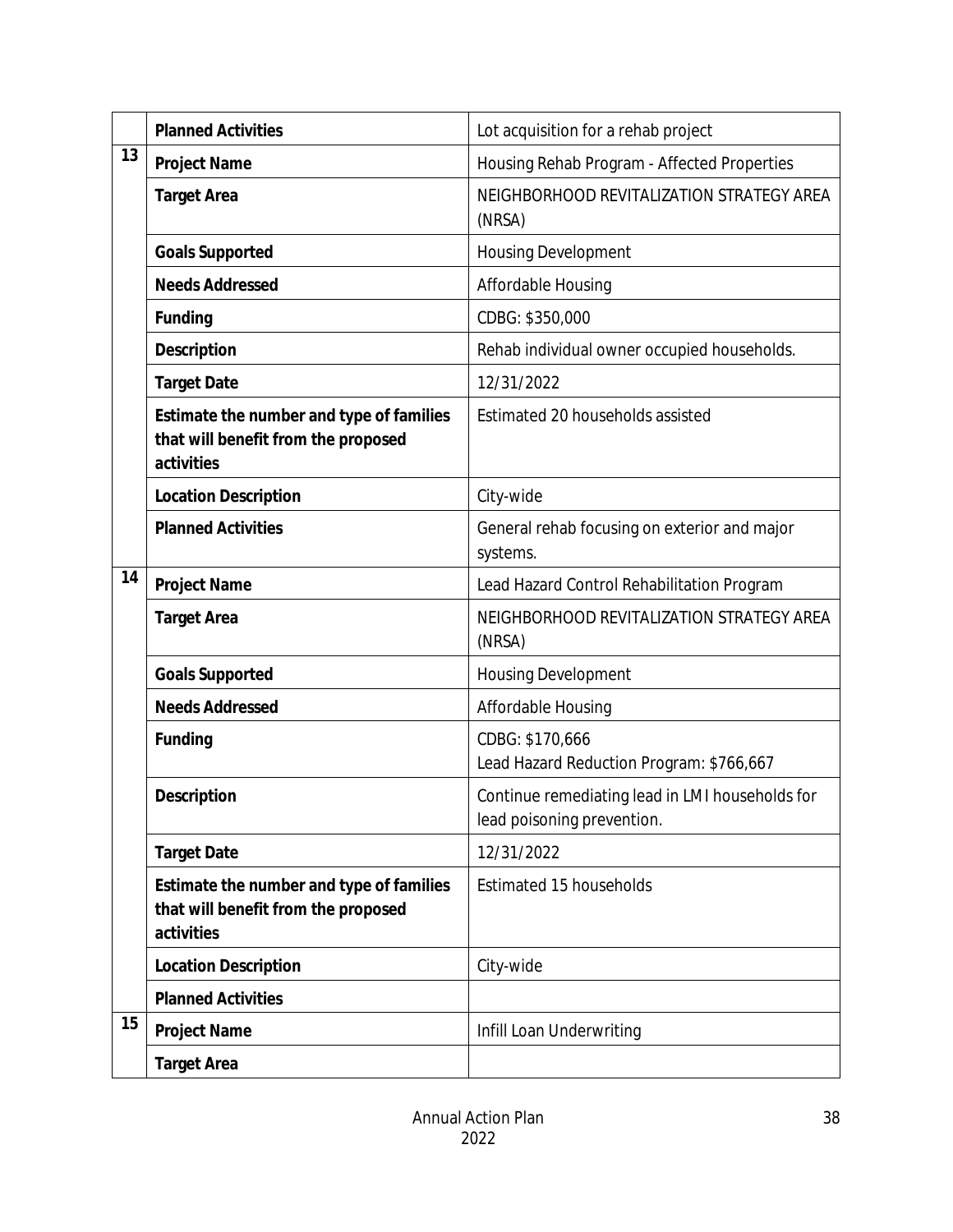|    | <b>Goals Supported</b>                                                                        | <b>Housing Development</b>                                                                            |
|----|-----------------------------------------------------------------------------------------------|-------------------------------------------------------------------------------------------------------|
|    | <b>Needs Addressed</b>                                                                        | Affordable Housing                                                                                    |
|    | <b>Funding</b>                                                                                | CDBG: \$70,000                                                                                        |
|    | <b>Description</b>                                                                            | Loan underwriting for down payment assistance<br>on infill homes.                                     |
|    | <b>Target Date</b>                                                                            | 12/31/2022                                                                                            |
|    | Estimate the number and type of families<br>that will benefit from the proposed<br>activities | 30 families                                                                                           |
|    | <b>Location Description</b>                                                                   | City-wide                                                                                             |
|    | <b>Planned Activities</b>                                                                     | 30 forgivable loans for down payment assistance                                                       |
| 16 | <b>Project Name</b>                                                                           | Franklin and Bennett                                                                                  |
|    | <b>Target Area</b>                                                                            |                                                                                                       |
|    | <b>Goals Supported</b>                                                                        | <b>Housing Development</b>                                                                            |
|    | <b>Needs Addressed</b>                                                                        | Affordable Housing                                                                                    |
|    | <b>Funding</b>                                                                                | CDBG: \$100,000<br>General Fund: \$100,000                                                            |
|    | <b>Description</b>                                                                            | Construction of new single-family houses with 51%<br>being sold to LMI households.                    |
|    | <b>Target Date</b>                                                                            | 12/31/2022                                                                                            |
|    | Estimate the number and type of families<br>that will benefit from the proposed<br>activities | Approximately 14 homes                                                                                |
|    | <b>Location Description</b>                                                                   | Franklin Avenue and Bennett Avenue                                                                    |
|    | <b>Planned Activities</b>                                                                     | A mix of affordable and market rate single-family<br>units with a total of 30 homes being constructed |
| 17 | <b>Project Name</b>                                                                           | <b>Arbor Creek</b>                                                                                    |
|    | <b>Target Area</b>                                                                            |                                                                                                       |
|    | <b>Goals Supported</b>                                                                        | <b>Housing Development</b>                                                                            |
|    | <b>Needs Addressed</b>                                                                        | Affordable Housing                                                                                    |
|    | <b>Funding</b>                                                                                | CDBG: \$384,000                                                                                       |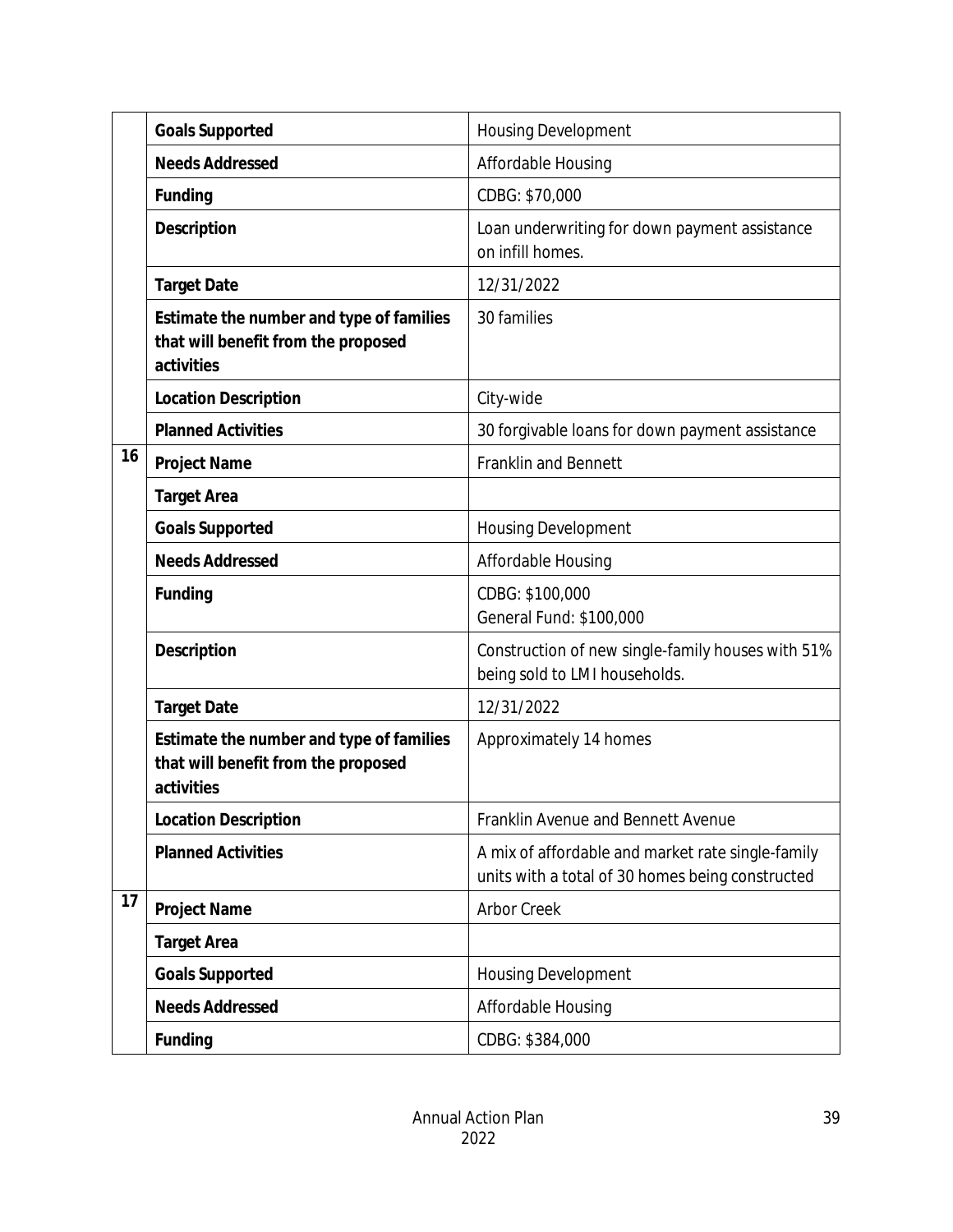| <b>Description</b>                                                                            | Construction of new 12 attached single-family<br>units sold to LMI households                         |
|-----------------------------------------------------------------------------------------------|-------------------------------------------------------------------------------------------------------|
| <b>Target Date</b>                                                                            | 12/31/2022                                                                                            |
| Estimate the number and type of families<br>that will benefit from the proposed<br>activities | Approximately 12 homes                                                                                |
| <b>Location Description</b>                                                                   | West of Harry Langdon Blvd, South of 18th Ave,<br>east of South Expressway, north of I-80             |
| <b>Planned Activities</b>                                                                     | A mix of affordable and market rate single-family<br>units with a total of 26 homes being constructed |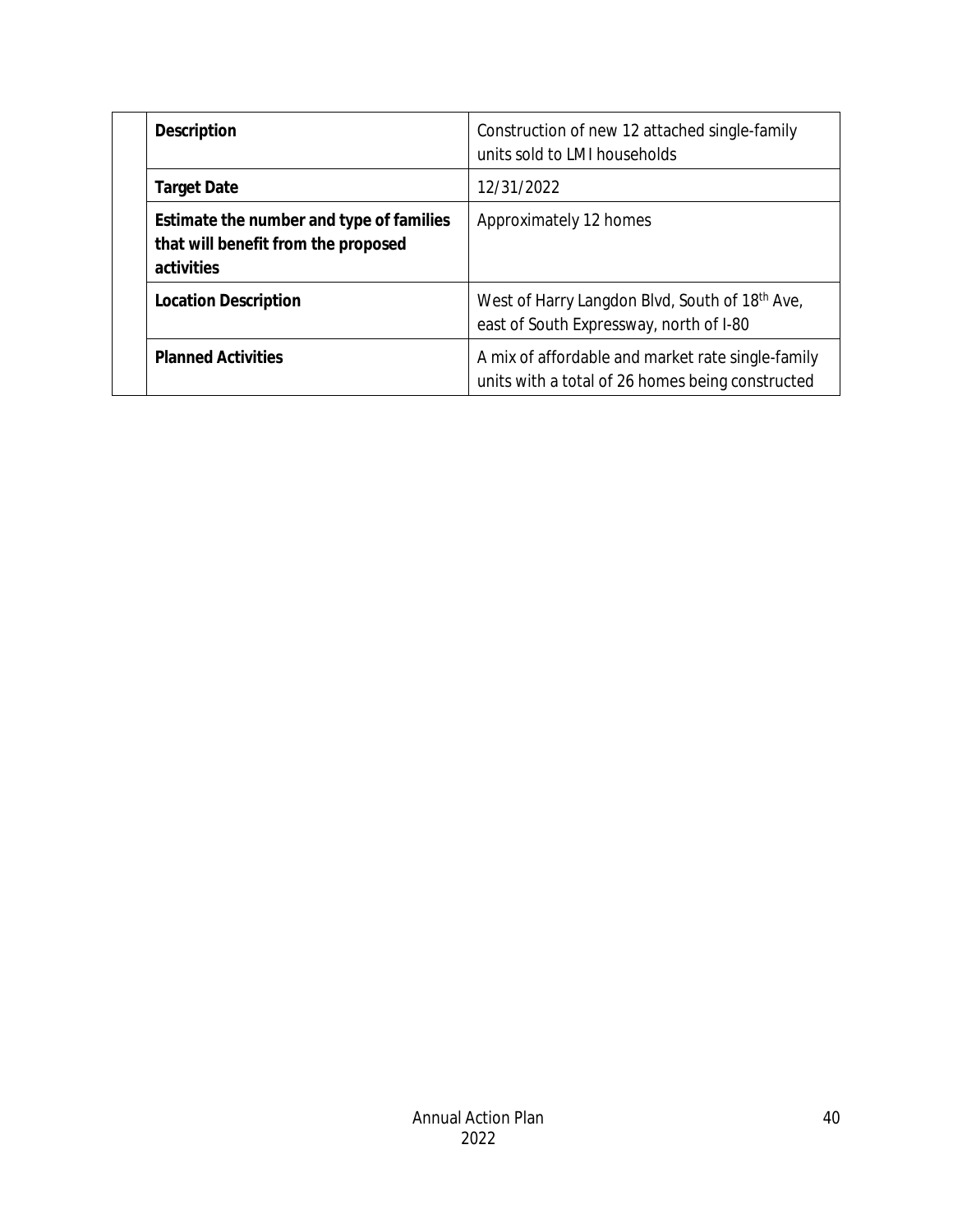# **AP-50 Geographic Distribution - 91.420, 91.220(f)**

## **Description of the geographic areas of the entitlement (including areas of low-income and minority concentration) where assistance will be directed**

Geographically, the Neighborhood Revitalization Strategy Area (NRSA), the City's central portion, has the greatest housing and service problems. The NRSA is a contiguous area of about four square miles located in the central portion of Council Bluffs and contains the city's Central Business District, the Broadway Commercial Corridor, railroad related industrial uses and a variety of single family residential neighborhoods. A map of the NRSA is on the following page. Based on the 2010 Census figures, 9,763 persons, or 65.2% of the NRSA, are classified as low or moderate income, compared to a city-wide percentage of 55.1%. Residents of the NRSA have the greatest need for assistance and activities in this area are given priority. Some programs are designated only for use within the NRSA.

### **Geographic Distribution**

| <b>Target Area</b>                               | <b>Percentage of Funds</b> |
|--------------------------------------------------|----------------------------|
| NEIGHBORHOOD REVITALIZATION STRATEGY AREA (NRSA) | 35                         |
| Mid-City Railroad Corridor Urban Renewal Area    |                            |

**Table 8 - Geographic Distribution**

### **Rationale for the priorities for allocating investments geographically**

It is anticipated that during the 2022 funding cycle that at least 35% of the CDBG funds will be utilized for persons and/or projects within the NRSA. Most of the housing in Council Bluffs that needs rehabilitation is located in the target area. In addition, the NRSA has experienced limited new housing construction. The activities targeted to this area include construction of new single-family, single-family rehabilitation and repair, blight removal, homeownership assistance, rental housing development, counseling services and homeless initiatives. However, investments in housing will occur throughout all predominantly low and moderate income areas.

### **Discussion**

In the areas selected for investment the City hopes to achieve: 1) the conservation of existing neighborhoods and the preservation and expansion of existing housing stock; 2) dramatically visible, concentrated improvement of strategic parts of neighborhoods with greatest economic and housing needs; 3) the expansion of rehabilitation and new construction activity into low income neighborhoods; 4) housing infill development which will make vacant property productive again and 5) creation and retention of jobs for low and moderate income persons.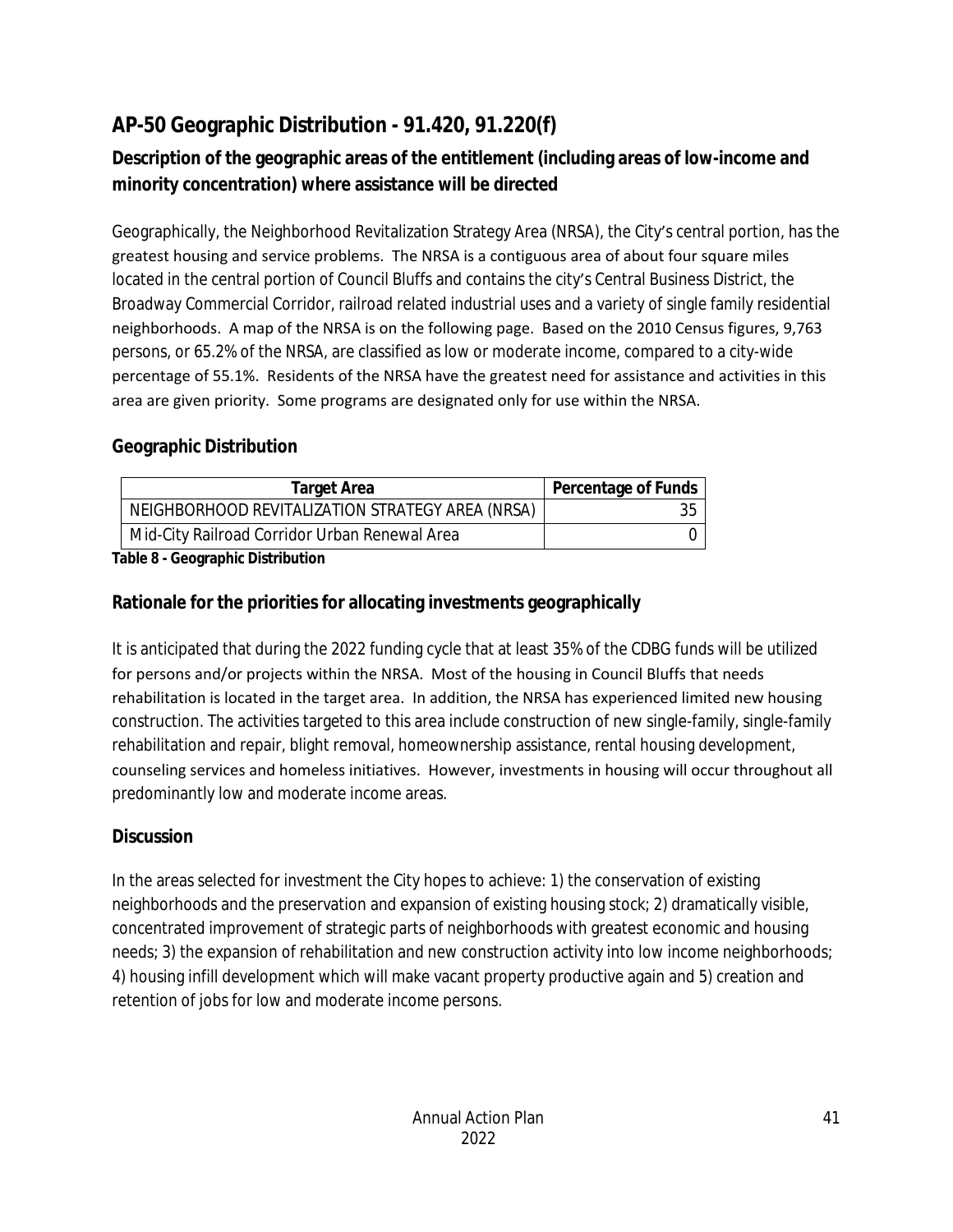Annual Action Plan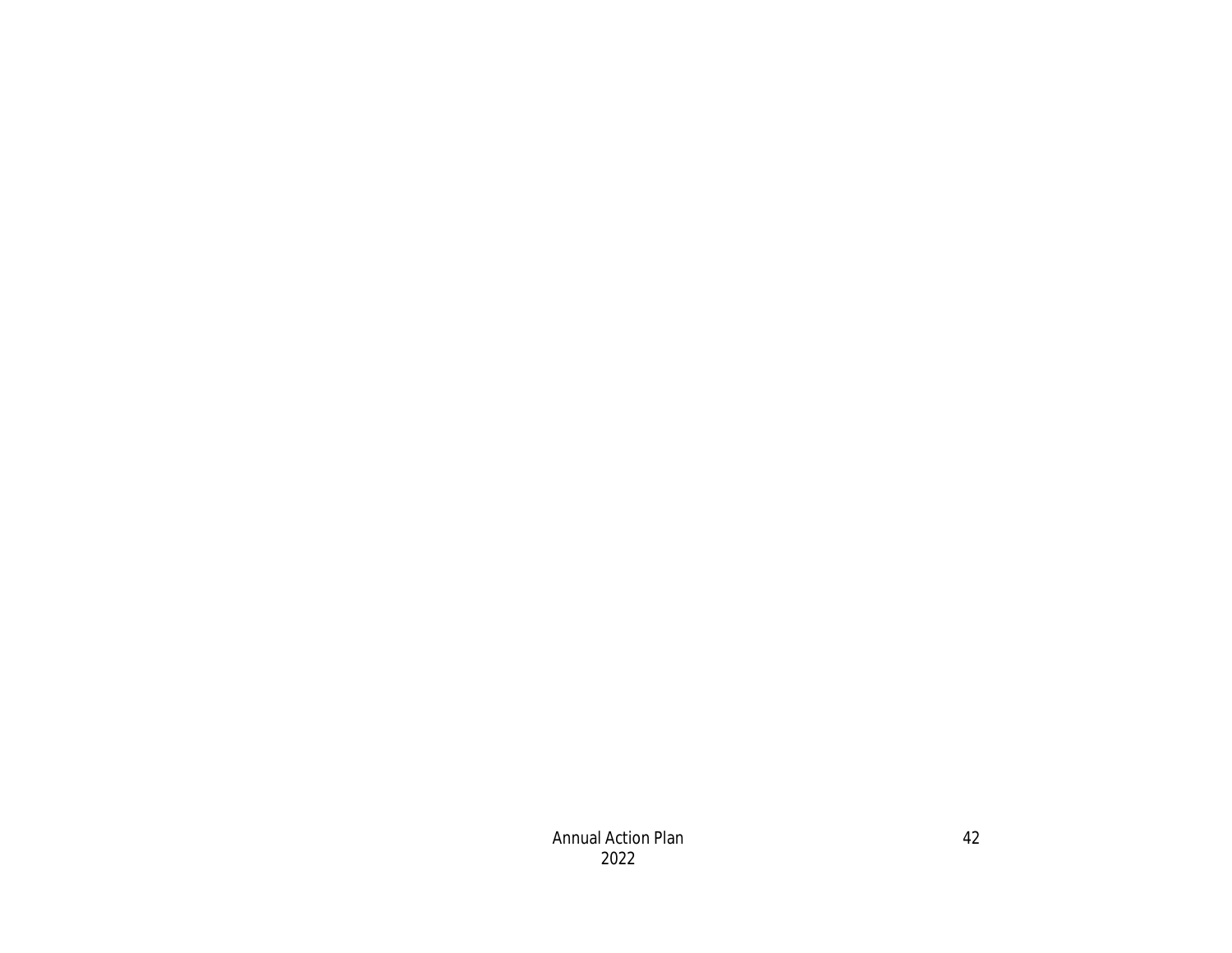# **AP-75 Barriers to affordable housing -91.420, 91.220(j) Introduction**

Public policies such as land use controls, zoning ordinances, housing and building codes, permits, fees, and tax policies affect housing affordability. In addition, these public policies can become barriers to affordable housing.

The identified public policy barriers to affordable housing in Council Bluffs include:

1) Real estate tax rate of 4.5% on multi-family structures of 4+ units is a deterrent to building new rental housing units.

2) State and federal funding resources have continuously declined over the past decade with fewer resources made available to finance affordable housing projects.

3) Access to programs to build and rehabilitate housing continue to decline requiring a greater reliance on CDBG and HOME funds.

## **Actions it planned to remove or ameliorate the negative effects of public policies that serve as barriers to affordable housing such as land use controls, tax policies affecting land, zoning ordinances, building codes, fees and charges, growth limitations, and policies affecting the return on residential investment**

The City of Council Bluffs' Comprehensive Plan guides future investment in housing and development of land within the City's jurisdiction and in surrounding suburban areas. The Comprehensive Plan has established a policy that guides growth and encourages redevelopment of deteriorating central city areas. The City will use its regulatory authority in combination with development incentives to insure that the basic development pattern set out by the Comprehensive Plan is implemented in all areas of the city.

The City of Council Bluffs will work with County, State, Federal and other local authorities to encourage a regulatory climate that minimizes negative impact on housing affordability while, at the same time, maintaining needed health, safety, environmental, and Comprehensive Plan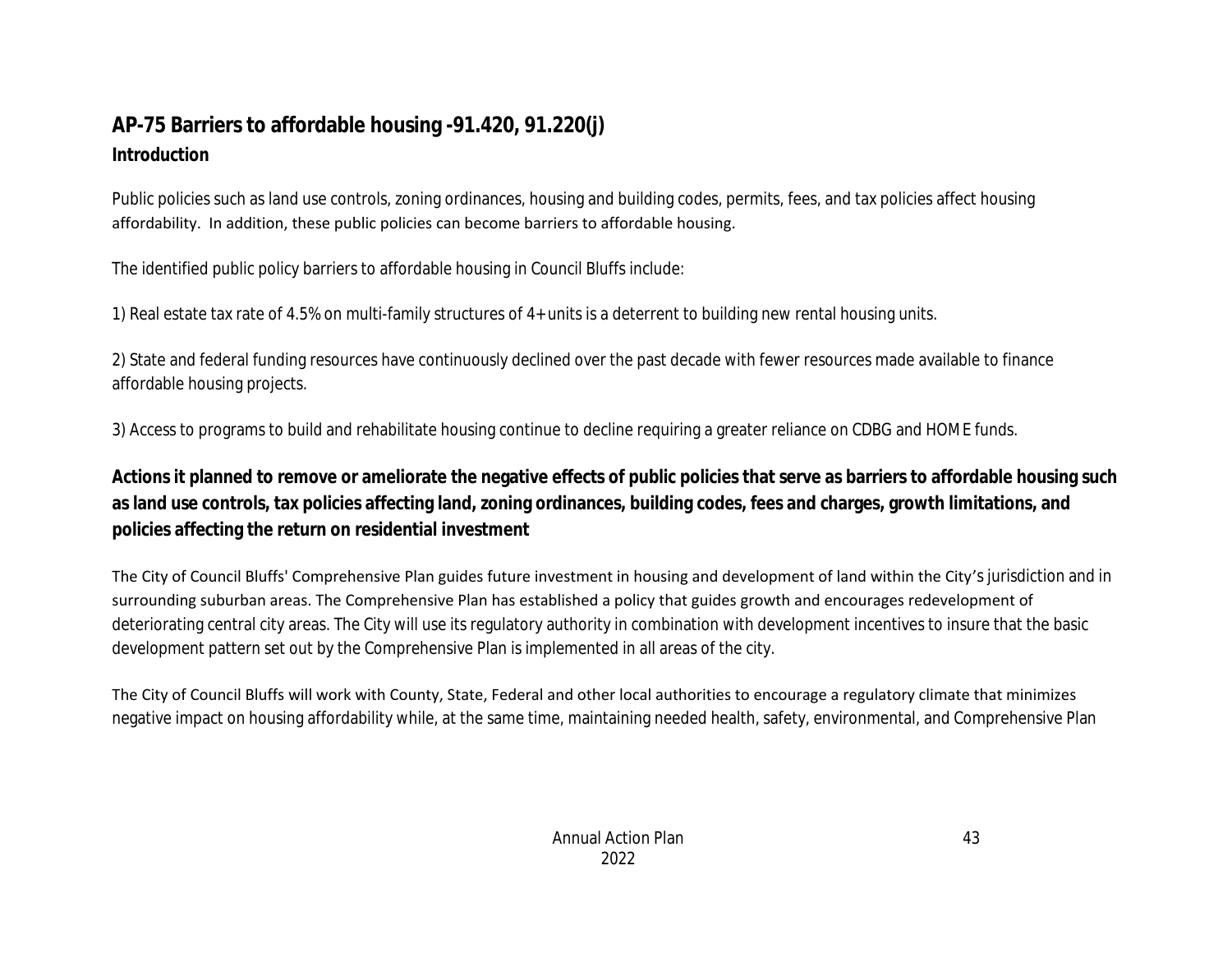protections.

The City, through the Comprehensive Plan and work with County, State, Federal and other local authorities, will ensure public policies such as land use controls, zoning ordinances, housing and building codes, permits, fees, and tax policies have minimal negative impacts on housing affordability in Council Bluffs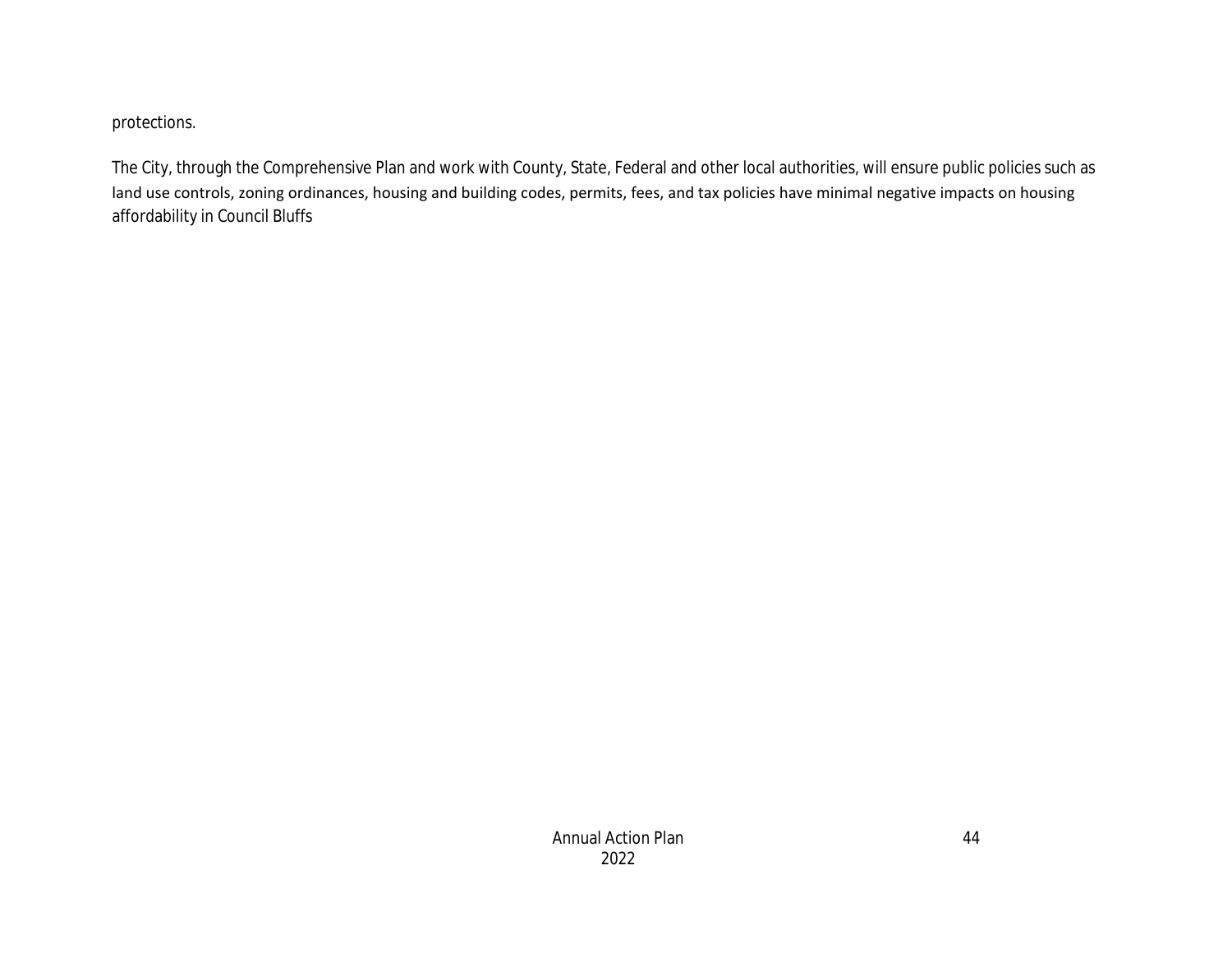# **AP-85 Other Actions - 91.420, 91.220(k) Introduction**

This section describes the actions the City plans to take in the near future for the following strategies: 1) obstacles to meeting underserved needs, 2) foster and maintain affordable housing, 3) evaluate and reduce lead-based paint hazards, 4) develop then institutional structure, and 5) enhance coordination.

#### **Actions planned to address obstacles to meeting underserved needs**

Programs administered by the City of Council Bluffs will assist households with incomes below the poverty line most effectively by providing affordable housing opportunities that are coordinated with support services for individuals and families and with community and economic development efforts in predominantly low income areas.

Actions planned to address obstacles to meeting underserved needs include the following:

- The City will work with other funding agencies, including Iowa West Foundation, the Council Bluffs Housing Trust Fund and other foundations, to coordinate funding to more effectively meet the needs of the community.
- The City will seek opportunities to increase funding available for affordable housing.
- The City will work to inform lenders and households regarding Fair Housing laws, and in particular, to encourage greater participation by minorities and ethnic groups disproportionately represented in homeownership.
- Continue to finance homeownership counseling and financial management education provided to lower income households, particularly minorities.
- Continue to fund homeownership counseling and financial management education for lower income households, particularly minority households.

### **Actions planned to foster and maintain affordable housing**

The Action Plan shows that during FY2022 newly constructed multi-family housing will be made available for low- income occupancy through a variety of City-sponsored housing programs. Existing homeowners will receive financial assistance for rehabilitation projects. Other homeowners will receive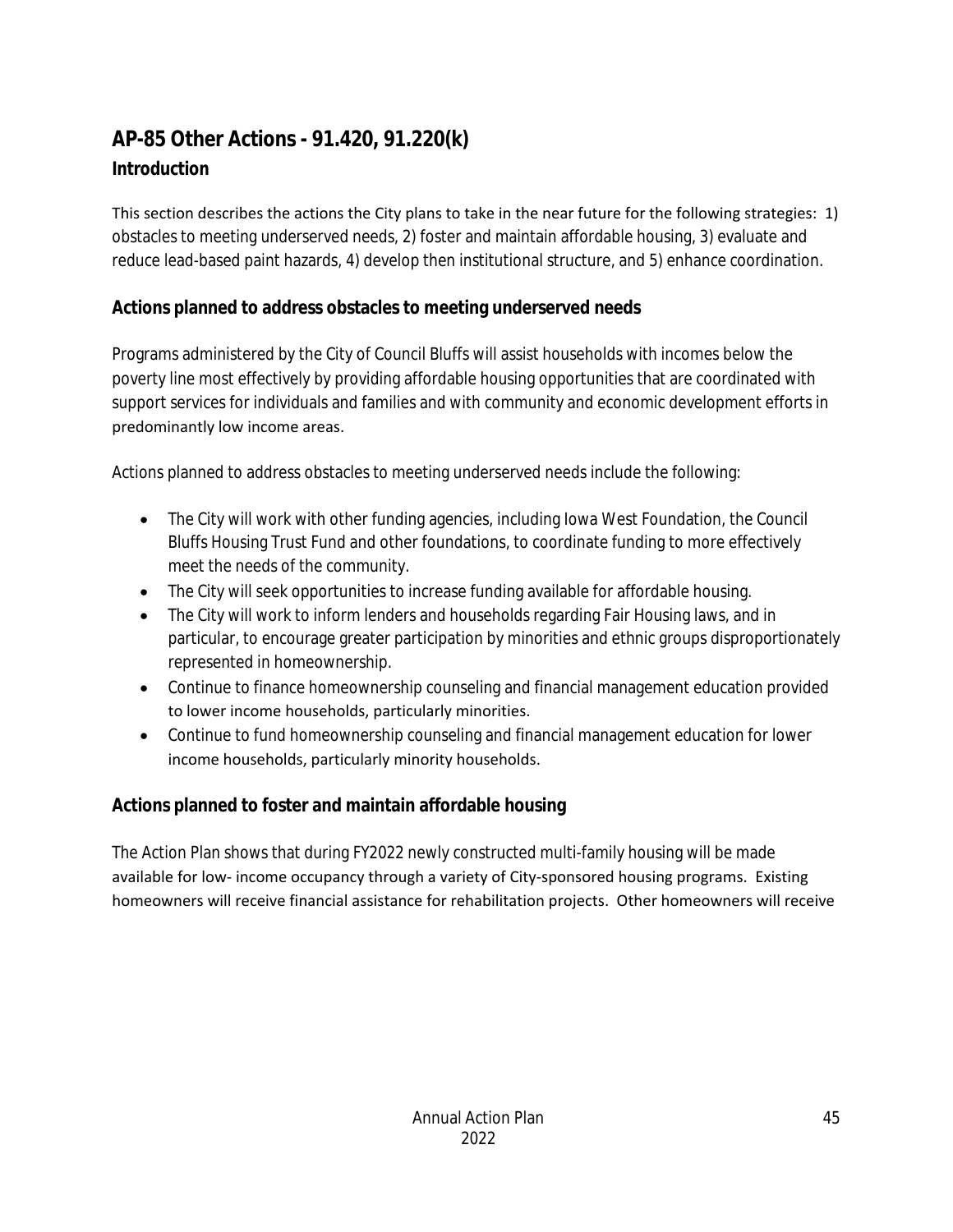emergency repairs through grants.

- Increase the supply of decent housing that is affordable to households below 80% of AMI and accessible to persons with disabilities.
- Increase accessibility to appropriate mortgage products for lower income minority households, particularly Black households.
- Expand the City's supply of decent housing affordable to households below 80% AMI in neighborhoods across Council Bluffs.
- Work with non-profit housing providers when the time comes to renew tax credits to ensure continued viability of the housing.
- Continue efforts to identify and provide adequate property, which is properly zoned and served with utilities, for multi-family housing construction.
- Implement recommendations outlined in the City's Analysis of Impediments to Fair Housing Choice.

### **Actions planned to reduce lead-based paint hazards**

- The city was awarded \$2.3 million from the Lead Hazard Reduction Program through HUD in December 2018. These funds will be used to assess 110 units and remediate lead in 100 units in Council Bluffs to create a lead-safe housing list that will be available to the public.
- All housing rehabilitation efforts on homes that were built before 1978 will include lead-based paint hazard evaluations. All hazards will be addressed, either through abatement or interim controls to minimize the hazards.
- The City will continue to provide educational information about the hazards of lead-based paint. Information is available at the City's Community Development and Health Departments.
- To date, 11 homes have been completed.

### **Actions planned to reduce the number of poverty-level families**

• The City will support the efforts of non-profit and public agencies that are working to reduce the number of poverty-level families.

### **Actions planned to develop institutional structure**

- Eliminate language barriers for persons with LEP to enhance their accessibility to City programs and services by providing language services as needed, if a Language Access Plan is not warranted.
- Solicit applications and increase the percentage of members of the protected classes serving on appointed boards and commissions dealing with housing issues until comparable to City-wide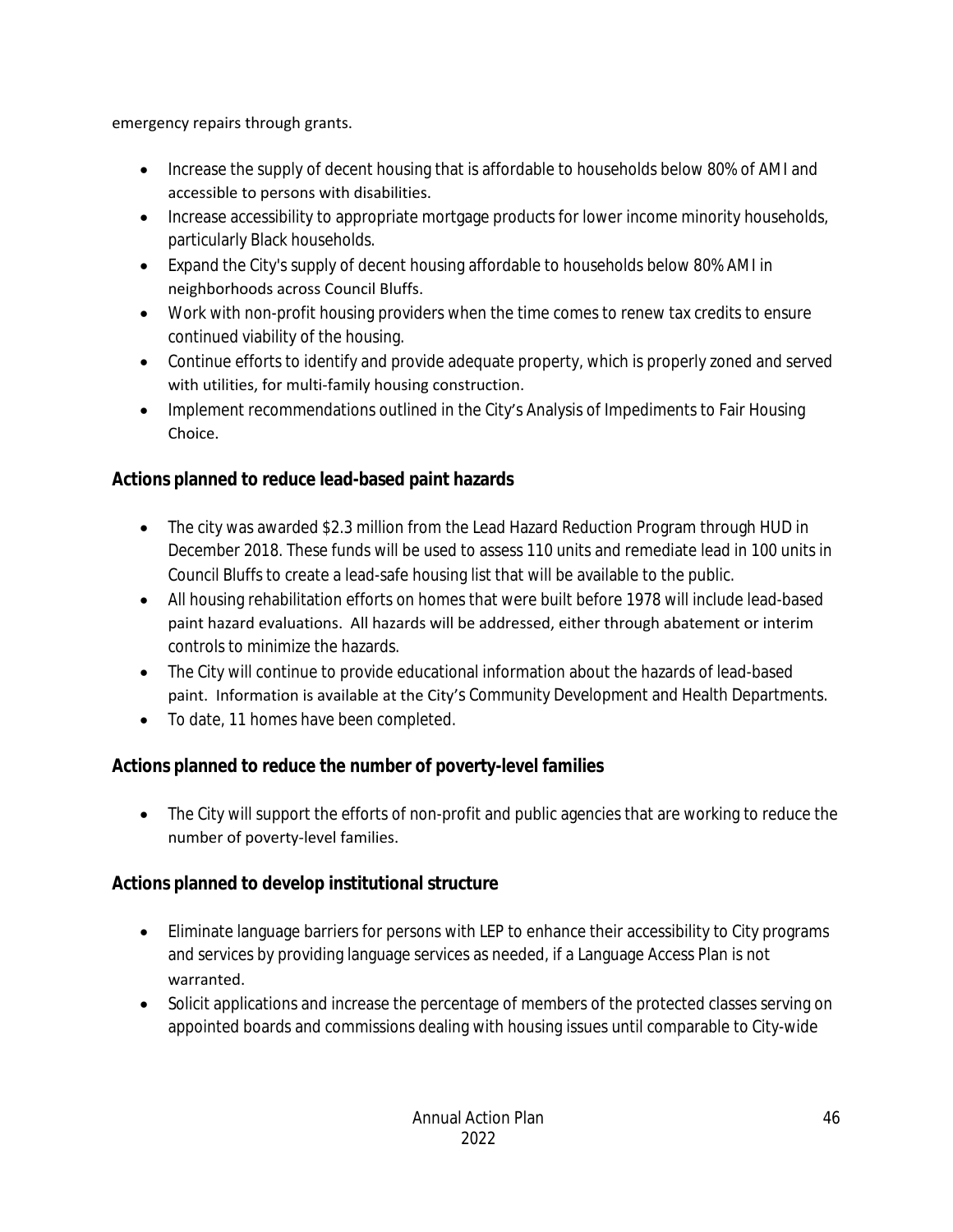rates.

- Continue to provide fair housing education and outreach efforts to landlords, building owners, rental agents, and Realtors.
- The City will continue to support the efforts of the Metro Area Continuum of Care for the Homeless, the Municipal Housing Agency of Council Bluffs and the Council Bluffs Housing Trust Fund. All of these agencies collaborate with housing and social service agencies to address housing needs in Council Bluffs and the metro area.

#### **Discussion**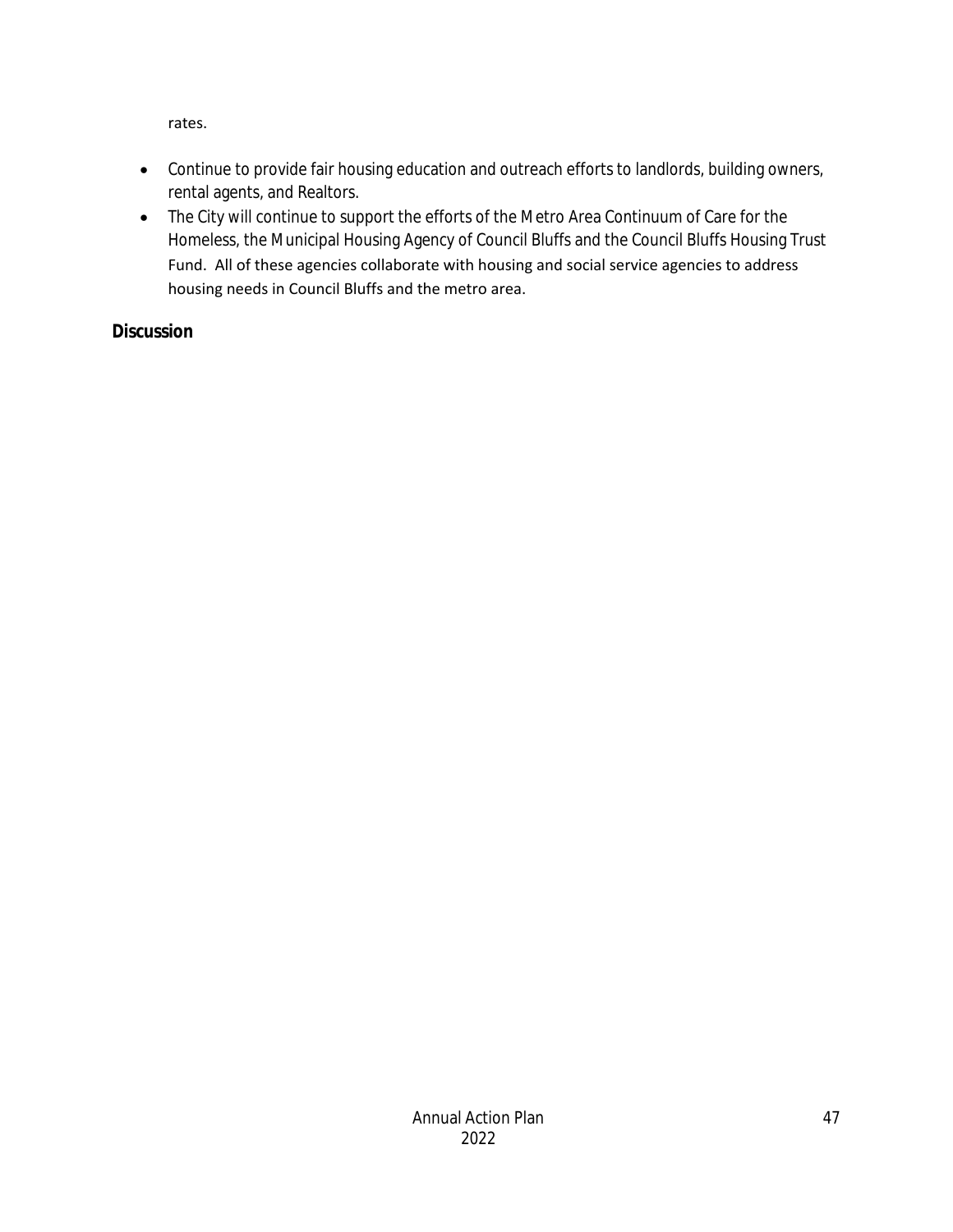# **Program Specific Requirements AP-90 Program Specific Requirements - 91.420, 91.220(l)(1,2,4)**

### **Introduction**

#### **Community Development Block Grant Program (CDBG) Reference 24 CFR 91.220(l)(1)**

Projects planned with all CDBG funds expected to be available during the year are identified in the Projects Table. The following identifies program income that is available for use that is included in projects to be carried out.

| 1. The total amount of program income that will have been received before the start of the next   |          |  |
|---------------------------------------------------------------------------------------------------|----------|--|
| program year and that has not yet been reprogrammed                                               | $\Omega$ |  |
| 2. The amount of proceeds from section 108 loan quarantees that will be used during the year to   |          |  |
| address the priority needs and specific objectives identified in the grantee's strategic plan.    | $\Omega$ |  |
| 3. The amount of surplus funds from urban renewal settlements                                     | $\Omega$ |  |
| 4. The amount of any grant funds returned to the line of credit for which the planned use has not |          |  |
| been included in a prior statement or plan                                                        | $\Omega$ |  |
| 5. The amount of income from float-funded activities                                              | $\Omega$ |  |
| <b>Total Program Income:</b>                                                                      |          |  |
|                                                                                                   |          |  |

### **Other CDBG Requirements**

| 1. The amount of urgent need activities                                                 |        |
|-----------------------------------------------------------------------------------------|--------|
| 2. The estimated percentage of CDBG funds that will be used for activities that benefit |        |
| persons of low and moderate income. Overall Benefit - A consecutive period of one,      |        |
| two or three years may be used to determine that a minimum overall benefit of 70%       |        |
| of CDBG funds is used to benefit persons of low and moderate income. Specify the        |        |
| years covered that include this Annual Action Plan.                                     | 70.00% |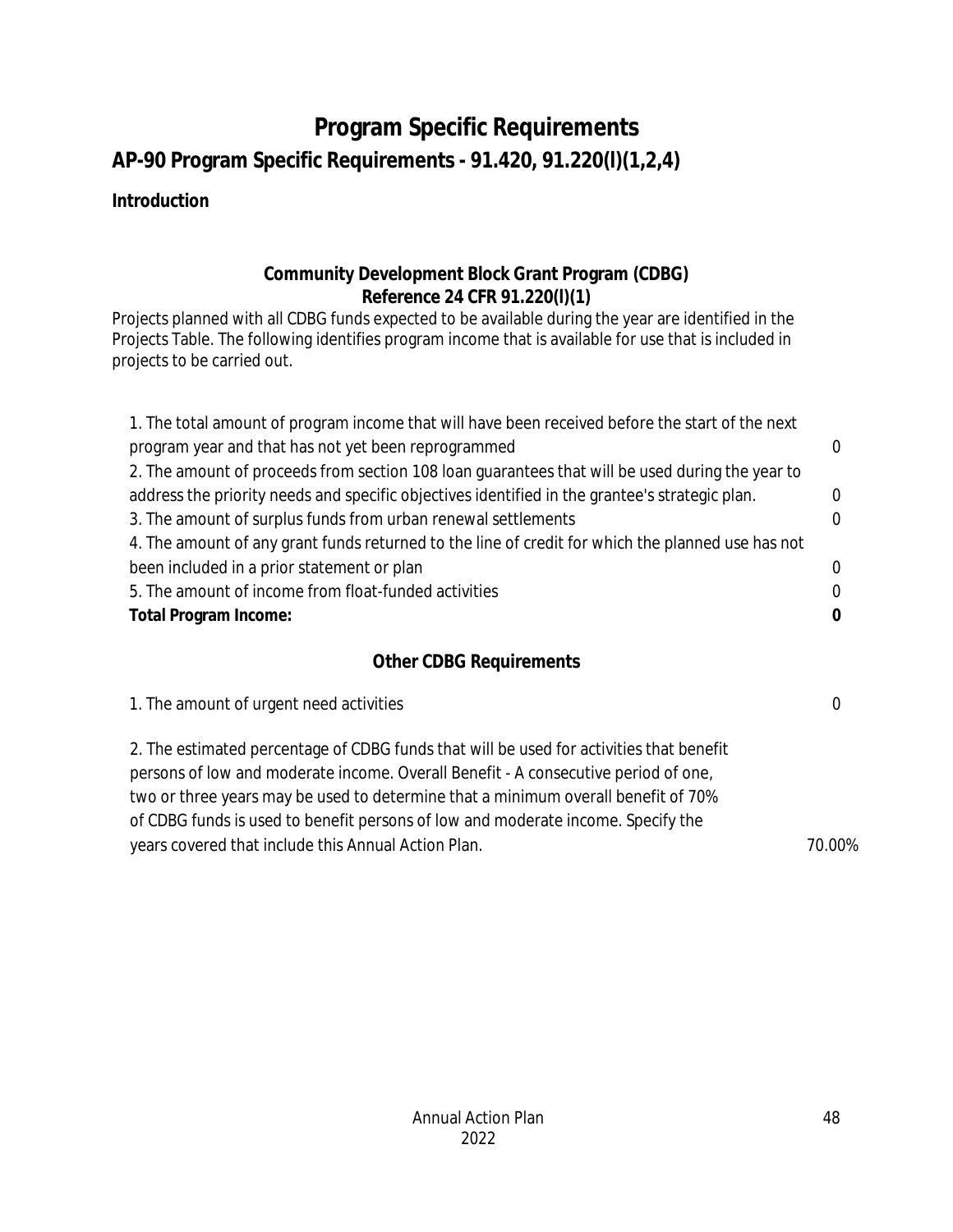**Discussion**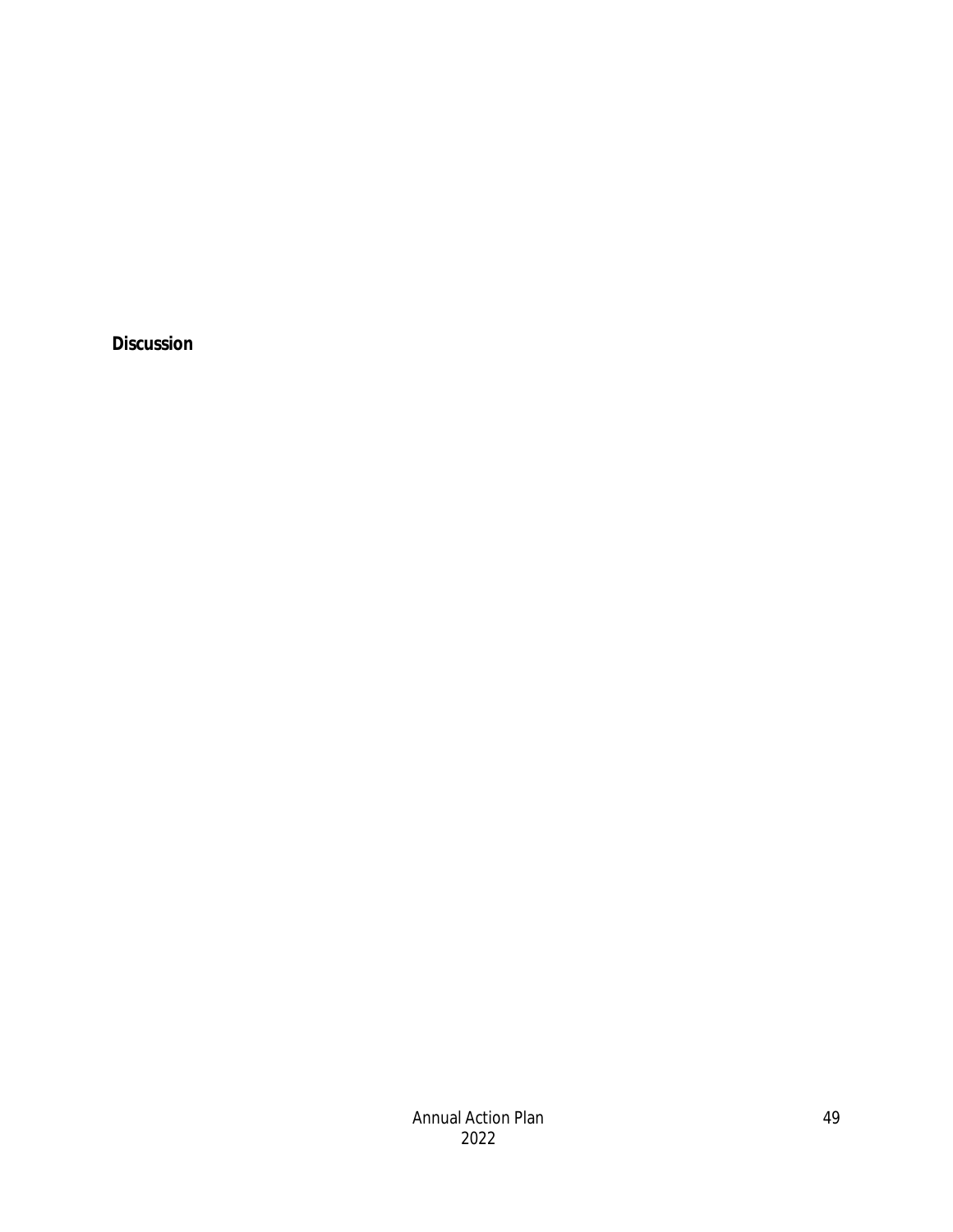# **Attachments**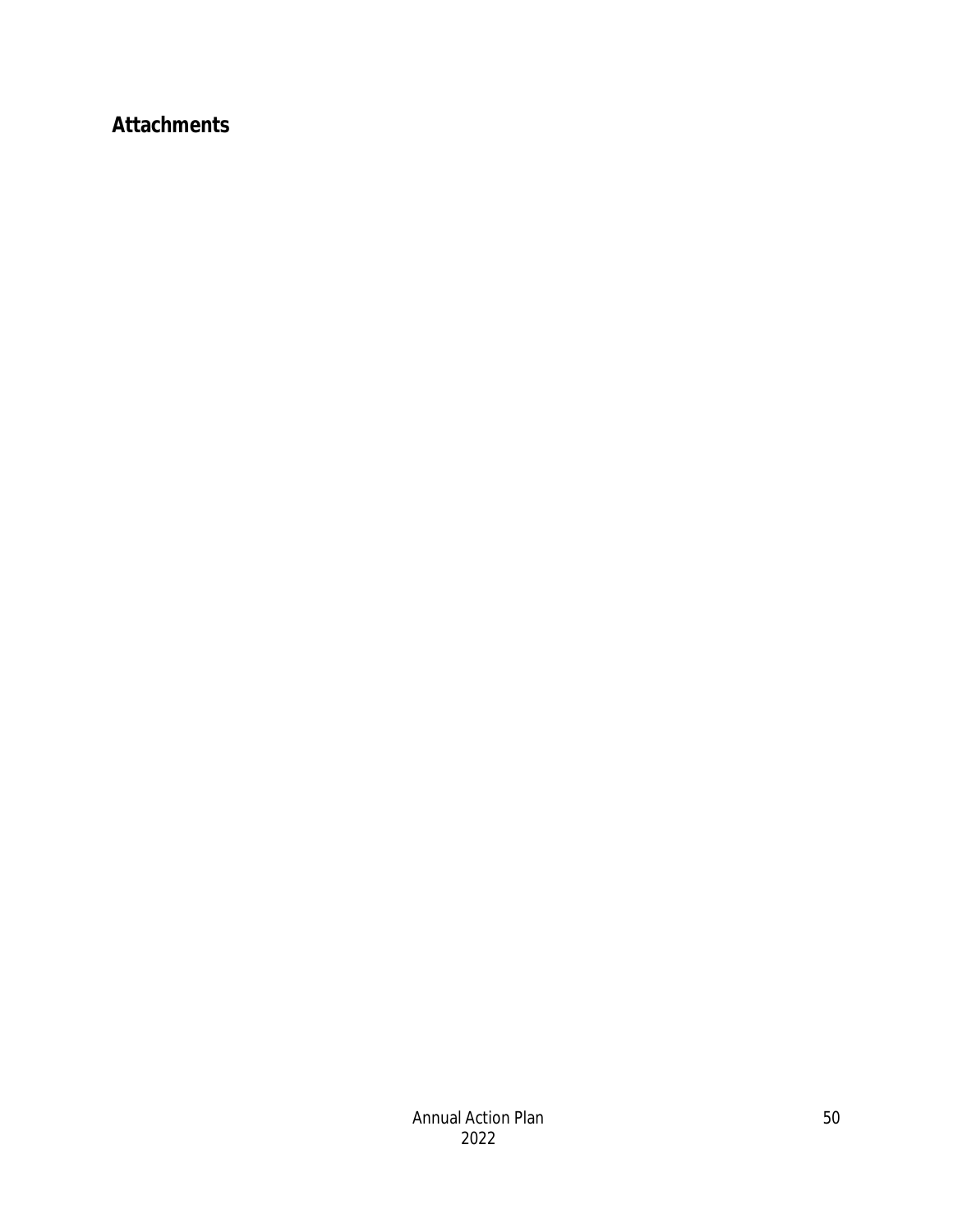**Citizen Participation Comments**